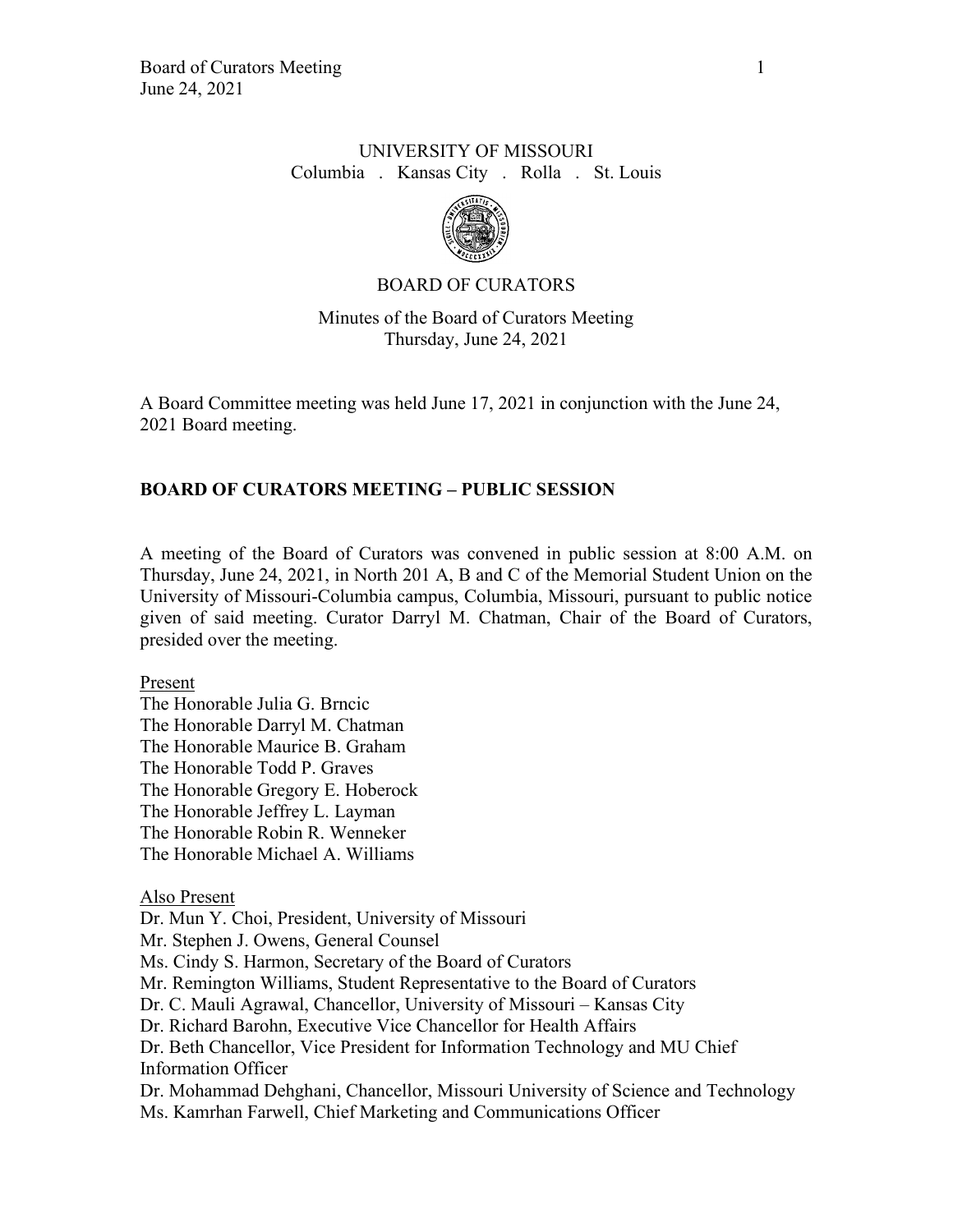- Ms. Marsha Fischer, Vice President for Human Resources and Chief Human Resources **Officer**
- Dr. Steven W. Graham, Senior Associate Vice President for Academic Affairs
- Ms. Christine Holt, Chief of Staff, UM System
- Ms. Michelle M. Piranio, Chief Audit and Compliance Officer
- Mr. Ryan D. Rapp, Vice President for Finance and Chief Financial Officer
- Dr. Kristin Sobolik, Chancellor for University of Missouri-St. Louis
- Dr. Marshall Stewart, Vice Chancellor, Extension and Engagement
- Mr. Christian Basi, Director of Media Relations
- Media representatives

#### **General Business**

Resolution for Executive Session

It was moved by Curator Hoberock and seconded by Curator Wenneker, that there shall be an executive session with a closed record and closed vote of the Board of Curators meeting June 24, 2021 for consideration of:

- **Section 610.021(1), RSMo**, relating to matters identified in that provision, which include legal actions, causes of action or litigation, and confidential or privileged communications with counsel; and
- **Section 610.021(2), RSMo,** relating to matters identified in that provision, which include leasing, purchase, or sale of real estate; and
- **Section 610.021(3), RSMo**, relating to matters identified in that provision, which include hiring, firing, disciplining, or promoting of particular employees; and
- **Section 610.021(12), RSMo,** relating to matters identified in that provision, which include sealed bids and related documents and sealed proposals and related documents or documents related to a negotiated contract; and
- **Section 610.021 (13), RSMo**, relating to matters identified in that provision, which include individually identifiable personnel records, performance ratings, or records pertaining to employees or applicants for employment; and
- **Section 610.021 (17), RSMo**, relating to matters identified in that provision, which include confidential or privileged communications between a public governmental body and its auditor.

Roll call vote of the Board:

Curator Brncic voted yes.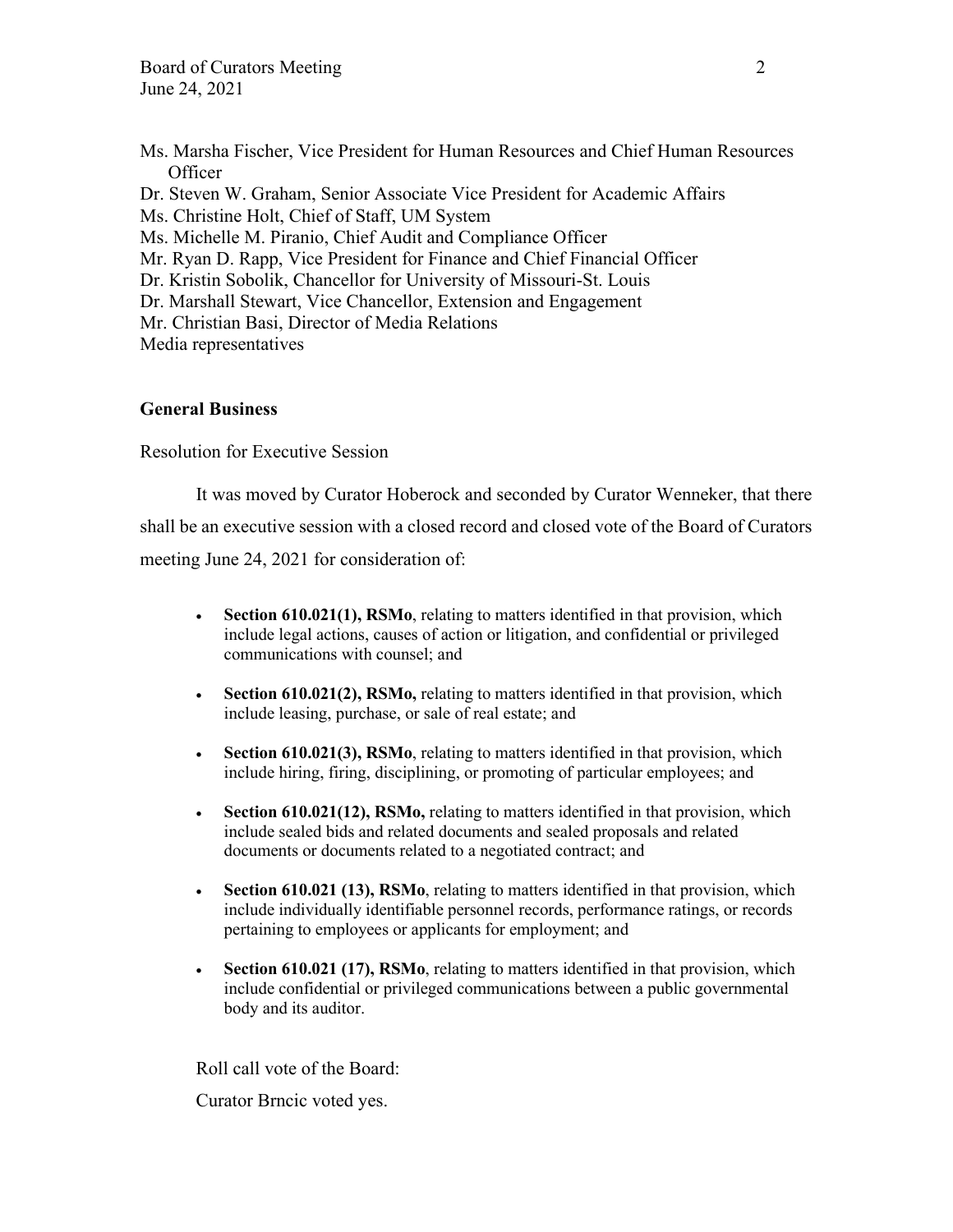Curator Chatman voted yes. Curator Graham voted yes. Curator Graves voted yes. Curator Hoberock voted yes. Curator Layman voted yes. Curator Wenneker voted yes. Curator Williams voted yes.

The motion carried.

The oath of office was administered for Curators Hoberock, Wenneker, Graves and Student Representative Williams.

University of Missouri Board Chair's Report – presented by Chair Chatman (slides on file)

Chair Chatman recognized the work of outstanding researchers from each university:

- Dr. Yaw Adu-Gyamfi, College of Engineering, MU
- Dr. Mark L. Johnson, School of Dentistry, UMKC
- Dr, Yun Seong Song, Engineering, Missouri S&T, and Dr. Jonathan Obrist-Farner, Geology and Physics, Missouri S&T
- Dr. Patricia Parker, Biology, UMSL

University of Missouri System President's Report – presented by President Choi (slides on file)

President Choi presented a report that included:

- Admissions update
- Research major grants and awards for each university
- Legislative update

Student Representative to the Board of Curators Report – presented by Remington Williams (slides on file)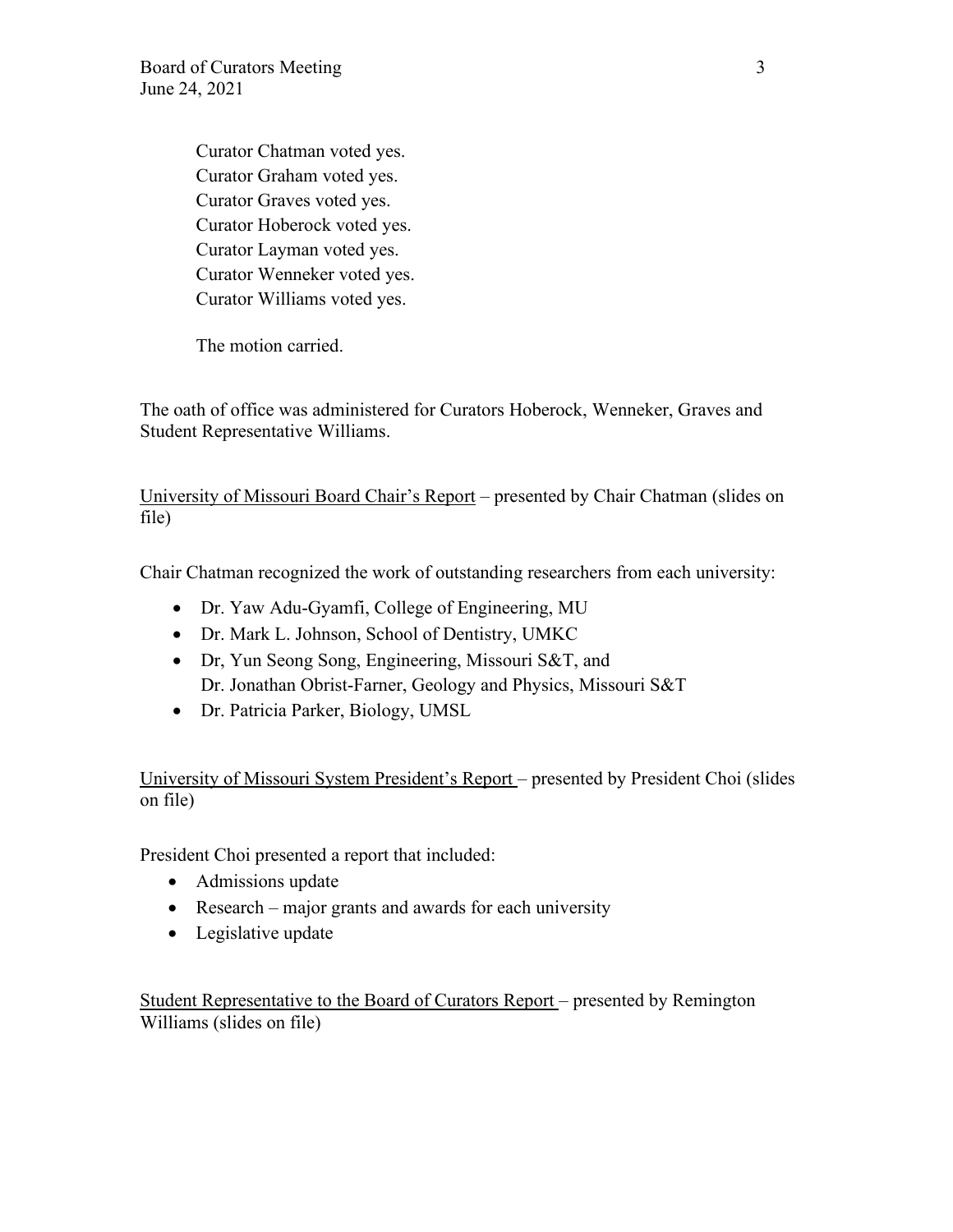Student Representative to the Board of Curators presented an update of Intercampus Student Council initiatives. He also presented special programs led by students from each university.

#### Approval, Board Executive Committee and Standing Committees Appointments

It was recommended by Chair Chatman, moved by Curator Hoberock and seconded by Curator Graham, that the following Board of Curators Executive Committee and Standing Committees appointments be approved for 2021, as amended:

# **Executive Committee**

Darryl M. Chatman, Chair Greg E. Hoberock Jeff L. Layman

#### **Academic, Student Affairs, Research and Economic Development Committee** Todd P. Graves, Chair

Greg E. Hoberock Jeff L. Layman Robin R. Wenneker

#### **Audit, Compliance and Ethics Committee**

Jeff L. Layman, Chair Julia G. Brncic Maurice B. Graham Keith A. Holloway

#### **Finance Committee**

Greg E. Hoberock, Chair Todd P. Graves Jeff L. Layman Michael A. Williams

#### **Governance, Compensation and Human Resources Committee**

Michael A. Williams, Chair Julia G. Brncic Keith A. Holloway Robin R. Wenneker

# **Health Affairs Committee**

 Robin R. Wenneker, Chair Maurice B. Graham Keith A. Holloway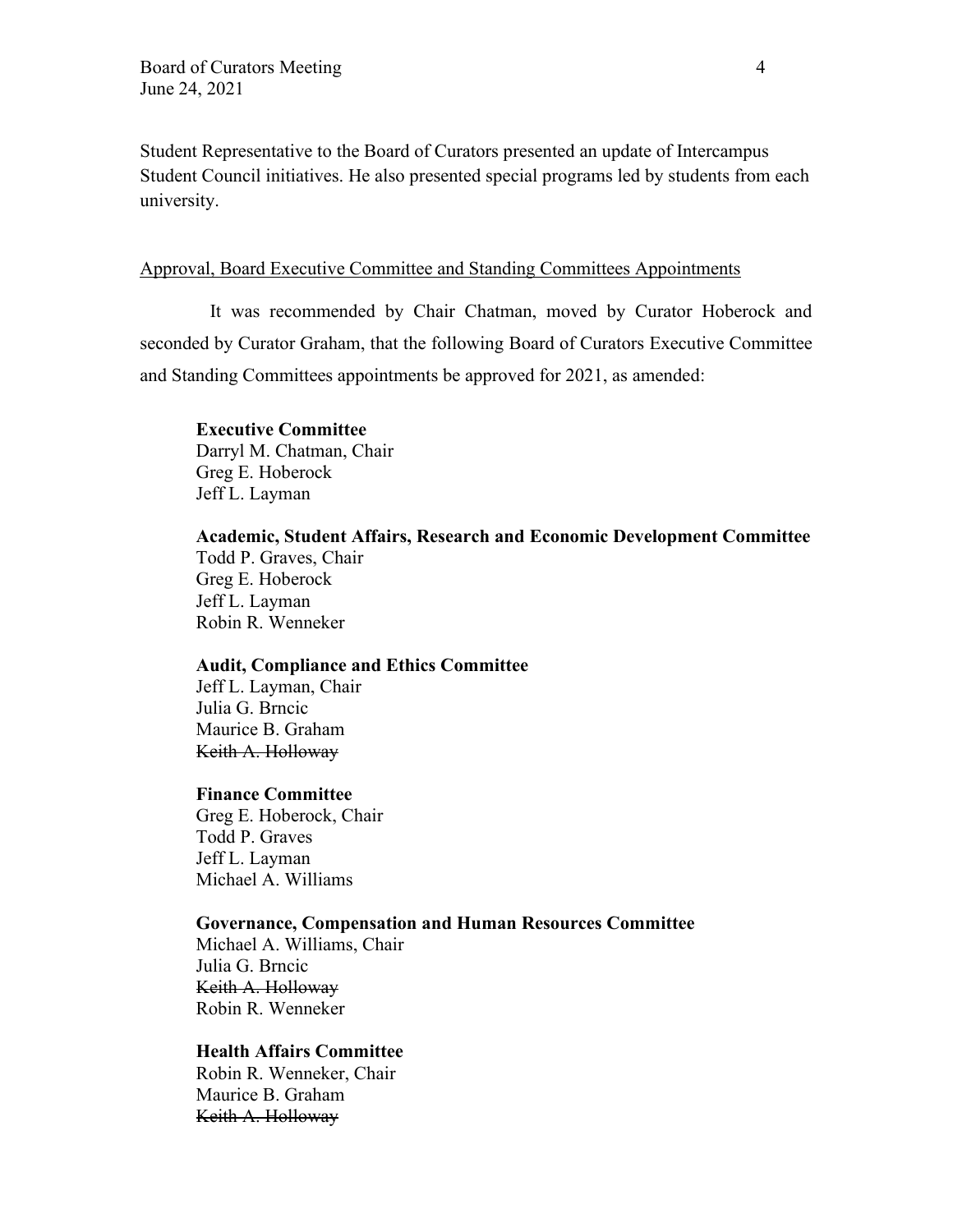Michael A. Williams Ronald G. Ashworth (non-curator) John R. Phillips (non-curator)

The motion carried unanimously (8-0) by voice vote with no abstentions.

### Resolution for Phil H. Snowden

It was endorsed by President Choi, recommended by Chair Chatman, moved by Curator Hoberock and seconded by Curator Graham, that the following resolution recognizing the dedicated service of Phil H. Snowden to the University be approved:

### RESOLUTION

WHEREAS, Phil H. Snowden served the people of Missouri with distinction as a member of the University of Missouri Board of Curators from January 2, 2015 until April 7, 2021; and

WHEREAS, Curator Snowden served on multiple Standing Committees; and during his term, he also served as Chair of the Audit; Compensation and Human Resources; and Academic, Student Affairs & Research and Economic Development Committees; and

WHEREAS, Curator Snowden was a member of the search committee for the 24<sup>th</sup> President of the University of Missouri System, and once described it as "the most important task of my time as a Curator"; and

WHEREAS, Curator Snowden promoted engagement not only with leadership, but also with faculty, staff and students. It was important to him to hear their ideas, experiences and concerns as a governing Board member; and

WHEREAS, Phil Snowden is known by fellow Curators to be engaging and enthusiastic in discussions and always brought the Board back to a team approach; and

WHEREAS, he understood the distinct strengths of each university within the UM System and supported research excellence and economic development; and

WHEREAS, he is a True Son, who graduated from Mizzou in 1960 having been on the Dean's Honor Roll and the Mystical 7 Senior Men's Honor. And in 1957-59, Phil was a quarterback for the Tigers, going to the Orange Bowl in 1960, and was named A.P. National Back of the Week and A.P Honorable Mention All-American; and

WHEREAS, Phil was later inducted into the Missouri Sports Hall of Fame in 2017; and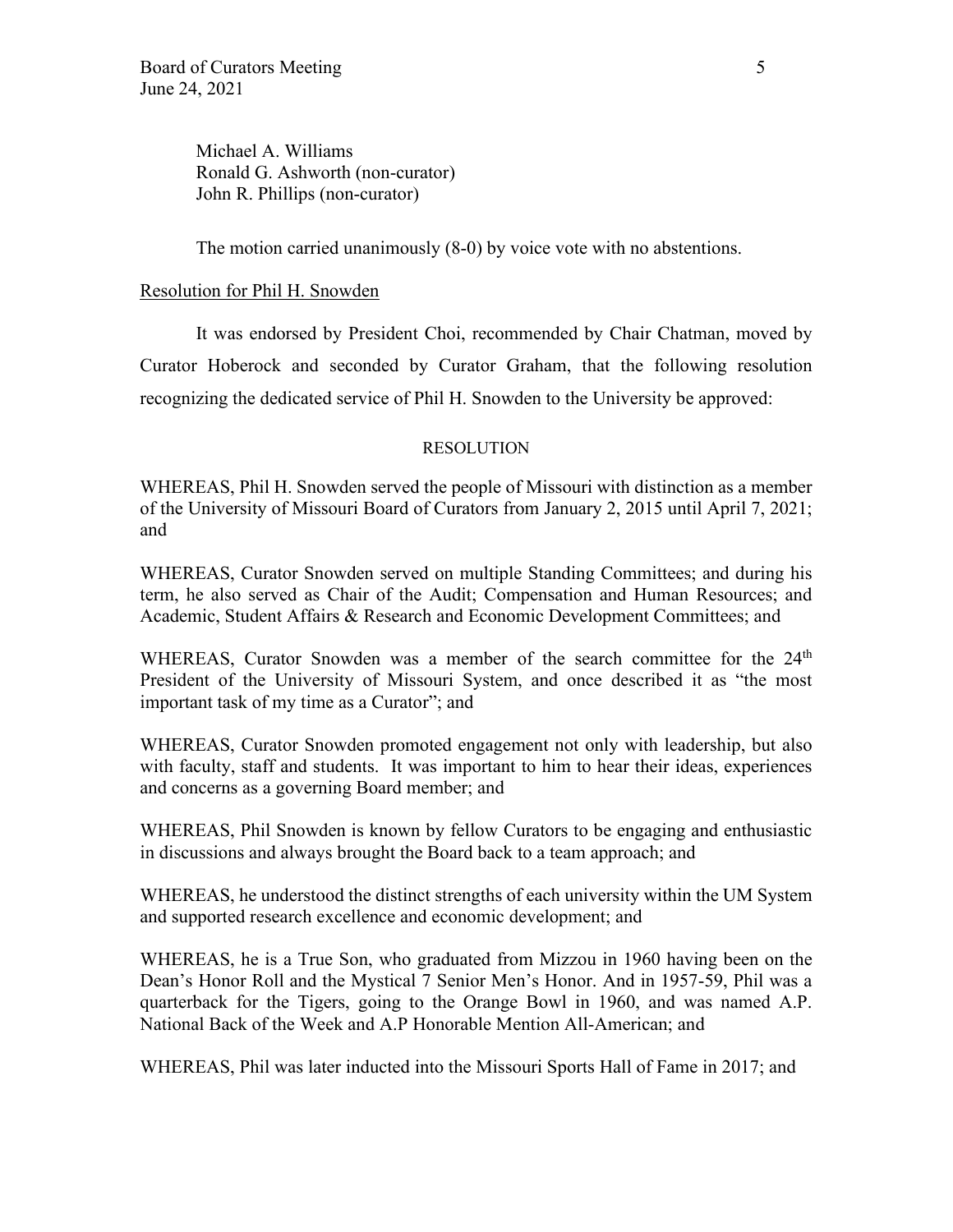WHEREAS, Phil was elected to the Missouri State House of Representatives in 1967 where he served until 1977. He thereafter served as a Missouri State Senator from 1977 to 1985, where along with passing bills benefiting Clay County and the State of Missouri, he sponsored the US Constitutional Amendment to balance the Federal Budget, making Missouri the  $37<sup>th</sup>$  state to do so; and

WHEREAS, Curator Snowden advocated and cared deeply about what was best for the University of Missouri, as an entity in and of itself, and in its role in the State of Missouri; and

WHEREAS, Curator Snowden is a true professional. He is considerate and kind, and has always shown his appreciation to staff who have assisted him in his duties to the Board and University. His contributions will have a lasting influence on the future of the University of Missouri System and the State:

NOW, THEREFORE, BE IT RESOLVED, that the Board of Curators, on behalf of the students, faculty, staff and alumni of the University of Missouri System, and on behalf of the citizens of the State of Missouri, does hereby adopt this resolution in sincere appreciation of the dedicated and devoted leadership of Phil H. Snowden;

AND ALSO, that his future relations with the University of Missouri System be formally recognized by bestowing the title of "Curator Emeritus" upon Phil H. Snowden; and

BE IT FURTHER RESOLVED, that the Secretary of the Board of Curators cause this resolution to be spread upon the minutes of this meeting and that a duly inscribed copy thereof be furnished to Phil H. Snowden.

The motion carried unanimously (8-0) by voice vote with no abstentions.

# Resolution for Avery J. Welker

It was endorsed by President Choi, recommended by Chair Chatman, moved by Curator Graham and seconded by Curator Brncic, that the following resolution recognizing the dedicated service of Avery J. Welker to the University be approved:

### RESOLUTION

WHEREAS, Avery J. Welker served with distinction as Student Representative to the Board of Curators from July 28, 2018 until July 14, 2020; and

WHEREAS, during his term, he effectively and professionally represented the diverse interests and priorities of students from all four universities of the University of Missouri System; and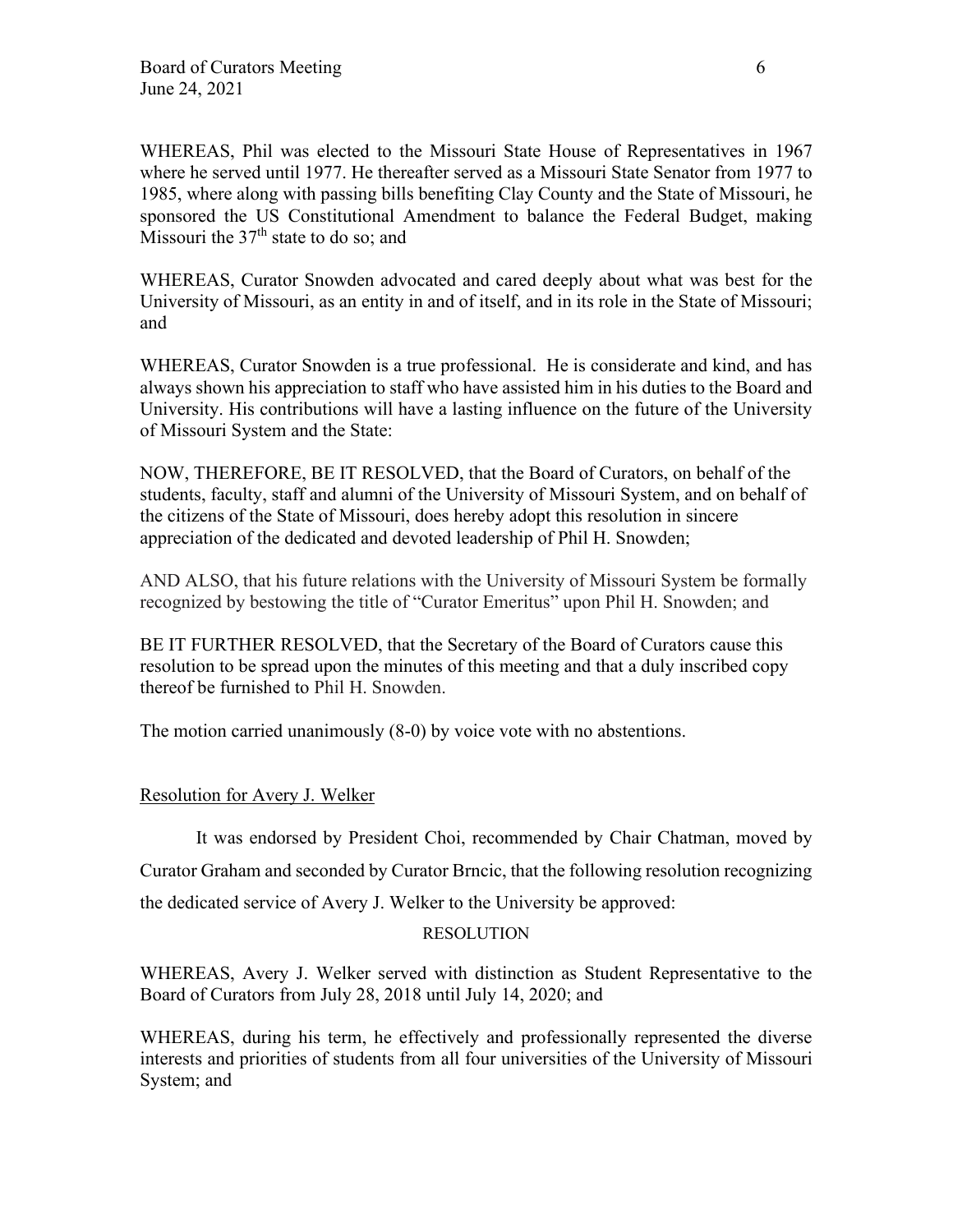WHEREAS, he was committed and engaged while working with the Board as he advocated for students, constantly maintaining a positive attitude, actively listening and offering incisive opinions; and

WHEREAS, while addressing the Committees or the Board of Curators as a whole, he was a dedicated, articulate spokesperson who brought realistic insight to student issues and perspectives; and

WHEREAS, the Board held Avery in very high esteem, as witnessed by Curator Graham, who stated: "First and foremost, Avery was a student representative whom the Board continually learned from and heavily relied on. He was always prepared and made certain the Board was fully informed on every important student issue, and Avery's views were always considered in Board decisions. Now, as Avery commences his law school education, we know that he will continue to exhibit the same passion, dedication, and commitment we observed during the time he was our colleague on the Board."; and

WHEREAS, he received a B.S. in Petroleum Engineering from Missouri S&T in 2016, and while serving as Student Representative to the Board of Curators, Avery also earned a Master's Degree in Petroleum Engineering in December 2018. He then went on to attend the University of Missouri–Columbia in August 2020 to pursue a law degree; and

WHEREAS, while diligently working for all UM System students, he provided leadership by engaging student body presidents and vice presidents from the four universities. As Chair of the Intercampus Student Council (ISC), Avery provided leadership during a time of immense uncertainty and change. He helped lead the ISC through a restructuring that had been under consideration for many years, equalizing the number of student votes across the four universities; and

WHEREAS, Avery grew as a leader while in this role. He urged students to become engaged on their campuses, knowledgeable of board actions, and to attend the Curator meetings; and

WHEREAS, Avery is spirited, lighthearted, friendly, and seemingly never meets a stranger. He has endeared himself to all who have had the pleasure of working with him:

NOW, THEREFORE, BE IT RESOLVED, that the Board of Curators, on behalf of the students, faculty, staff and alumni of the University of Missouri System, and on behalf of the citizens of the State of Missouri, does hereby adopt this resolution in appreciation of the dedicated and devoted service of Avery J. Welker; and

BE IT FURTHER RESOLVED, that the Secretary of the Board of Curators cause this resolution to be spread upon the minutes of this meeting and a duly inscribed copy thereof be furnished to Avery J. Welker.

The motion carried unanimously (8-0) by voice vote with no abstentions.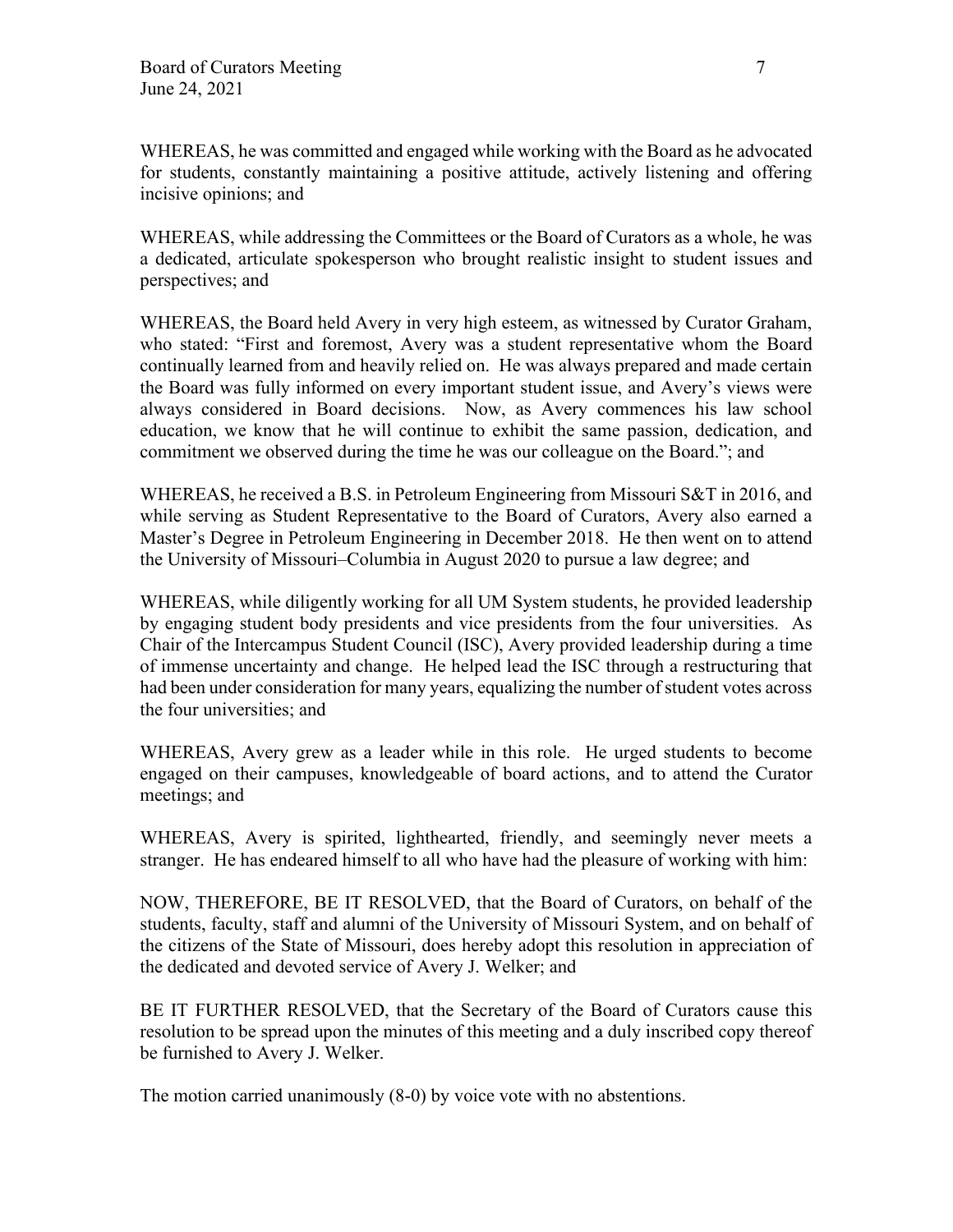Review of Consent Agenda – Curator Chatman requested that Consent Agenda item H, Security Resolution, 2021, be removed and brought forward at a future meeting.

### **Consent Agenda**

It was endorsed by President Choi, moved by Curator Williams and seconded by Curator Graham, that the following items be approved by consent agenda and as amended:

# **CONSENT AGENDA**

Action

- A. Minutes, April 22, 2021 Board of Curators Meeting
- B. Minutes, April 22, 2021 Board of Curators Committee Meetings
- C. Minutes, May 19, 2021 Special Board of Curators Meeting and Finance Committee Meeting
- D. Degrees, Summer Semester 2021 for all Campuses
- E. Sole Source, Purchase of Digital Television Transmitter System, MU
- F. Insurance Broker Selection, UM
- G. Rename the International Institute for Nano and Molecular Medicine Building to the Molecular Innovations and Theranostics Center, MU
- H. Security Resolution, 2021
- I. Amendment, Collected Rules and Regulations 520.010, Benefit Programs (University's Flexible Spending Account Plans)
- A. Minutes, April 22, 2021 Board of Curators Meeting as provided to the Curators for review and approval.
- B. Minutes, April 22, 2021 Board of Curators Committee Meetings as provided to the Curators for review and approval.
- C. Minutes, May 19, 2021 Special Board of Curators Meeting and Finance Committee Meeting – as provided to the Curators for review and approval.
- D. Degrees, Summer Semester 2021 for all Campuses

that the action of the President of the University of Missouri in awarding degrees and certificates to candidates recommended by the various faculties and committees of the four University of Missouri System campuses who fulfill the requirements for such degrees and certificates at the end of the Summer Semester 2021, shall be approved, and that the lists of said students who have been awarded degrees and certificates be included in the records of the meeting.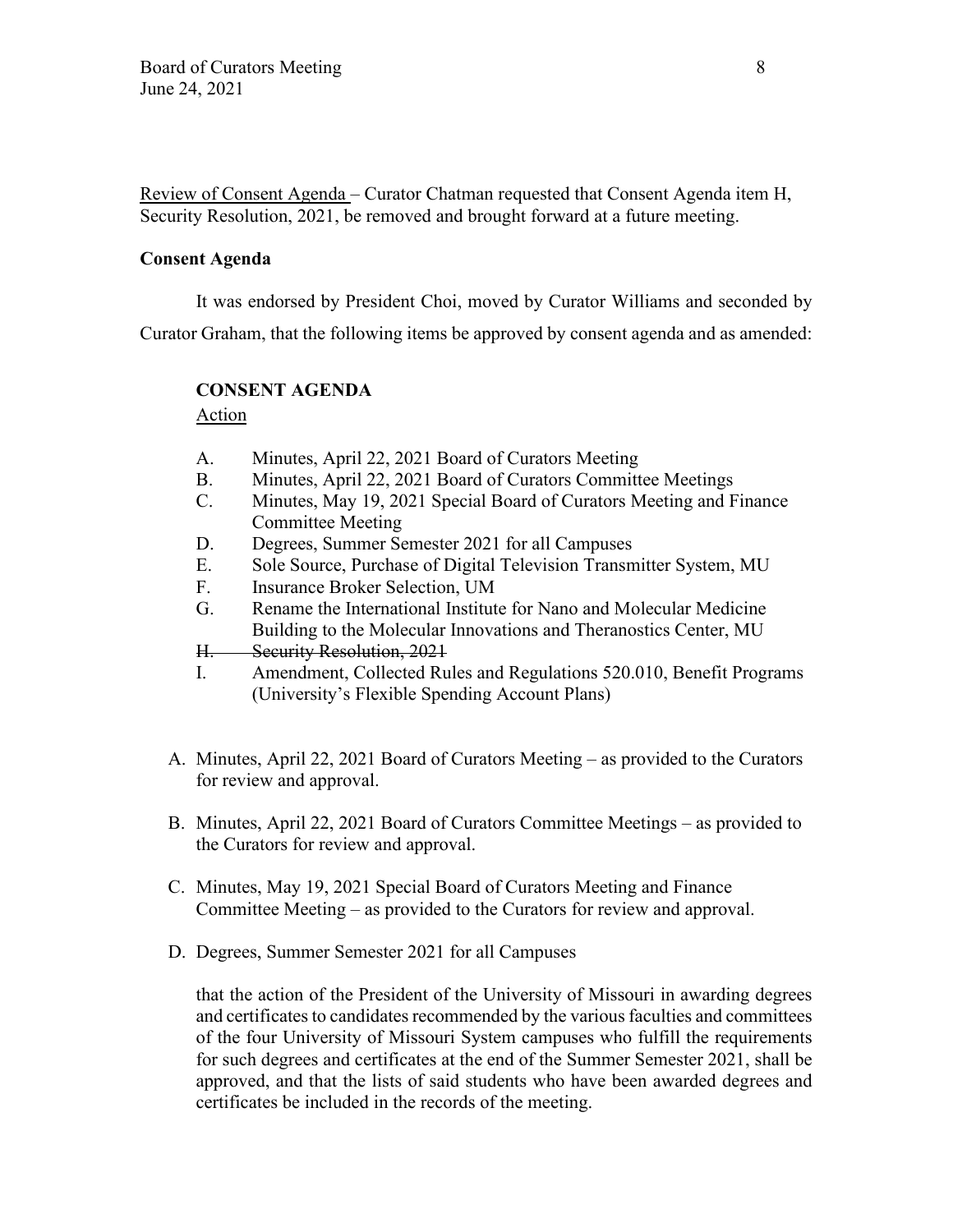E. Sole Source Purchase of Digital Television Transmitter System, MU

that the University of Missouri – Columbia be authorized to purchase a Digital Television Transmitter System from Rohde & Schwarz USA Inc., Columbia, Maryland, at a total estimated cost of \$1,352,343.43 for the transmitter and Dielectric LLC, Raymond, Maine, at a total estimated cost of \$525,748.11 for the antenna. Funding is as follows: KOMU Reserve Funds F0101-777400

F. Insurance Broker Selection, UM

that the Vice President for Finance and Administration be authorized to retain the firm of AON to provide insurance broker services for property, casualty, and other insurance for the period July 1, 2021 thru January 31, 2023 with up to four one (1) year renewals to coincide with current contract expiration dates of January 31, 2027.

G. Rename the International Institute for Nano and Molecular Medicine Building to the Molecular Innovations and Theranostics Center, MU

that the building located at 1514 Research Park Drive be named the Molecular Imaging and Theranostics Center (currently named International Institute for Nano and Molecular Medicine).

- H. Security Resolution, 2021 This item was removed from the consent agenda.
- I. Amendments to Collected Rules and Regulations 520.010, Benefit Programs for the University's Flexible Spending Account Plans

That the amendments to the University's flexible spending account plans as indicated in the attached documents (and as on file with the minutes of this meeting) containing proposed language changes are hereby approved.

# **Current and Proposed Flexible Spending Account Plan Language:**

### **Grace Period Extension for Health Care Flex Spending Accounts**

- **Current:** The University Health Care FSA has a 2.5-month Grace Period (through March 15 of the following year), which allows you extra time to incur expenses to use your flexible spending health care balance after the close of the plan year. The Dependent Care FSA does not have the extended period of coverage, so those expenses must be incurred during the plan year.
- **Proposed:** The University Health Care FSA has a 12-month extended Grace Period (through December 31, 2021) which allows you extra time to incur expenses to use your 2020 flexible spending health care balance after the close of the plan year. For 2021 health care expenses, the University Health Care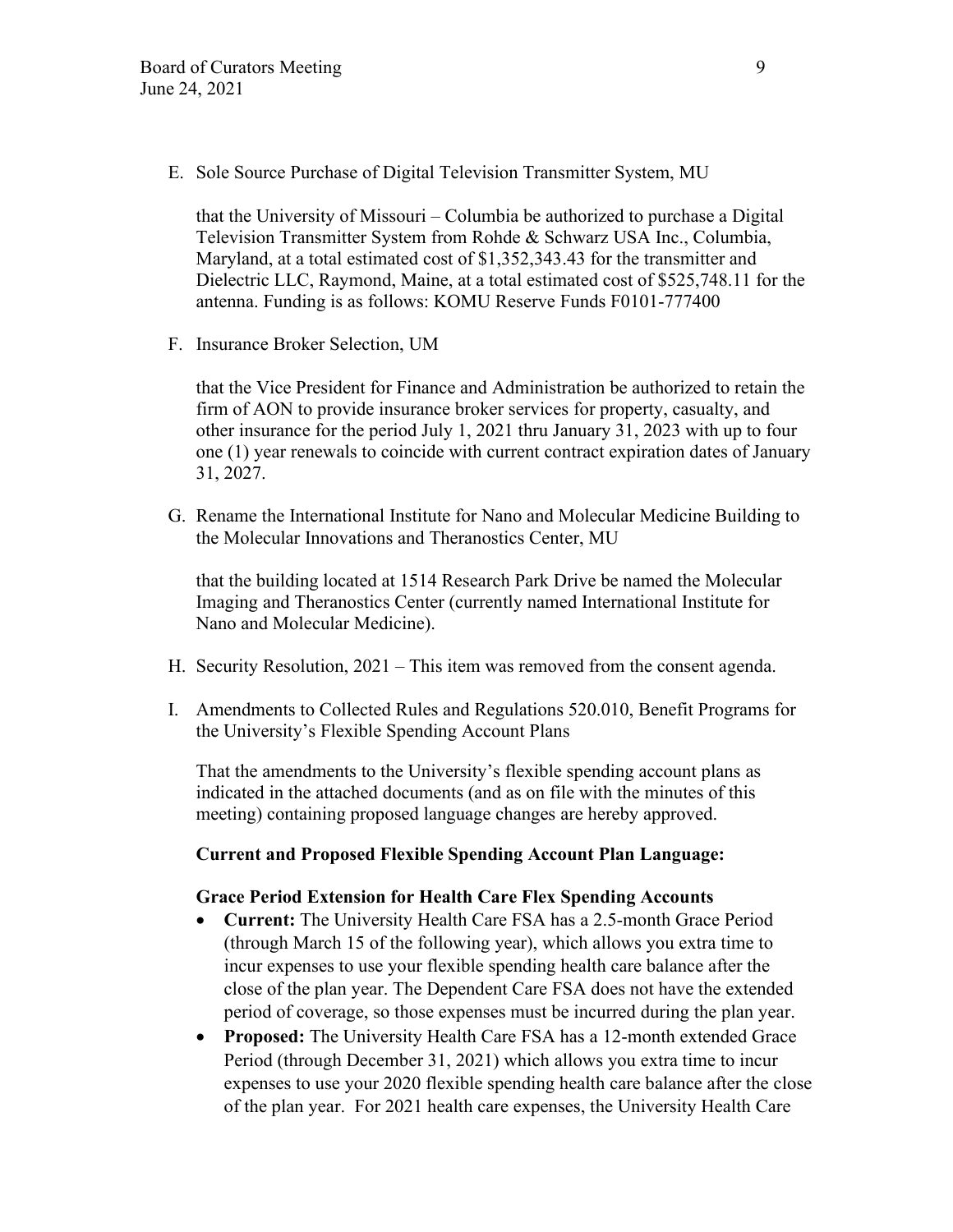FSA has a 2.5-month Grace Period (through March 15 of the following year), which allows you extra time to incur expenses to use your flexible spending health care balance after the close of the plan year.

### **Add Grace Period to Dependent Care Flex Spending Accounts**

- **Current:** The Dependent Care FSA does not have the extended period of coverage, so those expenses must be incurred during the plan year.
- **Proposed:** The University Dependent Care FSA has a 2.5-month Grace Period (through March 15 of the following year), which allows you extra time to incur expenses to use your flexible spending dependent care balance after the close of the plan year.

# **Allow terminated Health Care FSA participants to spend down their unused contribution balance for expenses incurred through the remainder of the plan year, including the grace period**

- **Current:** You will have until April 15 of the year following your termination of participation to submit expenses for the Health Care FSA. You may include any expenses incurred up to the end of the month in which your flexible spending account deduction/(s) terminates. You may not be reimbursed for expenses incurred after this date unless you continue your health care deposits by making direct payments to the University's COBRA Administrator on a post-tax basis.
- **Proposed:** You will have until December 31, 2021 to submit expenses for your 2020 unused contribution balance in the Health Care FSA. For 2021 expenses, you will have until April 15 of the year following your termination of participation to submit expenses for the Health Care FSA. You may include any expenses incurred up to the end of the month in which your flexible spending account deduction(s) terminates. You may not be reimbursed for expenses incurred after this date unless you continue your health care deposits by making direct payments to the University's COBRA Administrator on a post-tax basis.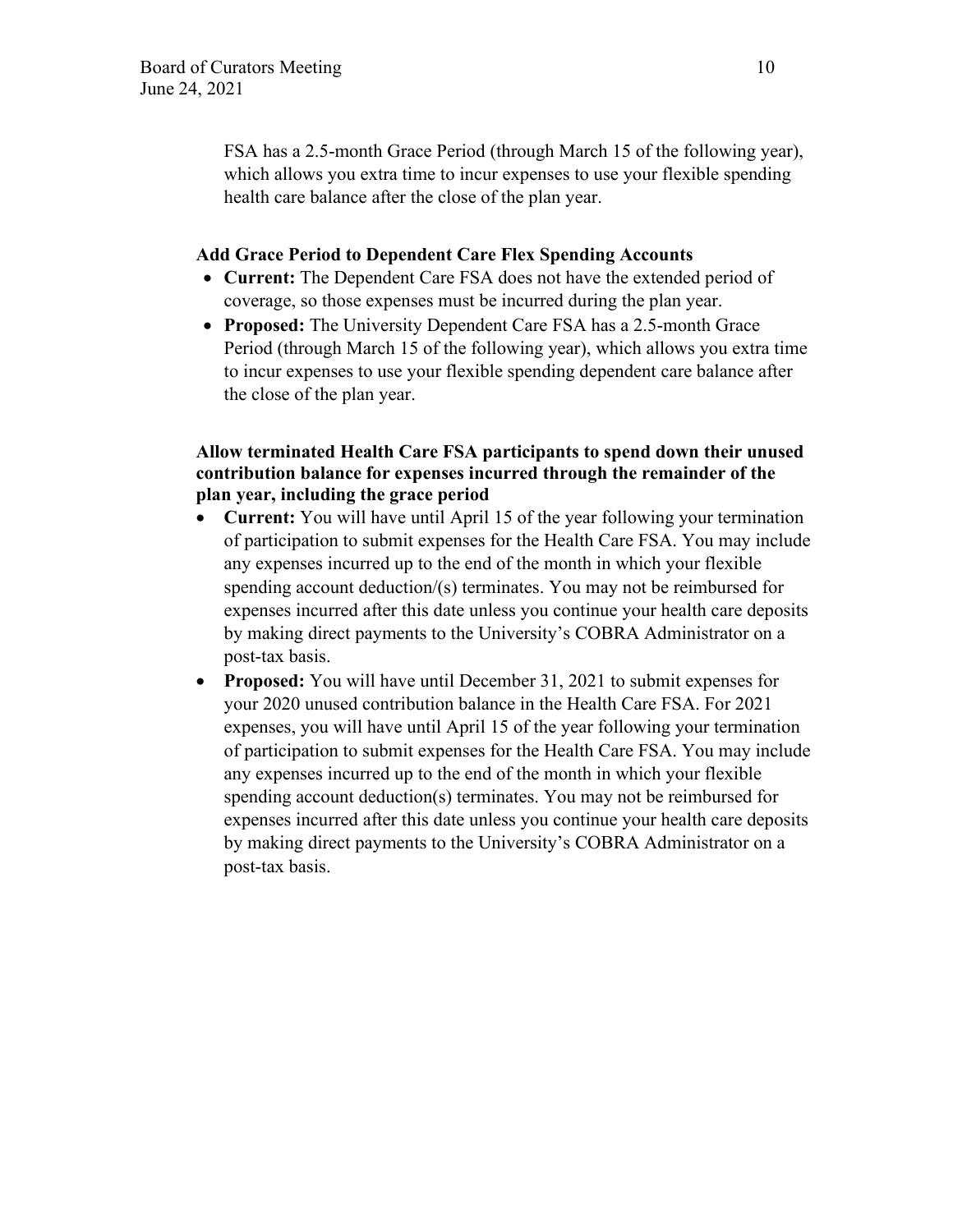# **Allow Prospective Changes to 2021 FSA Elections without a Qualifying Event**

- **Current:** No election changes can occur without a qualifying change in status event.
- **Proposed:** You may, during calendar year 2021 and on a prospective basis only, make a new election, increase or decrease an existing election or revoke an existing Health Care FSA or Dependent Care FSA. However, if you are currently enrolled in a Health Care FSA, you cannot revoke or decrease your current annual election to an amount less than the amount that you have already been reimbursed for the 2021 Plan Year. This change is only applicable to the 2021 Plan Year. If you cease all contributions to the Health Care FSA prior to the end of the 2021 Plan Year, your coverage will terminate on the last day of the month in which your last contribution was made.

The motion carried unanimously (8-0) by voice vote with no abstentions.

Board of Curators standing committee meetings were convened at 9:10 A.M. and concluded at 11:20 A.M. on Thursday, June 24, 2021. Committee actions were presented to the full Board for action following each Committee vote.

# **Finance Committee**

Curator Hoberock provided time for discussion of committee business.

Master Plan, University of Missouri – Kansas City – presented by Vice President Rapp and Chancellor Agrawal (information and slides on file)

It was recommended by Chancellor Agrawal, endorsed by President Choi, recommended by the Finance Committee, moved by Curator Hoberock and seconded by Curator Graham, that the following action be approved:

that the 2021 University of Missouri-Kansas City Campus Master Plan be approved (as on file with the minutes of this meeting).

The motion carried unanimously (8-0) by voice vote with no abstentions.

Fiscal Year 2022 Operating Budget, UM – presented by Vice President Rapp (information and slides on file)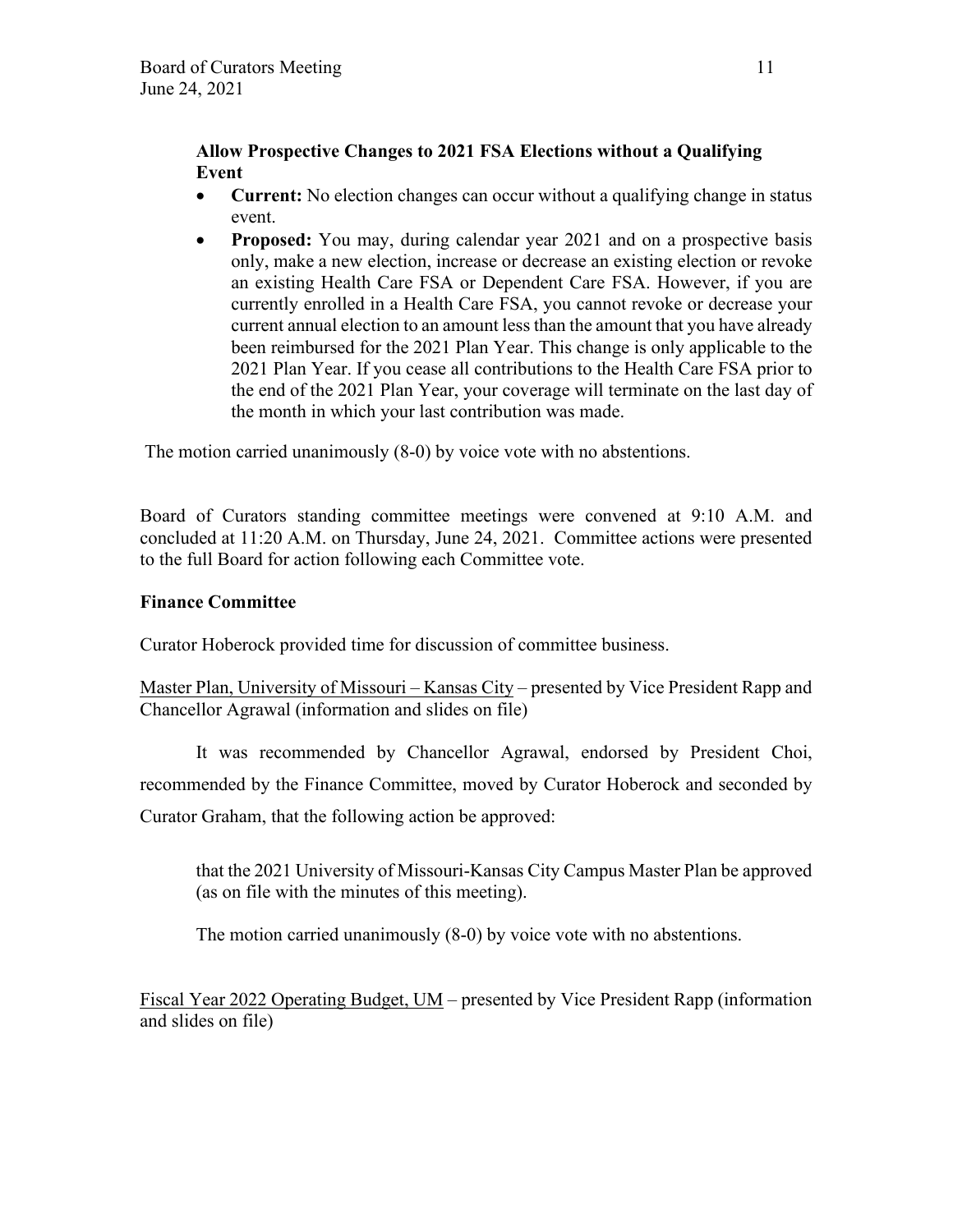It was recommended by the respective Chancellors, endorsed by President Choi, recommended by the Finance Committee, moved by Curator Hoberock and seconded by Curator Brncic, that the following recommendations be approved:

- that the President of the University System be authorized to develop the FY 2022 budgets in accordance with the attached planning assumptions and financial summaries, which include the allocation of FY 2022 state appropriations less 3.0% statutory withholdings.
- that the President of the University System be authorized to: (a) make required changes to working capital and reserve funds and (b) make supplemental allocations within the funds available to several campuses and programs, such allocations to be made on the basis of priority and need. The President will report periodically to the Board of Curators any material changes in sources and uses of current funds;
- that the operating budget for FY 2022 and allocation as stated herein can be modified as necessary by the President to bring the same into harmony with the state appropriations as finally approved by the governor and any withholdings in excess of those shown above.

The motion carried unanimously (8-0) by voice vote with no abstentions.

Fiscal Year 2023 State Appropriations Request for Operations, UM – presented by Vice President Rapp (information and slides on file)

It was recommended by Vice President Ryan Rapp, endorsed by President Mun Y.

Choi, recommended by the Finance Committee, moved by Curator Hoberock and seconded

by Curator Brncic, that the following recommendations be approved:

The President is authorized to file a request for state appropriations for operations as follows:

- (1) Funding the Core Operations at current levels plus an equity adjustment continuing at equivalent level to prior year;
- (2) Submit new requests for any higher education directives that might be identified prior to submission;
- (3) Submit Other Curator Programs Requests which includes core funding continuing at the same amounts and new requests for State Historical Society; and
- (4) Submit requests in Accordance with Legislative Requirements.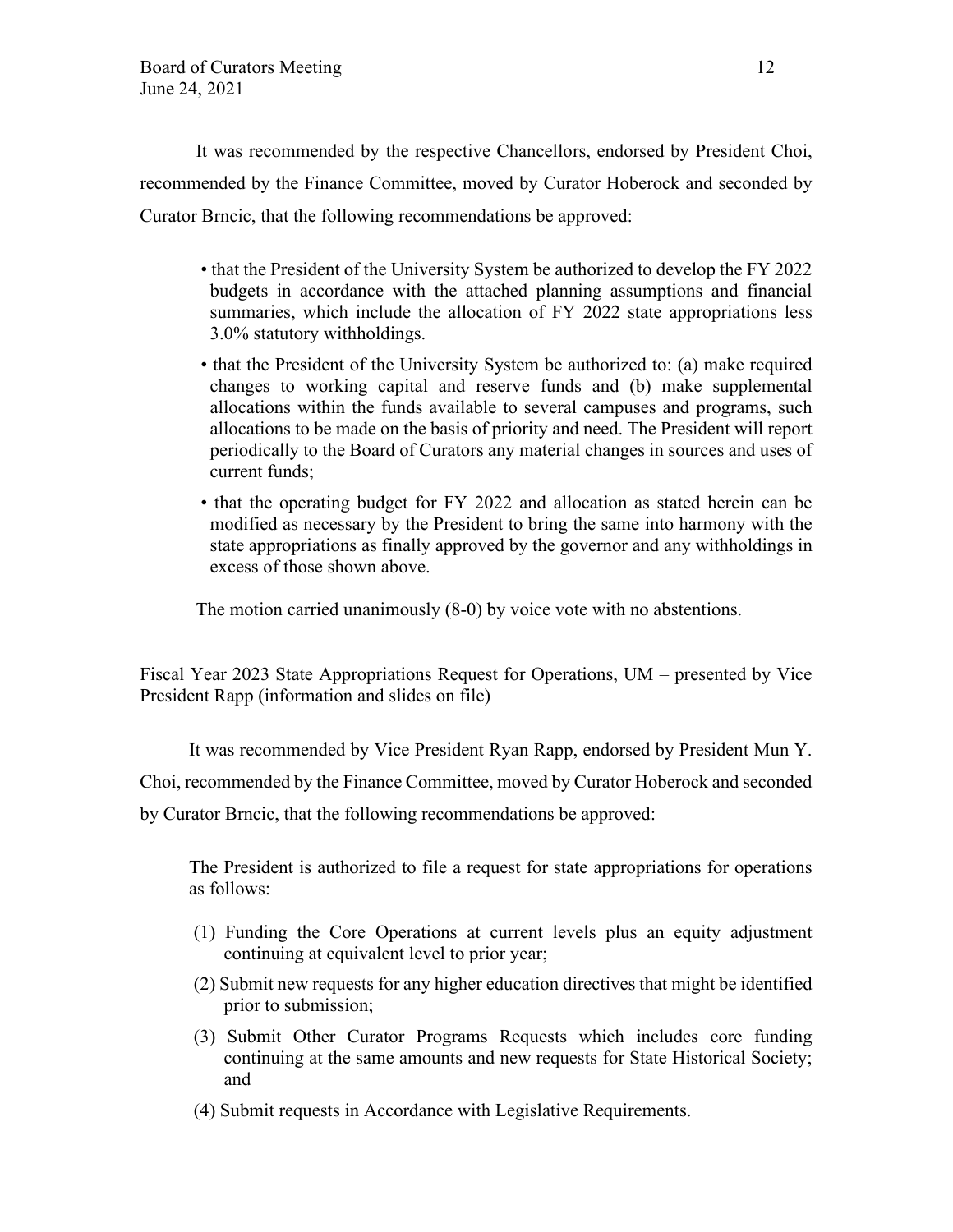Any material deviations from estimates in the paper will be reviewed with the Board.

The motion carried unanimously (8-0) by voice vote with no abstentions.

Fiscal Year 2023 State Capital Appropriation Request, UM – presented by Vice President Rapp (information on file)

That President Choi be authorized to submit to the appropriate state offices as follows:

(1) University's Fiscal Year 2023 State Capital Appropriations Request as shown on the accompanying schedules (as on file with the minutes of this meeting).

(2) Submit new requests for any higher education capital funding directives from the State

Any new requests will be reviewed with the Board.

The motion carried unanimously (8-0) by voice vote with no abstentions.

Amendment, Collected Rules and Regulations 100.020 Patent and Plant Variety Regulations and Collected Rules and Regulations 100.030, Copyright Regulations – presented by Vice President Rapp (information and slides on file)

It was recommended Vice President Rapp, endorsed by President Choi,

recommended by the Finance Committee, moved by Curator Hoberock and seconded by

Curator Brncic, that the following action be approved:

Existing Collected Rules and Regulations, Section 100.020 Patent and Plant Variety Regulations and Collected Rules and Regulations 100.030, Copyright Regulations be amended as noted in the attached document (as on file with the minutes of this meeting).

# **Collected Rule and Regulation 100.020 Invention and Patent Regulations**

Bd. Min. 6-25-71, p. 35,974, Amended 9-17-92, 4-25-96, 4-8-05, 11-29-07, 7-23-10, 6-24-21.

- A. **Purpose** These regulations are adopted by The Curators of the University of Missouri in order to:
	- Secure for the people of the State of Missouri and the United States the full benefits of research and investigation performed at the University of Missouri;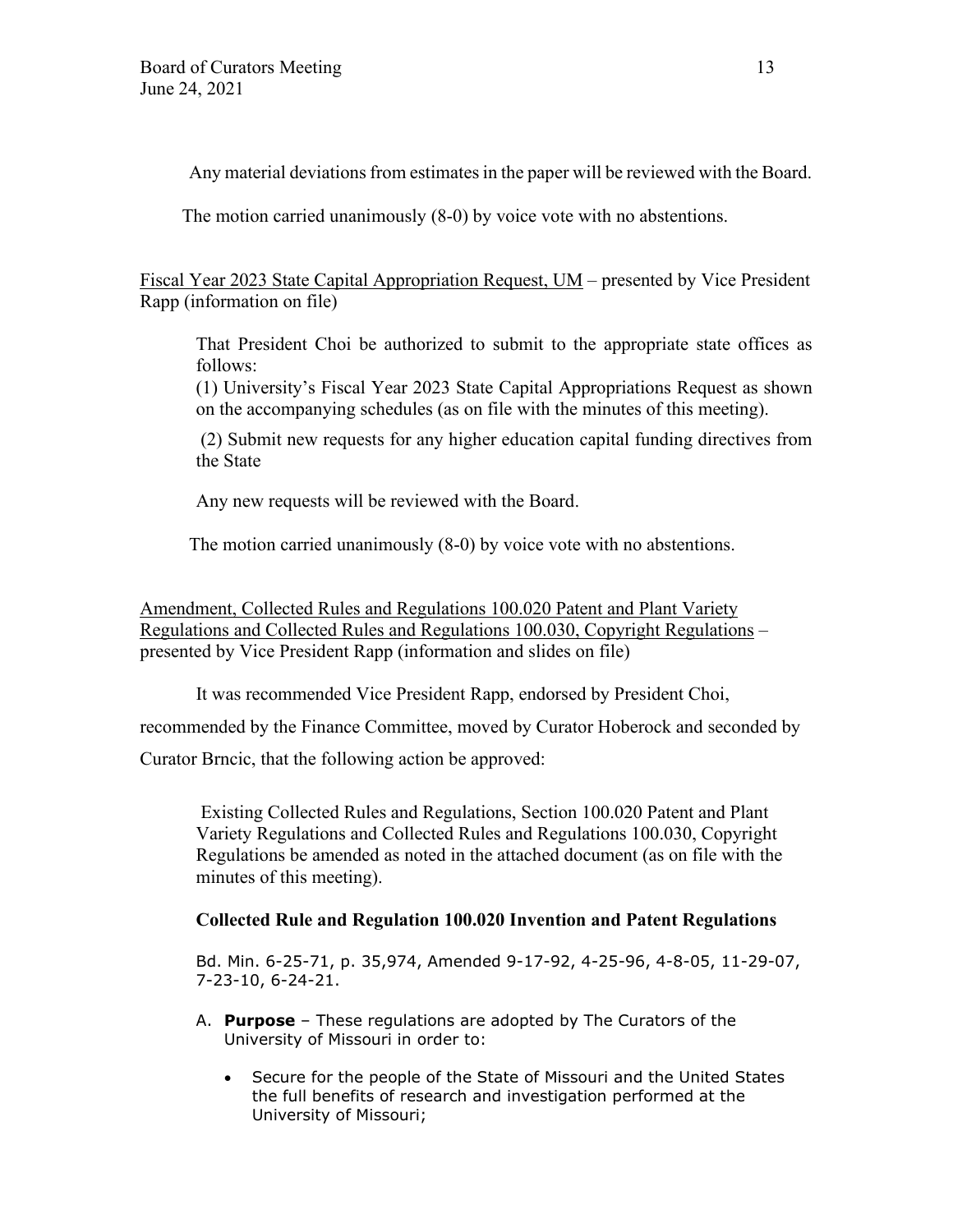- Establish the rights and obligations of Employees with respect to any Invention made or developed by them during employment by the University and to establish the definite rights and obligations of Students with respect to any Invention made or developed by them during their period of enrollment with the University;
- Establish a uniform process by which these rights and obligations may be equitably determined in each case;
- Provide for a Patent Committee to assist the University with policy recommendations and to operate as a mechanism to advise on resolving disputes;
- Encourage and recognize individual and cooperative achievement in research and investigation; and
- Provide and support a technology transfer office to manage the day-today technology transfer activities at each campus of the University.
- B. **Application of Regulations** These regulations constitute (1) a term and condition of employment of all Employees of the University and form a part of the employment contract, and (2) a term and condition of enrollment and attendance at the University by Students. These regulations shall be effective as to all Inventions disclosed during any period of employment, enrollment, or attendance from and after the date of their adoption.

### C. **Definitions**

- 1. "**Chancellor**" means the Chancellor of a University campus, and shall include, when applicable, the interim Chancellor or acting Chancellor.
- 2. "**Dean**" as used herein means the Dean of the college or school having jurisdiction over the Employee or Student, and in case of those Employees not under jurisdiction of any Dean, the Employee's Supervisor shall perform the duties herein prescribed for the Dean.
- 3. **"Employee"** as used herein means (a) any person receiving compensation from the University for services rendered, regardless of whether the Employee be full-time or part-time, (b) any person receiving compensation paid through the University from any funds placed in its hands for distribution, (c) any person who has voluntarily elected to enter into a written agreement with the University in exchange for the University's agreement to treat such person as an Employee for purposes of these regulations, or (d) any person with adjunct, courtesy, emeritus or "no salary" appointment (*e.g.*, unpaid leave or unpaid sabbatical) if such person is participating in research and investigation with Substantial Use of University Resources except where the University and such person have a written agreement whereby the person is paying the University for use of such Substantial Use of University Resources. For purposes of the definition of Employee and for the avoidance of doubt, Student financial aid including, but not limited to, scholarships, grants, loans, tuition waivers and educational fee reductions, generally available to Students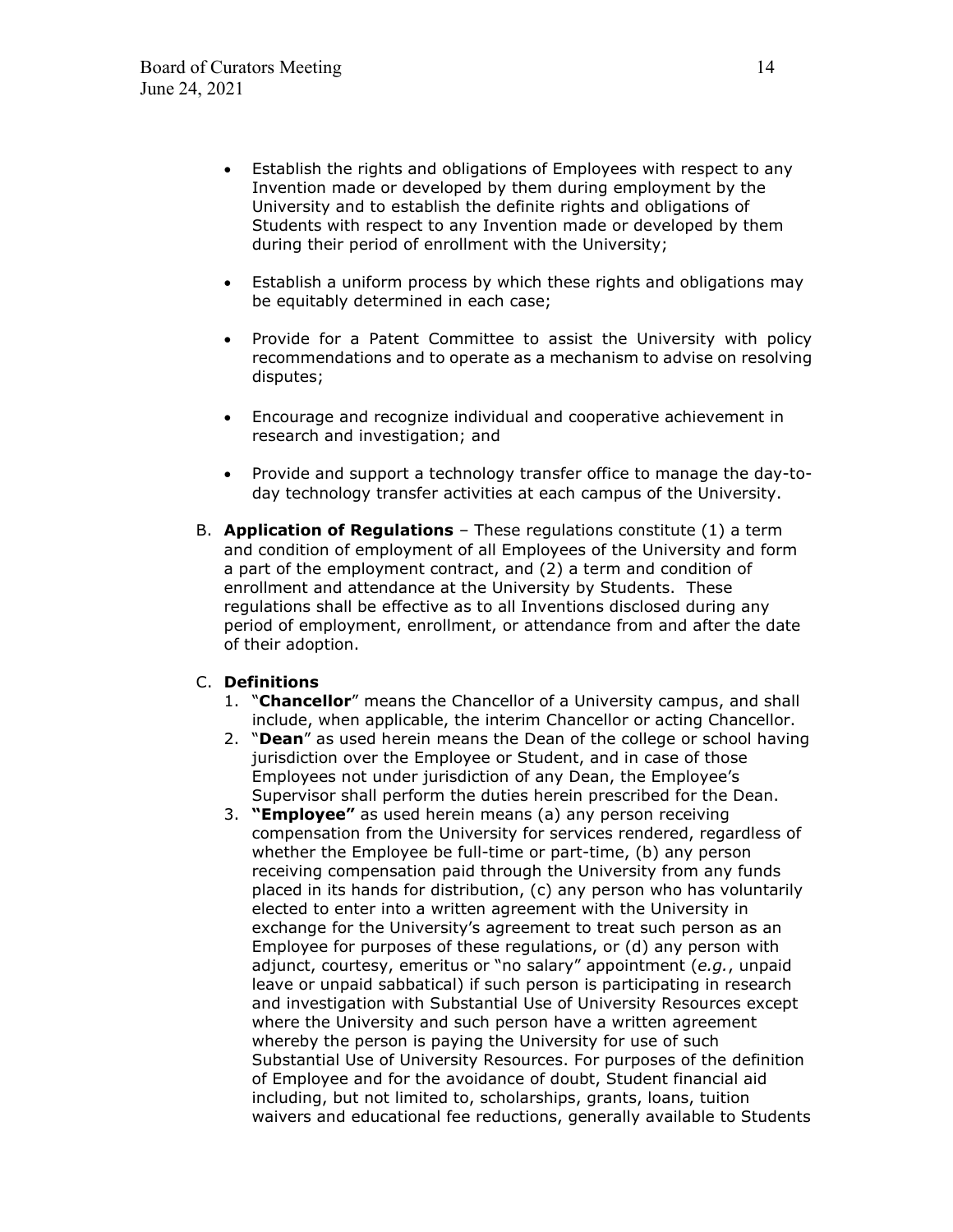and unrelated to any provision of services by the Student to the University shall not be interpreted as compensation. Also, for purposes of these regulations. Students (including graduate research assistants and graduate teaching assistants) receiving compensation from the University shall be considered "Employees" if their actual duties and responsibilities include research and investigation or the creation of computer software that led to the Invention – regardless of the position title.

- 4. **"Gross Proceeds"** as used herein means money received by the University from third parties (on a cash basis, as opposed to an accrual basis) from the sale, assignment, lease, licensing, optioning, or other transfer of rights in an Invention to such third parties, including but not limited to license fees, option fees, earned royalties, minimum royalties, and milestone payments. Gross Proceeds also includes money recovered (on a cash basis, as opposed to an accrual basis) by the University from lawsuits or dispute resolutions involving infringement by third parties with respect to the applicable Invention. Equity, convertible notes, or other similar ownership interests (or portions thereof) obtained by the University shall not be considered Gross Proceeds unless and until the University receives money for the equity, convertible notes, or other similar ownership interest (or portions thereof); provided that in the event that such equity is readily liquidable (for example, in the case of an IPO), then such equity may be considered Gross Proceeds for purposes of distributing the Inventor Share such that the Inventors may receive such equity. For clarity, Gross Proceeds does not include:
	- a. The reimbursement by third parties to the University of any costs, expenses, or fees associated with the preparation, filing, prosecution, or maintenance of any Patents or PVP certificates owned in whole or in part by the University (whereby such reimbursement may include an equity, convertible note, or other similar ownership interest in the third party in consideration and in lieu of the University not seeking monetary reimbursement, in whole or in part, of such costs, expenses, or fees associated with the preparation, filing, prosecution, or maintenance of any Patents or PVP certificates); or
	- b. The reimbursement by third parties to the University of any costs, expenses or fees associated with investigating, defending, or enforcing a claim or potential claim with respect to the Invention or associated license agreement, including but not limited to infringement/non-infringement, invalidity/validity, unenforceability/enforceability, and including those before any court, administrative tribunal (e.g., United States Patent and Trademark Office), or dispute resolution forum (e.g., arbitration or mediation), whether U.S. or foreign; or
	- c. Money received by the University for the negotiated indirect cost rate (facilities and administration costs) associated with a research agreement or grant from which an Invention, was conceived, reduced to practice, or otherwise made; or
	- d. Money received by the University for equity, convertible notes, or other similar ownership interest (or portions thereof) obtained from third parties in exchange for the University making a case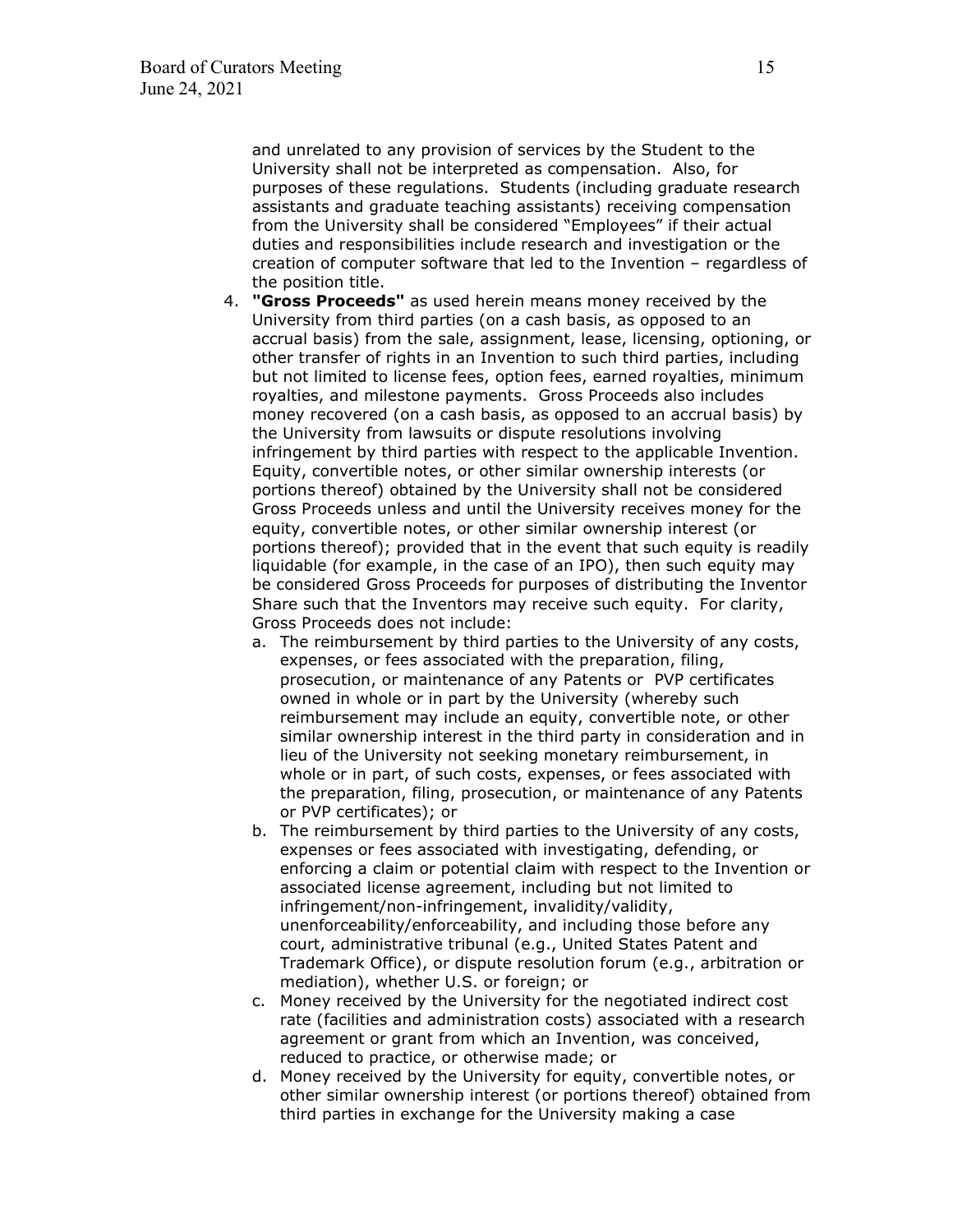investment in the third party or foregoing, in whole or in part, the right to obtain reimbursement from the third party for costs, expenses, or fees associated with the preparation, filing, prosecution, or maintenance of any Patents or PVP certificates owned in whole or in part by the University. Such exchange will be treated as an investment in the third party and any proceeds to the University from such investment will not be included in Gross Proceeds.

- 5. **"Head of the Department"** as used herein means the person having charge of the department of the Employee reporting the Invention, and in case there be no such head of the department, the Dean, or on campuses with no schools and colleges, the Provost shall perform the duties herein provided for the Head of the Department.
- 6. "**Invention**" as used herein means any Invention, design, process, machine, manufacture, composition of matter, tangible research materials (e.g., cell lines, virus isolates, antibodies, prototype devices), whether or not patentable, together with any associated or supporting technology, data, know-how, or show-how necessary or useful for the protection, development or application of the same, and also includes all Patents or PVP certificates derived therefrom. A "Plant Variety" is a type of Invention.
- 7. "**Inventor**" as used herein means an Employee who individually or jointly with others makes an Invention. More specifically:
	- a. Inventions Covered by a Patent. For Inventions that are the subject of a Patent, "Inventor" refers to those Employees who meet the criteria for inventorship under United States patent law and are thus named on the applicable Patent. For an Invention covered by a Patent, the Inventors may change over time due to the prosecution of the Patent and the possible addition or deletion of Inventors from such Patent. Inventorship is a legal determination.
	- b. Plant Varieties Covered by a PVP Certificate. For Inventions which are Plant Varieties which are not the subject of a Patent but which are covered by a PVP certificate, "Inventor" refers to those Employees who meet the criteria for being a plant breeder under United States PVP law.
	- c. Unpatented Technologies. For Inventions that are not the subject of a Patent or PVP certificate, "Inventor" refers to those Employees who have jointly executed the Invention Disclosure Form and contributed to the making or development of the Invention. If one or more Employees cannot agree that they are all "Inventors," the matter may be referred to the Patent Committee by the Patent Administrator.
- 8. "**Net Proceeds**" as used herein means Gross Proceeds minus the following out-of-pocket expenses, costs, fees or other and payments incurred by the University that are associated with the applicable Invention:
	- a. costs, expenses and fees related to the evaluation, licensing, and protection of the Invention, including, but not limited to, those paid to government agencies (e.g., U.S. Patent and Trademark Office, European Patent Office) or the University's outside legal counsel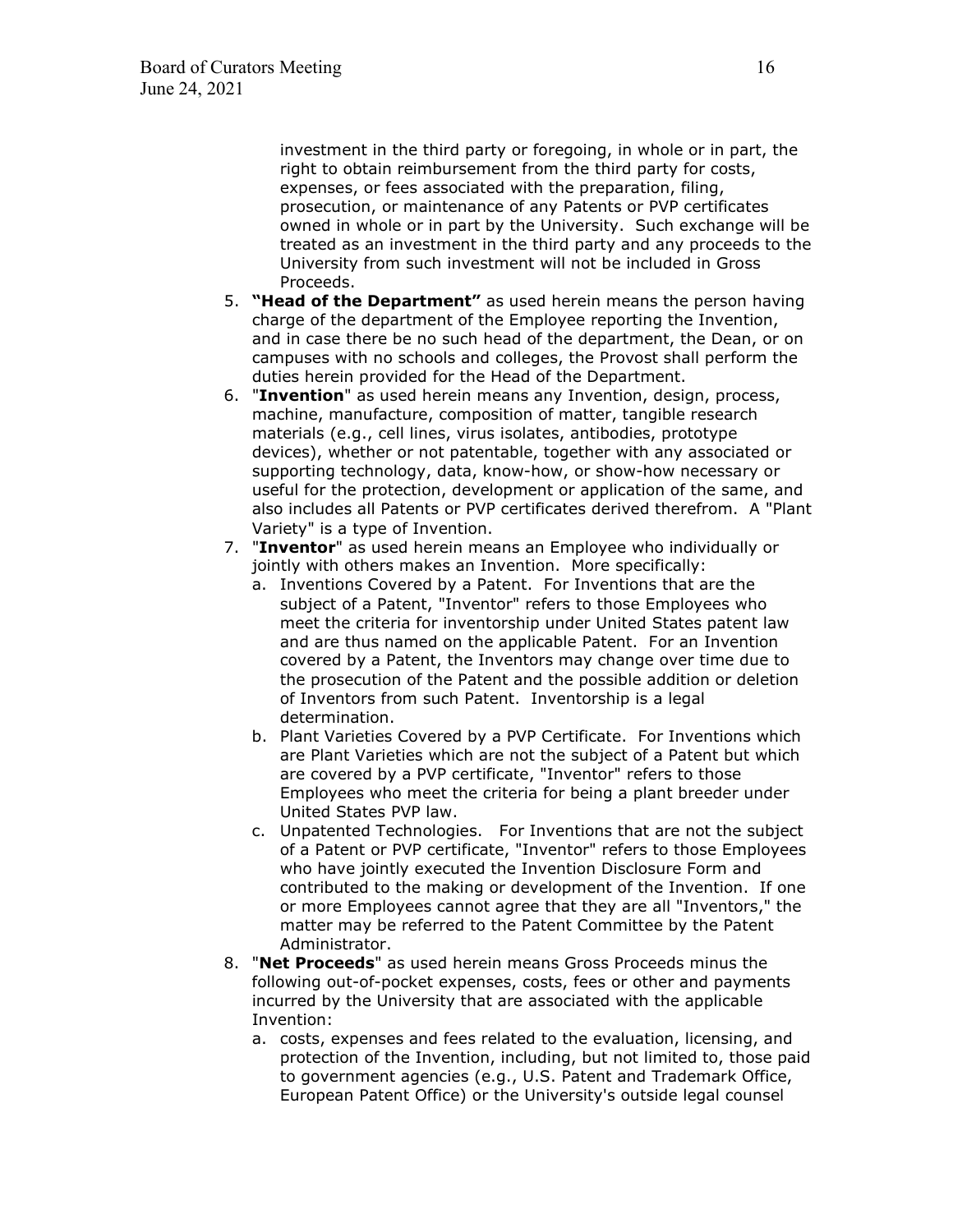associated with the preparation, filing, prosecution and maintenance of Patents or PVP certificates for the Invention; and

- b. payments made to joint owners or external sponsors of an Invention pursuant to an agreement with the joint owners or external sponsors. For the avoidance of doubt, such payments may include (1) revenue sharing payments due the joint owner or external sponsor and/or (2) the reimbursement to the joint owner or external sponsor of the costs, expenses, or fees related to (a) the preparation, filing, prosecution, or maintenance of a Patent or PVP certificate covering the applicable Invention; or (b) the investigation, defense, or enforcement of a claim or potential claim with respect to the applicable Invention; and
- c. costs, expenses, and fees for investigating, defending or enforcing a claim or potential claim with respect to the Invention, including but not limited to infringement/non-infringement, invalidity/validity, unenforceability/enforceability, and including those before any court, administrative tribunal (e.g., United States Patent and Trademark Office), or dispute resolution forum (e.g., arbitration or mediation), whether U.S. or foreign.
- 9. "**Patent**" as used herein means any pending patent application (including an unexpired provisional patent application) or issued patent anywhere in the world. The term includes both United States patent applications and issued patents, as well as patent applications and issued patents from other regional patent offices (e.g., a European patent application) or national patent offices (e.g., a Canadian patent application). The term also includes pending or issued plant patents under 35 U.S.C. § 161 (which covers asexually reproduced plants, excluding tuber propagated plants), and pending or issued utility (nonprovisional) patents directed to a Plant Variety. The term also includes design patents under 35 U.S.C. § 171.
- 10. "**Patent Committee**" as used herein means the committee referred to in Section G. The Patent Committee may also be referred to as the "Patent and Copyright Committee" when dealing with copyright matters pursuant to CRR 100.030.
- 11. "**Plant Variety**" as used herein means a plant (including germplasm) which is sexually reproduced or tuber propagated and that is eligible from a subject matter standpoint for protection under a PVP certificate, regardless of whether PVP protection is actually filed or not. A Plant Variety is a type of Invention.
- 12. "**PVP**" as used herein means plant variety protection through a pending application or issued certificate under the United States Plant Variety Protection Act or similar protection in a foreign country.
- 13. **"President"** as used herein means the President of the University and shall include, when applicable, the "Interim" President or "Acting" President.
- 14. **"Student"** as used herein means a person enrolled in the University. The term includes full-time and part-time students and both graduate and undergraduate students. The term includes a student enrolled for credit and not-for-credit.
- 15. **"Substantial Use of University Resources"** means more than incidental use of University resources, facilities, financing, or time by Employees. The following are non-limiting examples of Substantial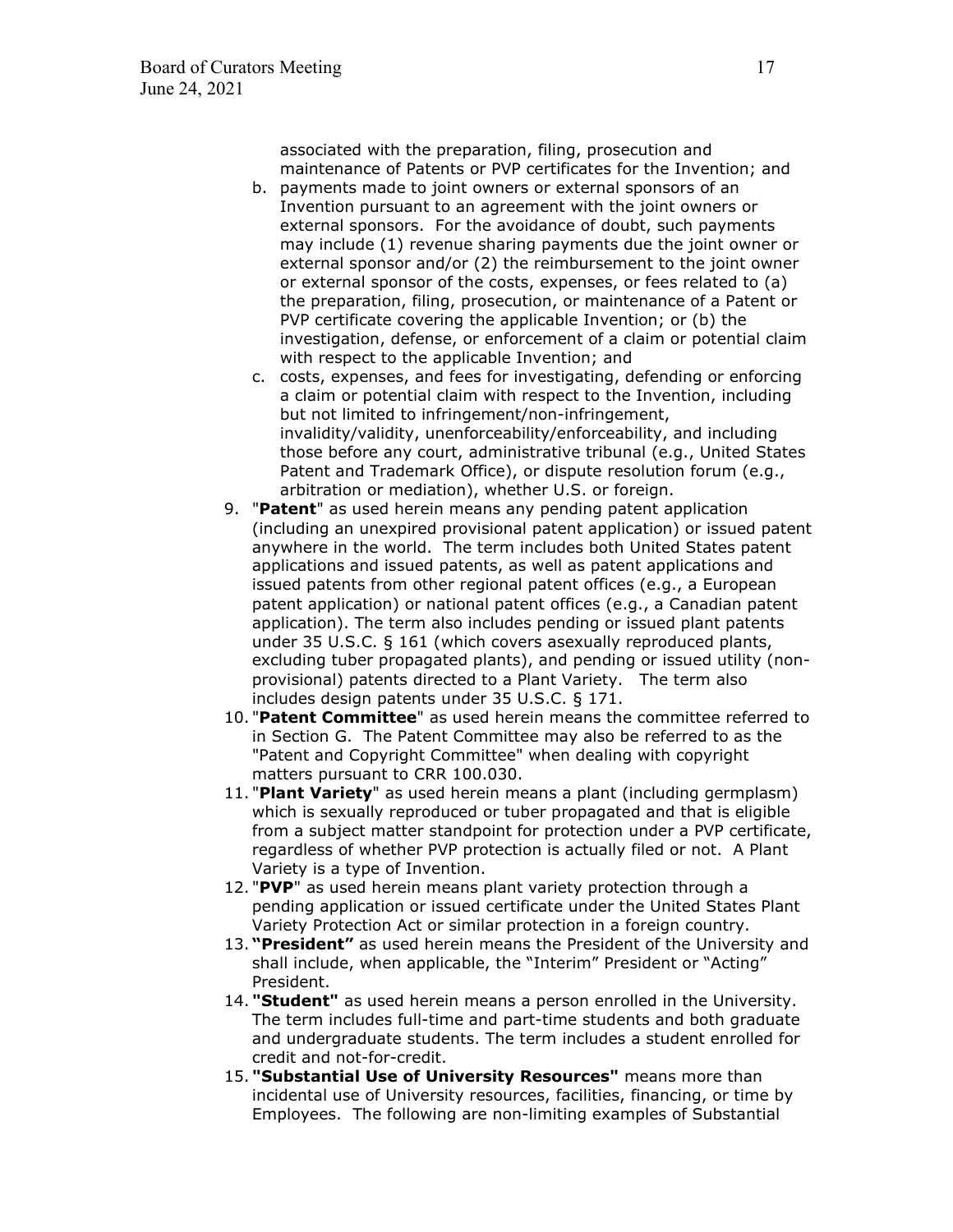Use of University Resources (in the absence of written agreement or written approval from the President or his/her designee that explicitly states they will not be deemed to be considered Substantial Use of University Resources or otherwise addresses ownership):

- a. use of funds from an external sponsor;
- b. use of funds from an internal (University) sponsor or account;
- c. use of University-owned intellectual property (unless licensed or otherwise transferred from the University to the person or entity using such University-owned intellectual property);
- d. use of University information not available to the public;
- e. use of University support staff;
- f. use of University research, clinical, production, laboratory, studio, specialized computing, or other equipment without payment of fees, where such fees are equivalent to those normally paid by third parties; and
- g. reduction in levels of teaching, service, or other typical activities (e.g., course load, student advising responsibilities, division/department meetings, office hours, administrative responsibilities).

Substantial Use of University Resources does not typically include use of office supplies, computers, telephones, utilities, or minimal administrative/clerical support. Substantial Use of University Resources does not typically include use of University libraries on a basis similar to scholars who have no association with the University.

- 16. **"Supervisor"** as used herein means any Employee of the University in charge of an Employee under the supervision of the Head of the Department or some other superior officer.
- 17. **"TTO"** means the technology transfer office, department, unit, or other organization designated by the President or his/her designee to manage the day-to-day technology transfer activities at each campus of the University.
- 18. **"University"** as used herein means The Board of Curators of the University of Missouri. Any action or consent on the part of the University herein shall be an action or consent duly taken or given by the Board of Curators, or its authorized officer.

# D. **Inventions by Employees of the University**

### 1. **Rights of University and of Employees**

a. Assignment by Employees. The University shall have the ownership and control of any Invention developed in the course of the Employee's service to the University. Each Employee hereby irrevocably assigns to the University all rights, title and interest in and to Inventions made by the Employee within the general scope of his/her duties as an Employee, and ownership of such Inventions shall immediately vest in the University. Further, the University may elect to have Employees, as a condition of hiring or continued employment (as well as a condition of persons with "no salary" appointments participating in research investigation as set forth in Section C.3), to sign a written assignment or written acknowledgment of the Invention and Patent Regulations (CRR 100.020) and Copyright Regulations (CRR 100.030) prepared by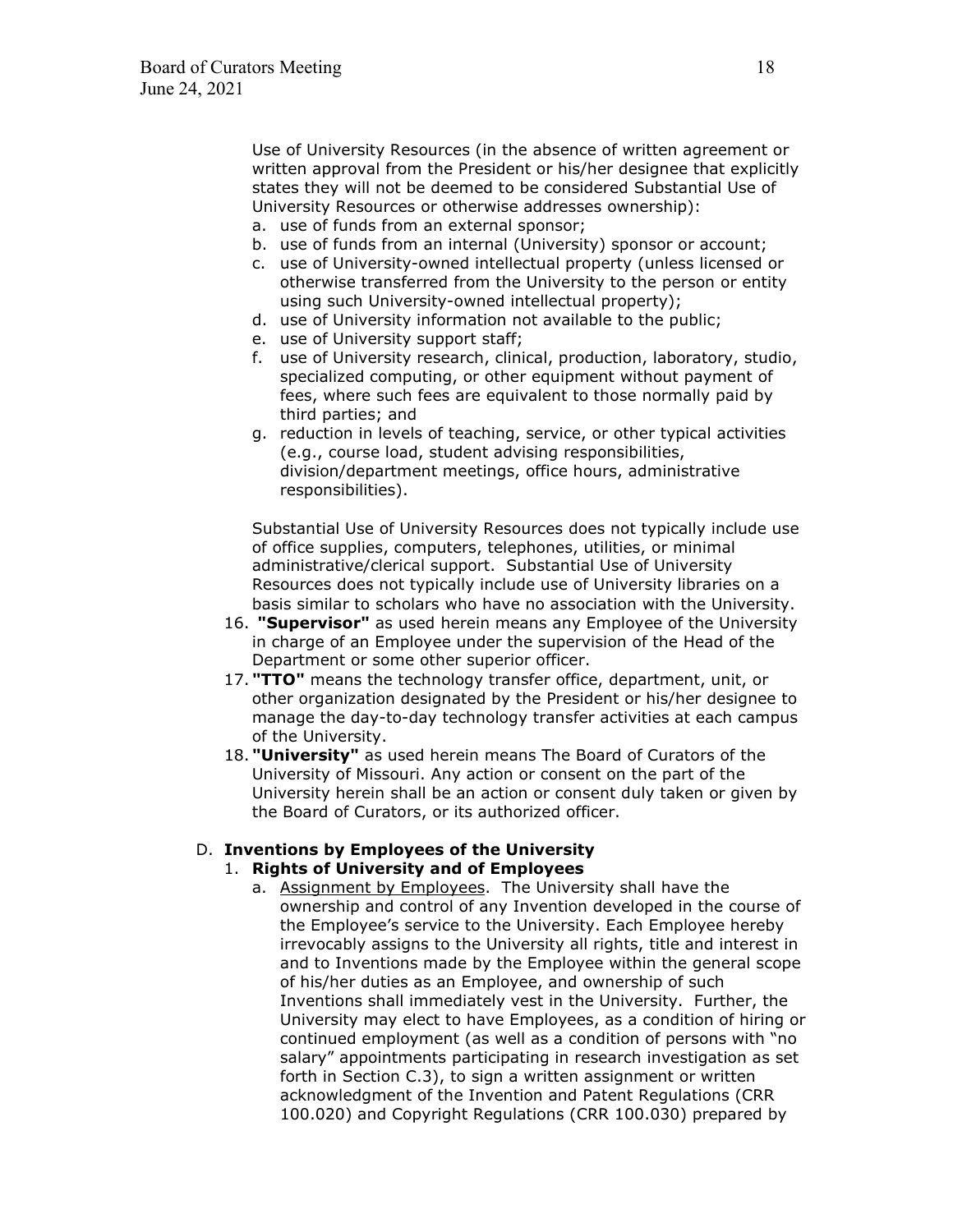the Office of the General Counsel in consultation with the Patent Committee. The written assignment or written acknowledgement may contain assignment language directed to Inventions (and associated Patents, and PVP protection) owned by the University in accordance with these regulations. The failure of an Employee to sign the written assignment or written acknowledgement does not relieve the Employee of the Employee's obligations under these regulations and such Employee remains bound by the regulations. Each Employee is further required to execute any and all documents the University deems reasonably necessary to evidence such University ownership, including but not limited to any confirmatory assignments requested by the University. Remuneration to the Employee for such assignment(s) is detailed in Section J.

- b. Scope of Duties. An Invention shall be considered as having been made within the general scope of the Employee's duties for the University if either of the following conditions are met:
	- i. Whenever the Employee's duties include research or investigation, and the Invention arose in the course of such research or investigation and is relevant to the Employee's general field of inquiry; or
	- ii. Whenever the Invention was made or developed through the Substantial Use of University Resources.

In assessing Section D.1.b.i, the University may take into account the Employee's department/college, other appointments (like joint appointments), classes taught, fields in which the Employee advises Students, publications/presentations made by the Employee, conferences attended by the Employee, journals/publication in which the Employee provides peer review, sponsored projects involving the Employee, grants submitted by the Employee through the University, and other relevant factors.

- c. Inventions Made Outside the Scope of Duties. An Employee of the University shall be entitled to all rights resulting from any Invention which was made by him/her outside the general scope of his/her University duties as defined in Section D.1.b. For example, subject to the Inventor's compliance with the Conflict of Interest Policy set forth in Collected Rule and Regulation 330.015 (including any applicable Conflict of Interest Management Plan), the University shall have no rights to Inventions developed in the course of consulting activities for third parties other than the University, and not resulting from Substantial Use of University Resources.
- d. Disposition Rights. Except as provided herein, the President or his/her designee may approve the following:
	- i. Assignment of Inventions owned by the University
	- ii. Optioning of Inventions owned by the University;
	- iii. Licensing of Inventions owned by the University;
	- iv. Non-Assertion of Rights in Inventions (see Section D.3.);
	- v. Waiver (re-assignment) of the Inventions by the University back to the Inventor (see Section D.4.); or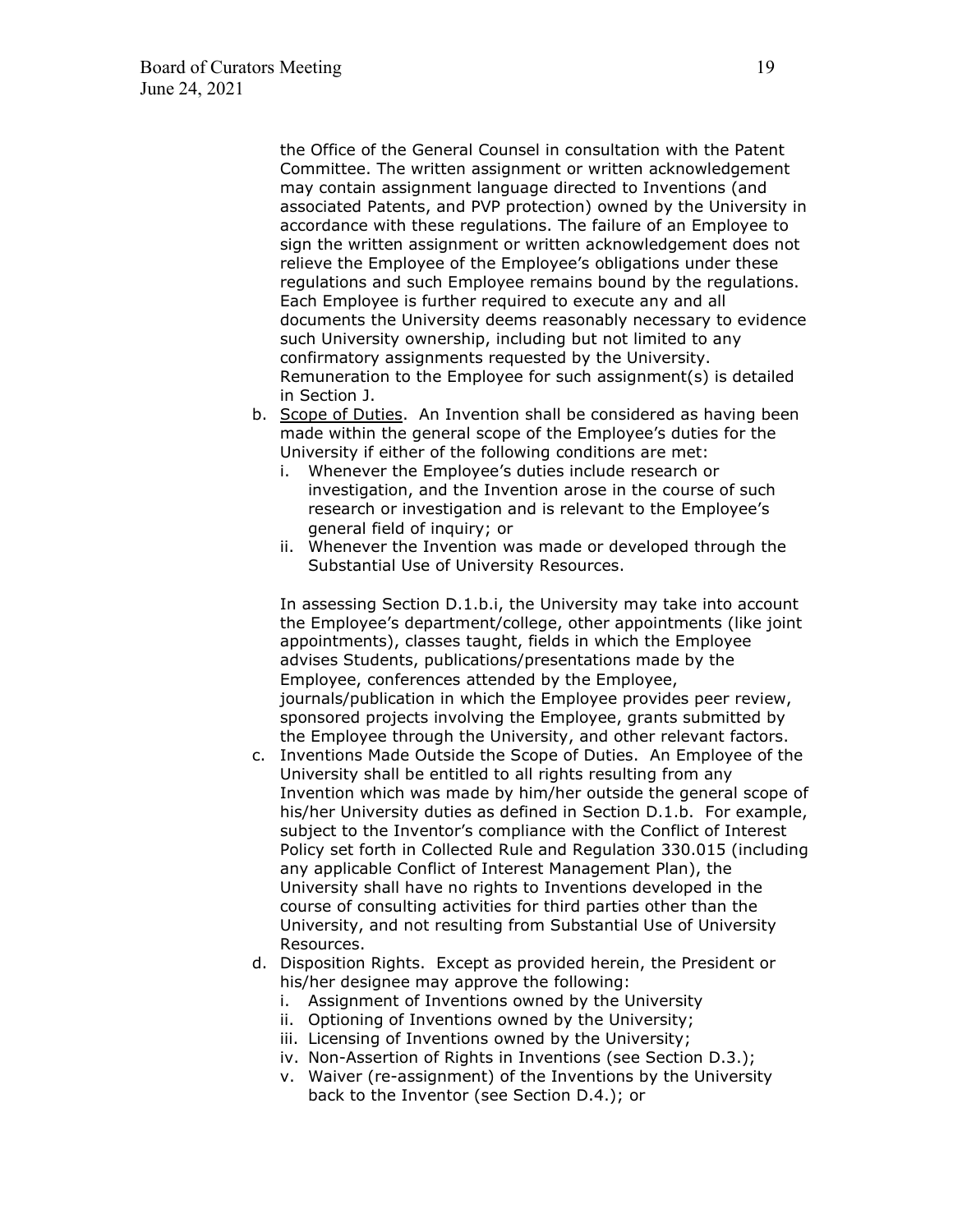vi. Any other transfer or disposition of Inventions owned by the University.

In determining whether to approve the foregoing i-vi, the President or his/her designee shall consider all relevant factors and be satisfied the action will reasonably and substantially discharge the obligations of the University consistent with the University's missions.

e. Patent and PVP Filings. An Employee of the University shall not file (or assist others in filing) in any domestic or foreign jurisdiction any Patent or PVP certificate relating to an Invention made within the general scope of his/her University duties (see Section D.1.b.) without the prior written consent of the President or his/her designee. The University's consent to file shall not constitute a waiver of or otherwise affect the University's ownership interest in the Patent or PVP certificate.

#### 2. **Invention Disclosures**.

- a. Every Invention made by an Employee of the University shall be reported by such Employee to the TTO in an Invention Disclosure Form, except such report shall not be required in situations in which the Employee has a reasonable belief that the Invention was made clearly and demonstrably outside the general scope of the Inventor's duties as set forth in D.1.b, but such exception shall not apply if (a) the Inventor has any reason to believe that the University may have cause to assert ownership of such Invention or (b) the University has requested disclosure of the Invention so that the University may make a determination of ownership. Even if an Employee does not believe that reporting is required, the Employee shall nonetheless (i) promptly notify the TTO whenever any patent application is filed on such Invention naming the Employee as an Inventor and (ii) if requested by the TTO, promptly provide the TTO with a complete copy of such patent application and any patent office correspondence regarding the patent application, if requested by the Employee the University may agree to treat an unpublished patent application confidential if such circumstances are warranted. The Patent Committee shall prescribe the form and manner of execution of the Invention Disclosure Form, and such Invention Disclosure Form shall be treated as restricted/confidential reports of the University. The Invention Disclosure Form may include, among other things, confirmatory assignment language and recital of the obligations for the Inventors to cooperate with the University in filing, prosecuting, and maintaining a Patent or PVP certificate on the Invention. The Invention Disclosure Form may also contain language for the Inventors to allocate the Inventor Share among Inventors in accordance with Section J.3. The Invention Disclosure Form may also be different for different types of Inventions (e.g., engineering vs. software vs. Plant Varieties).
- b. The Invention Disclosure Form shall be made as promptly as possible, taking into consideration such factors as possible publication, public use, or sale and the necessity for protecting the Inventor's and the University's rights in the Invention. If the Invention is reduced to practice, modified, or improved upon after the Invention Disclosure Form is submitted by the Inventor, the Inventor should promptly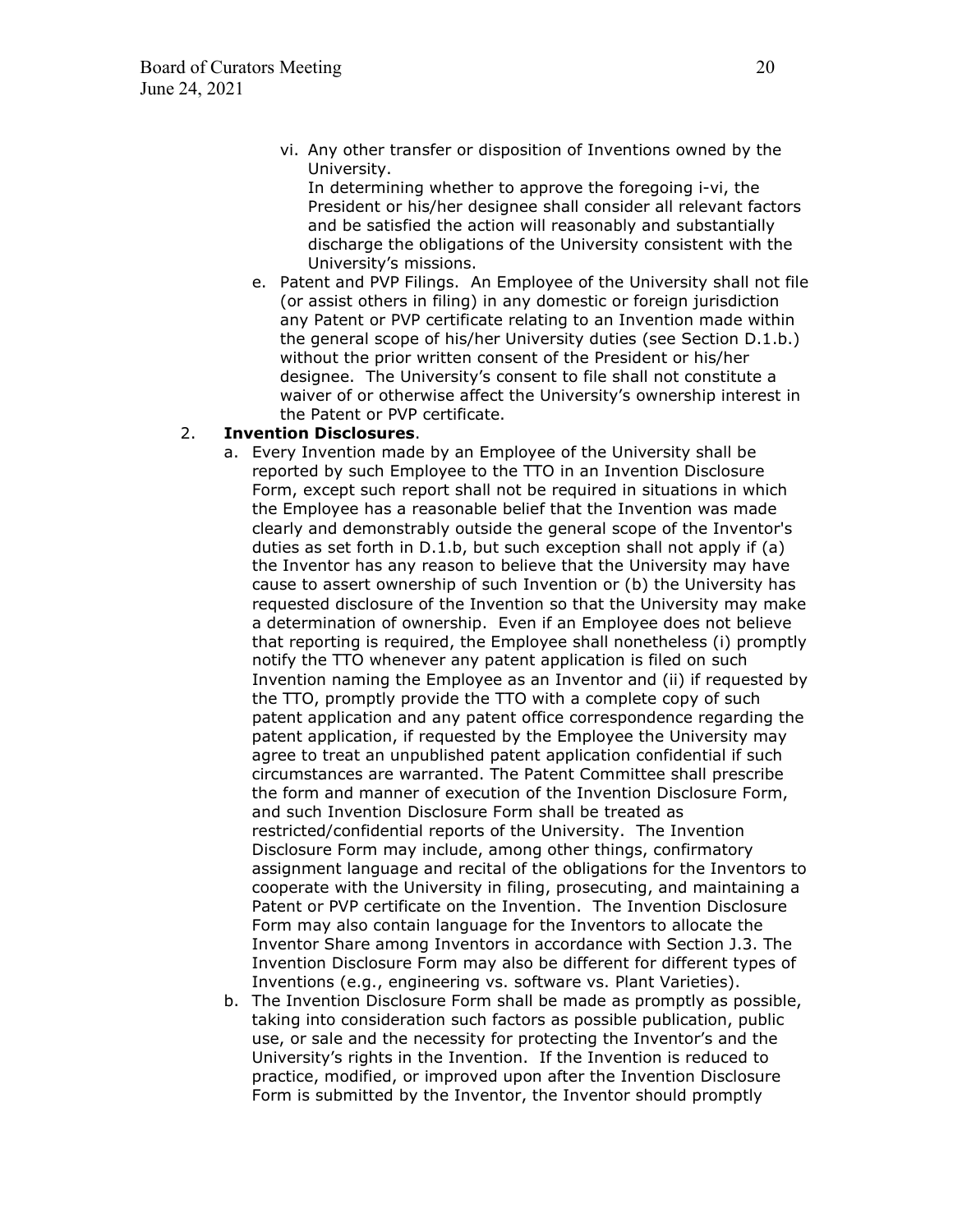notify the TTO and update the Invention Disclosure Form, adding any new information, data or developments.

- c. For the protection of the rights of the Inventor and of the University, laboratory notebook-diaries, Invention Disclosure Forms, Plant Variety development data and memoranda or correspondence concerning them are to be considered University restricted/confidential information, and should be so marked by the Inventor.
- 3. **Request for Non-Assertion of University Rights in Invention (Invention Ownership Determination).**
	- a. Request of Non-Assertion of University Rights
		- i. Basis for this Request. If an Inventor reasonably believes an Invention is not subject to the University's ownership rights under these regulations because the Invention was not made or developed within the general scope of the Employee's duties (see Section D.1.b.), then the Inventor may request a determination as to whether the University will assert ownership rights to the Invention. The initial request should be made by the Inventor to the TTO in writing.
		- ii. Terms and Conditions for Non-Assertion of University Rights. The University may condition agreement to a request for a nonassertion of rights in an Invention on certain terms and conditions as determined by the President or his/her designee.
		- iii. Scope: Enabled Inventions. If the University makes a determination that the Invention described in the Invention Disclosure Form pursuant to Section D.2. is not "enabled" such that one skilled in the art can make and use the Invention without undue experimentation under U.S. patent law or that the Invention Disclosure Form is premature or incomplete, then the University may, in its discretion, elect to (1) defer an ownership dispute resolution process under this Section D.3. until such Invention is enabled or more mature/complete or (2) proceed with the ownership dispute resolution process under this Section D.3.
	- b. Burden of Proof in making the Request of Non-Assertion of University Rights. The Inventor asserting that the Invention should not be subject to University ownership shall have the burden of showing the same by clear and convincing evidence.
	- c. Documentation for the Request of Non-Assertion of University Rights. In connection with the request, the Inventor must provide the TTO with all reasonable information needed or requested to determine ownership (for example, emails, workbooks, laboratory notebooks). Such information may include but is not limited to:
		- i. a summary of the circumstances leading to the conception, reduction to practice and development of the Invention;
		- ii. a summary of any individuals, facilities, equipment, materials, background intellectual property, or other resources used to conceive, reduce to practice, or develop the Invention;
		- iii. a listing of any possible co-Inventors and their contact information;
		- iv. the Inventor's duties at the time of making the Invention;
		- v. whether the Invention was conceived, reduced to practice, or developed under an internal funding agreement or funding agreement with an external sponsor;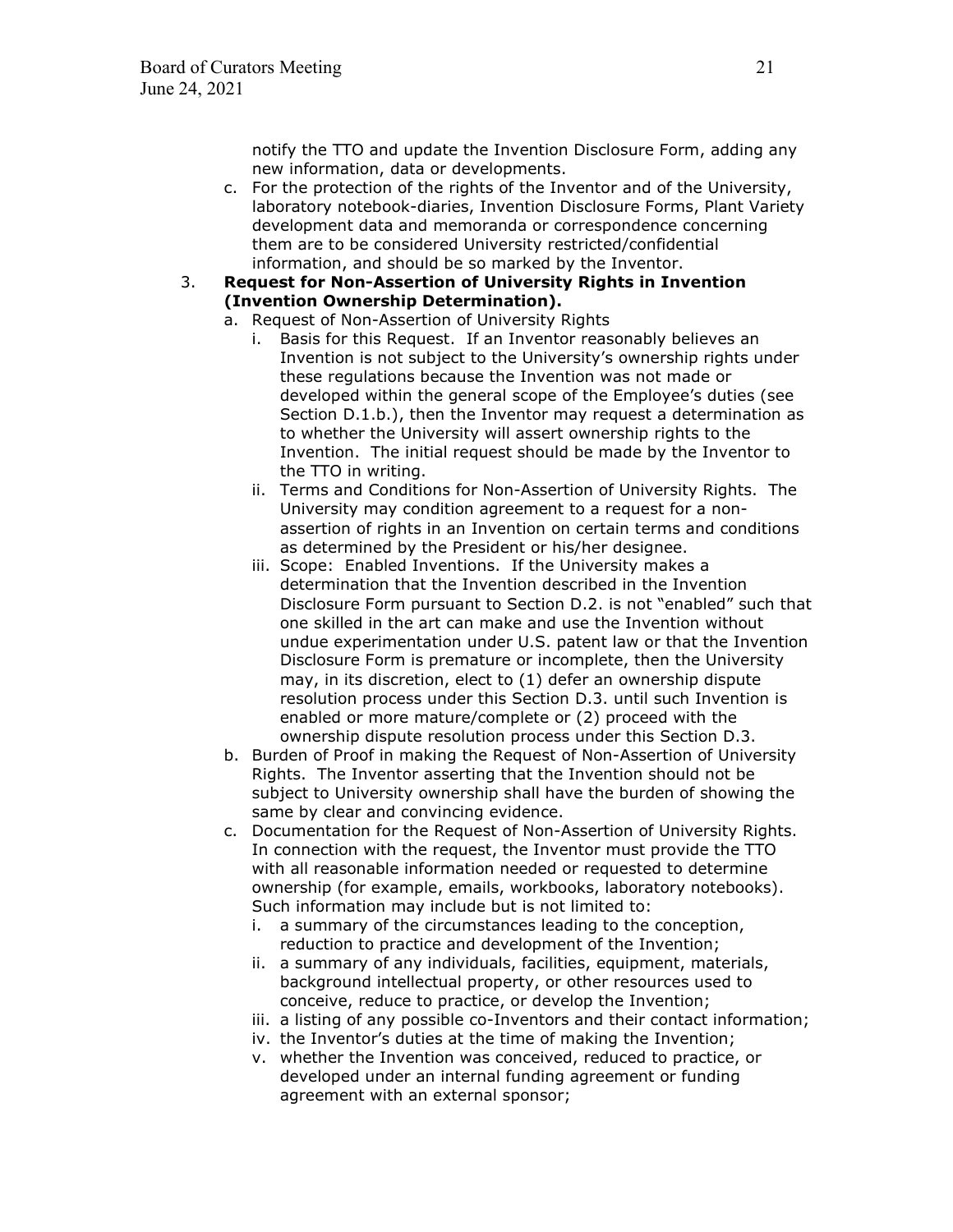- vi. a copy of any applicable patent application (in accordance with D.2.a); and
- vii. whether any third parties have a co-ownership interest in the Invention.
- d. Process.
	- i. After receipt of the information set forth in Section D.3.c, the TTO, in consultation with at least the Head of the Department and the Dean, will make a recommendation in writing on whether or not the University should assert ownership rights in such Invention. The recommendation shall be provided to the President's designee, who shall make a decision on whether or not the University will grant the request.
	- ii. If the President's designee makes a decision that is adverse to the Inventor, the Inventor may appeal the decision in Section D.3.d.i to the Patent Committee by submitting an appeal request to the Patent Administrator. If the Inventor elects to appeal, the Inventor shall be afforded the opportunity to appear before the Patent Committee to present evidence and any information the Patent Committee may request. The Patent Committee, at its discretion, may make an independent investigation of the ownership claim. The Patent Committee shall provide its findings and recommendations in writing to the President for appropriate action. The Inventor shall be afforded a copy of the Patent Committee findings and recommendations and shall have an opportunity to respond to the findings of the Patent Committee by filing a timely written argument with the President. The President shall make the final non-appealable determination with respect to ownership and whether the University will assert rights in the Invention.
	- iii. In all cases, a decision regarding the non-assertion of rights in an Invention is at the sole discretion of the University.
	- iv. In the event that the President makes a final determination that the University owns the Invention, the refusal of an Inventor to execute a confirmatory assignment to the University of such Invention may result in sanctions against the Inventor (see Section  $K$ ).
- e. Duty to Disclose. For clarity, the Inventor must still disclose the Invention in accordance with Section D.2 and provide the requested documentation in accordance with D.3.c of these regulations. However, the Inventor need not execute any assignment language in the Invention Disclosure Form for so long as there is a legitimate ownership dispute and the Inventor has filed a request for nonassertion of rights. In the event that the President makes a final determination requesting assignment, then the Inventor shall promptly execute the assignment language in the Invention Disclosure Form and any confirmatory assignments requested by the University.
- f. Commercialization Restrictions.
	- i. An Inventor who has any reason to believe that that the University has an ownership interest in an Invention or the University may assert ownership of the Invention shall not attempt to commercialize (e.g., license, sell, lease, assign or otherwise transfer) such Invention or file (or assist others to file) a Patent or PVP certificate covering the Invention without a final resolution of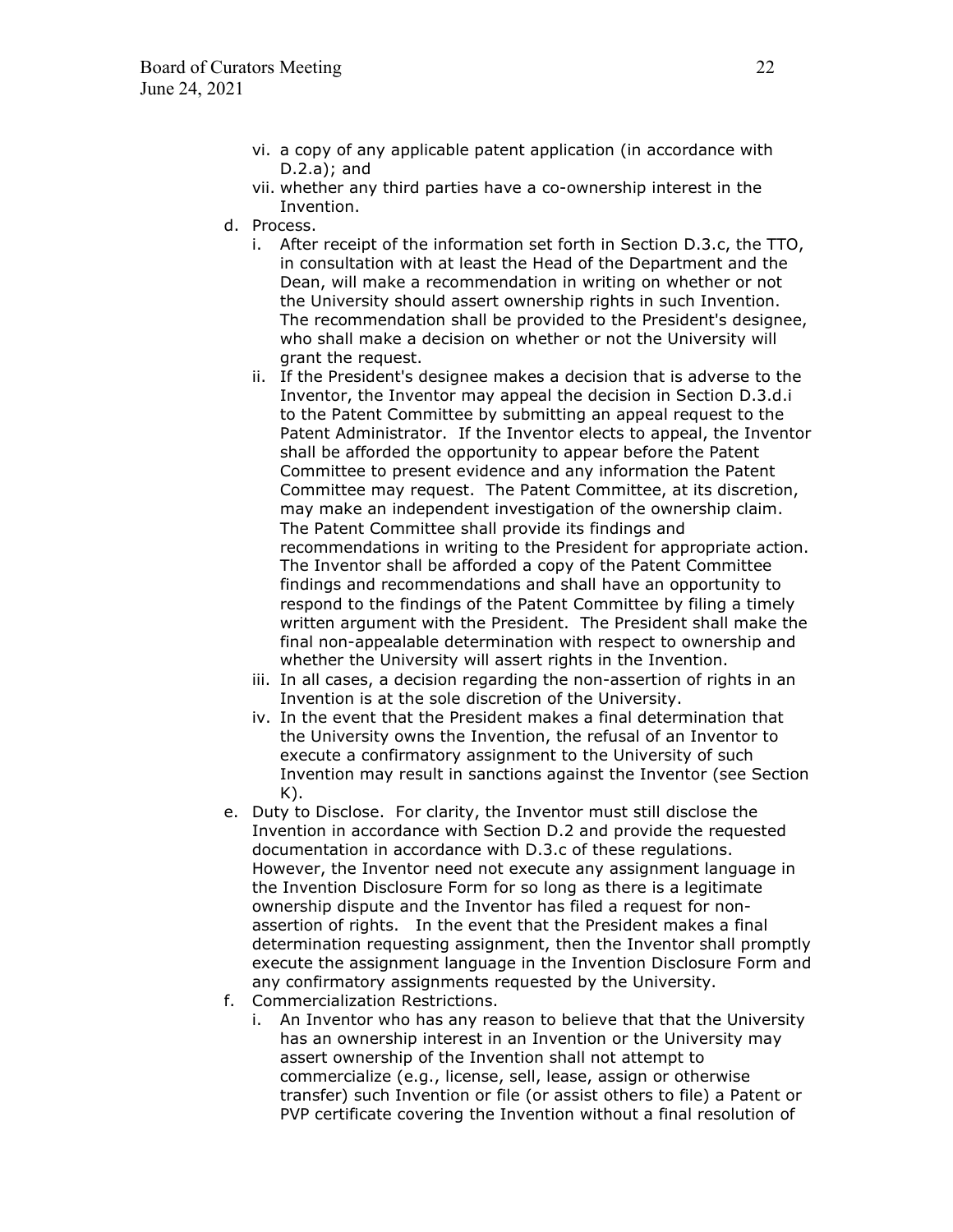ownership as set forth in Section D.3 of these regulations, unless prior written approval is obtained from the President or his/her designee. In such a case of receiving such prior written approval, the Inventor must provide the University with a copy of any such patent applications and any patent office correspondence regarding the patent application as set forth in Section D.2.a. The University's consent to file shall not constitute a waiver of or otherwise affect the University's ownership in the Invention.

- ii. When an Invention is owned by an Employee, the Inventor shall not further create, develop, or commercialize an Invention with Substantial Use of University Resources unless pursuant to a written agreement with the University executed by the President or his/her designee that sets forth the terms and conditions of such Substantial Use of University Resources. A term or condition of the written agreement may involve, for example, University ownership of the Invention, University/Inventor co-ownership of the Invention, or other revenue sharing with the University if such further creation, development, or commercialization of the Invention involves Substantial Use of University Resources. By way of example, if an Employee in the school of music files a patent application directed to a new engine that is not subject to University ownership under Section D.1.b, and the Employee is then desirous of obtaining federal funding through the University to build and test the new engine, the University and the Employee should enter into a written agreement which provides for University ownership of the patent application and Invention so that the University may satisfy its obligations to the federal government in accordance with the Bayh-Dole Act. The Substantial Use of University Resources should also be reported to the Conflict of Interest Committee and subject to a Management Plan in accordance with Collected Rule and Regulation 330.015.
- g. Initiation of Non-Assertion of University Rights in Invention by University. Although the Inventor will typically initiate a request for non-assertion of University rights in an Invention, the University may elect to not assert rights without such a request if the University finds it is in the University's interest to do so.

### **4. Inventor Requests for Waiver (Re-Assignment) of University Rights.**

- a. Scope.
	- i. If the University determines it will not pursue or maintain all Patents or PVPs certificate on an Invention and/or will not pursue commercialization of an Invention subject to the University's ownership under these regulations or the University otherwise finds it is in the interest of the University, the University may consider a written request by the Inventor to waive/re-assign the University's ownership interest in the Invention (and any Patents or PVP certificates covering only the Invention) arising solely from the Inventor who has made the request. Not all Inventors are required to join in the request.
	- ii. To the extent that the TTO elects to pursue patent protection on an Invention in some countries but not others (for example, the University elects to file and maintain a patent application in the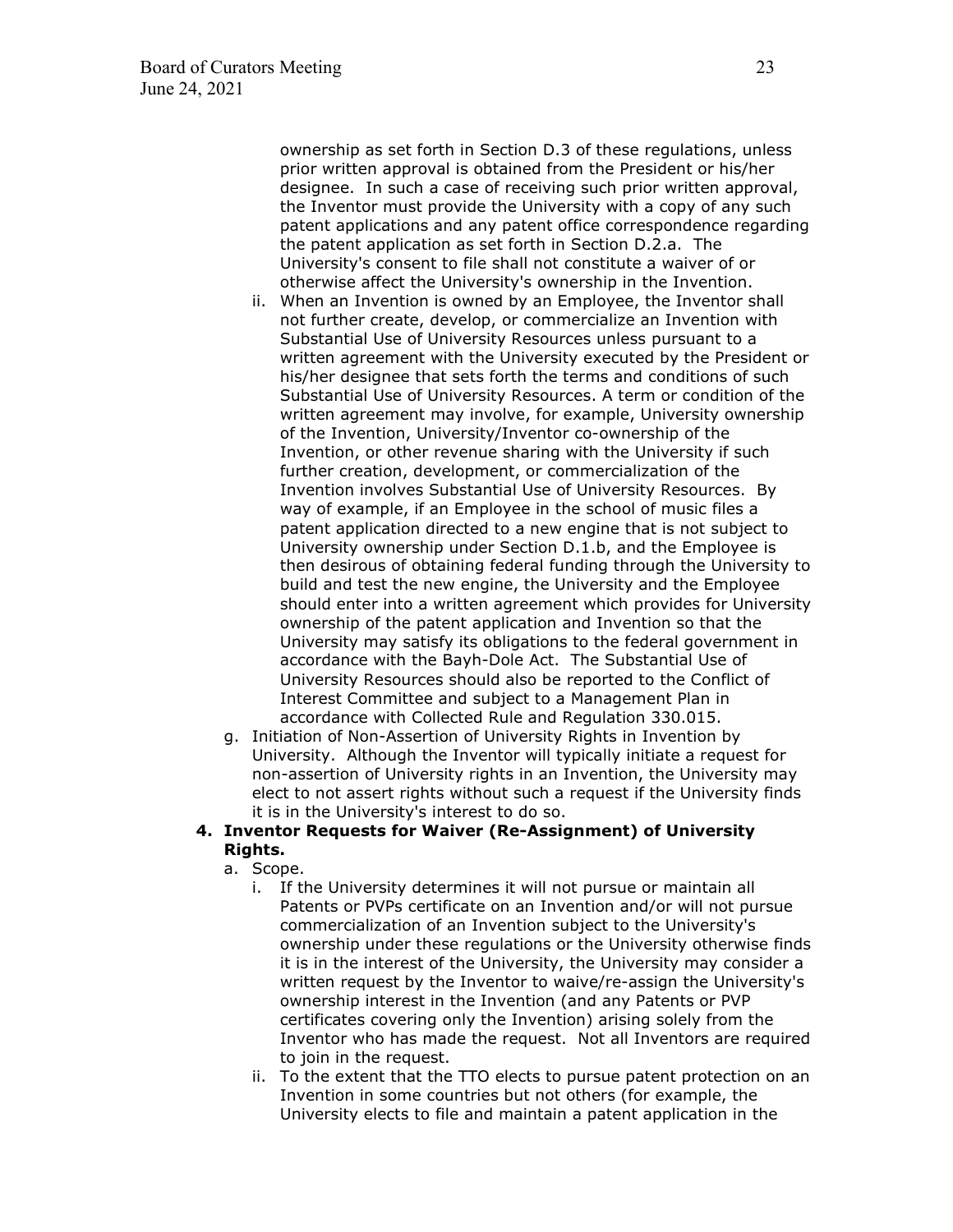United States but elects to forego or abandon foreign filings), the TTO may summarily deny a request for waiver from an Inventor directed to Patents in countries where the University has not pursued or maintained protection, and the process in Section D.4.d does not apply. If the University makes a determination that an Invention is not "enabled" such that one skilled in the art can make and use the Invention without undue experimentation under U.S. Patent law or that the Invention Disclosure Form is premature or incomplete, then the University may, in its discretion, elect to (1) defer the waiver/re-assignment process under this Section D.4 until such Invention is enabled or more mature/complete or (2) proceed with the waiver/re-assignment process under this Section D.4.

- b. The Request for Waiver/Re-Assignment.
	- i. Agreement as to the Request by Multiple Inventors. In those instances, in which there are multiple Inventors, all Inventors do not need to be in agreement and be a party to such a request to waive/re-assign the University's ownership interest in the Invention arising solely from the Inventor who has made the request. The Inventor making the request should make reasonable attempts to seek unanimous approval of all of the Inventors to make the request. If all Inventors do not agree to make the request, then the University may, at its discretion, waive/re-assign only an undivided interest to the Inventor who has made the request, and if the University does so, the University shall retain an undivided interest in the Invention by virtue of the Inventors who have not agreed to the request such that the Invention shall be co-owned by the University and the Inventor making the request. In such a case, any Net Proceeds received by the University shall be shared with the Inventors who have not joined in the request (and not the Inventor making the request) as set forth in Section J of these regulations. The University shall have no obligation to market, protect, or license the Invention where rights have been waived/reassigned to less than all of the Inventors.
	- ii. Terms and Conditions for Waiver/Re-assignment. The University may condition waiver/re-assignment of an Invention to the Inventor making the request on certain terms and conditions as determined by the President or his/her designee. At a minimum, (1) the University must retain an irrevocable non-exclusive, perpetual, worldwide, royalty free license to make, use, and otherwise practice the Invention for educational, research, and academic purposes; (2) the waiver/re-assignment must comply with applicable law; (3) the waiver/re-assignment must be subject to preexisting rights of third parties (including the right to approve such waiver/re-assignment where applicable), where such third parties may include external sponsors or co-owners of the Invention; and (4) the Inventor making the request must assume future expenses and costs related to the patenting and commercialization of the Invention.
- c. Documentation for the Request for Waiver (Re-assignment) of Invention from University to Inventor. In connection with the request, the Inventor must provide the TTO with all reasonable information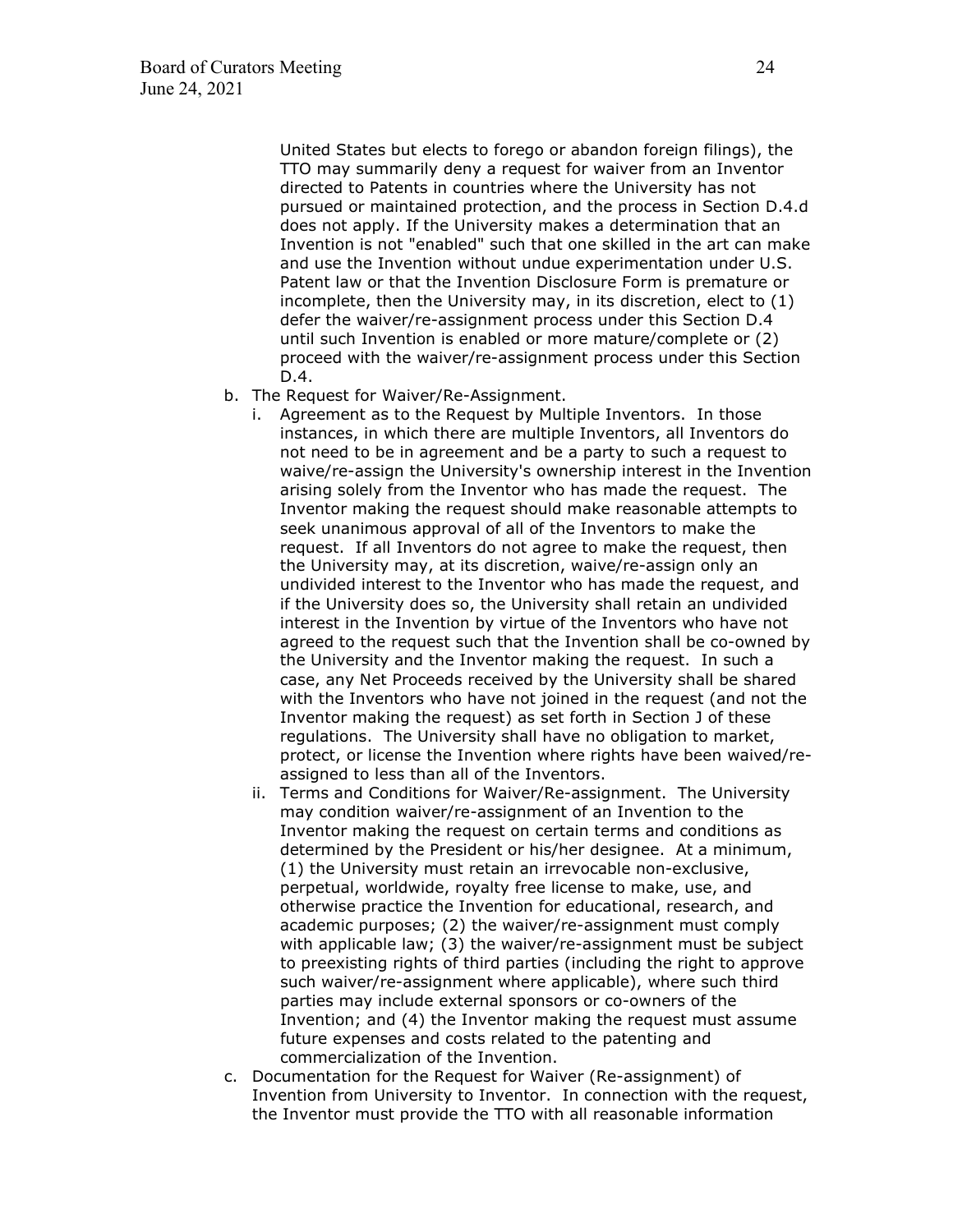needed or requested to assess the patentability and commercialization potential of the Invention.

- d. Process.
	- i. After receipt of the information set forth in Section D.4.c, the TTO, in consultation with at least the Head of the Department and the Dean, will make a recommendation in writing on whether or not to waive/re-assign rights in the Invention to the Inventor making the request. The recommendation shall be provided to the President's designee, who shall make a decision on whether or not the University will grant the request in reasonable period of time.
	- ii. If the President's designee makes a decision that is adverse to the Inventor making the request, the Inventor may appeal the decision in Section D.4.d.i of these regulations to the Patent Committee by submitting an appeal request to the Patent Administrator. If the Inventor elects to appeal, the Inventor shall be afforded the opportunity to appear before the Patent Committee to present evidence and any information the Patent Committee may request. The Patent Committee, at its discretion, may make an independent investigation of the issue. The Patent Committee shall provide its appropriate findings and recommendations in writing to the President of the University for appropriate action. The Inventor shall be afforded a copy of the Patent Committee findings and recommendations and shall have an opportunity to respond to the findings of the Patent Committee by filing a timely written argument with the President. The President shall make the final non-appealable determination with respect to the requested waiver/re-assignment of rights.
	- iii. In all cases, decisions regarding the waiver/re-assignment in Inventions are at the sole discretion of the University.
- 5. **Publication, Public Use and Sale.** If an Invention is described in a printed publication, is in public use, is on sale, or is otherwise available to the public before a Patent or PVP certificate is filed, the patentability or protection under the Plant Variety Protection Act may be affected. In order to preserve possible Patent protection or protection under the Plant Variety Protection Act in the Invention, the Inventor (or the Supervisor of the Inventor if the Inventor is not available) must notify the TTO of any such events irrespective of whether an Invention Disclosure Form has previously been filed. If an Invention Disclosure Form has not been filed, the Inventor shall file the Invention Disclosure Form at once. If an Invention is disclosed to any person who is not employed by the University, the Employee making such disclosure shall provide the TTO with the date and extent of the disclosure, the name and address of the person to whom the disclosure was made, and the purpose of the disclosure.

### E. **Rights of University and Students**

1. **General Rule.** In general, Students will be entitled to own any Invention made during their enrollment as a Student of the University and will generally not be required to assign his or her ownership to the University; however, the foregoing general rule does not apply and the Student will be required to assign his or her ownership interest to the University in any circumstance in which the Student meets the definition of Employee, as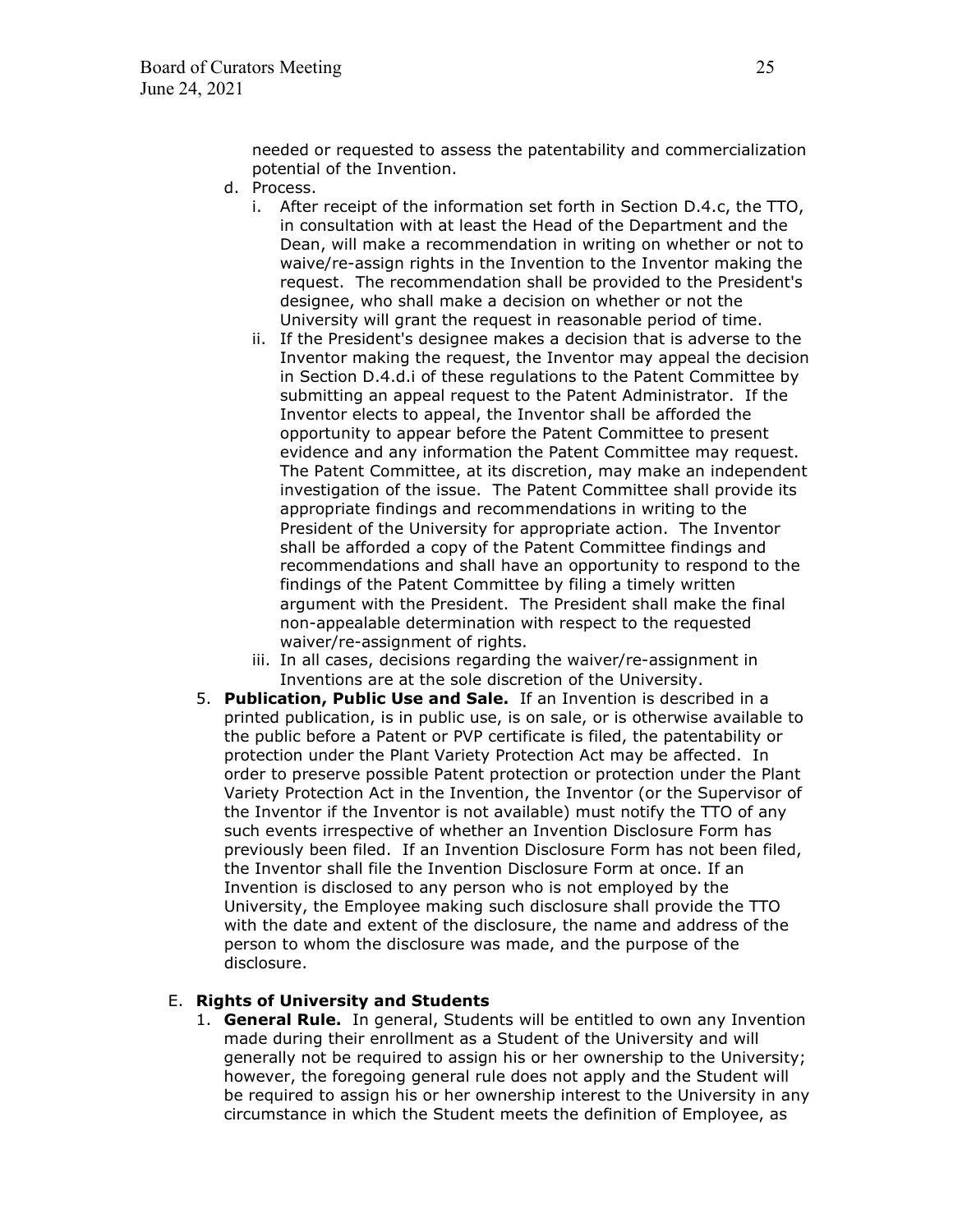defined in Section C.3. hereof provided such Invention was developed in the course of the Student-Employee's service to the University. Should faculty wish to have a non-Employee Student work on a research project where University ownership of resulting Inventions is desired, faculty are encouraged to work with the TTO to obtain written agreements from the Student that address ownership of Inventions made by Student pursuant to Section E.5.

- 2. **Examples of Student 0wned Inventions.** Without limiting the language of the foregoing general rule or the language of the foregoing exceptions to the general rule, the following are examples of fact situations in which, in the absence of a written agreement providing otherwise, the University will not claim ownership of an Invention made by a Student of the University:
	- a. The Invention was developed by a Student as part of a University class project using no greater University resources than those generally available to all other Students within the class or than those available to the Student as part of his/her enrollment with the University.
	- b. The Invention was developed by a Student as part of a University approved Student competition using no greater University resources than those generally available to all other Students within the competition or than those available to the Student as part of his/her enrollment with the University. The Student shall be entitled to receive any monetary or other prize awarded to the Student for his/her performance under such competition in accordance with the rules of the competition and such prize shall not be considered compensation under Section C.3. hereof.
	- c. The Invention was developed by a Student as part of a University approved extracurricular activity, using no greater University resources than those generally available to all other Students participating in the activity or than those available to the Student as part of his/her enrollment with the University.
	- d. The Invention was developed by a Student on his/her own free time, outside of any University class or sponsored activity, and using no greater University resources than those generally available to all other Students as part of their enrollment with the University.
	- e. In determining whether the Invention was developed using no greater University resources than those generally available to all other Students within the class/competition/activity or than those available to the Student as part of his/her enrollment with the University, factors that the University may consider as part of this assessment include:
		- i. Whether the University established eligibility criteria for participation;
		- ii. Whether the University selects the participants from among those eligible;
		- iii. Degree of presence or lack of presence at the project site by a faculty advisor, University supervisor, or other University employee;
		- iv. Extent of supervision exercised by a faculty advisor, University supervisor, or other University employee;
		- v. Degree to which University-provided tools, equipment, and supplies were utilized in the development of the Invention;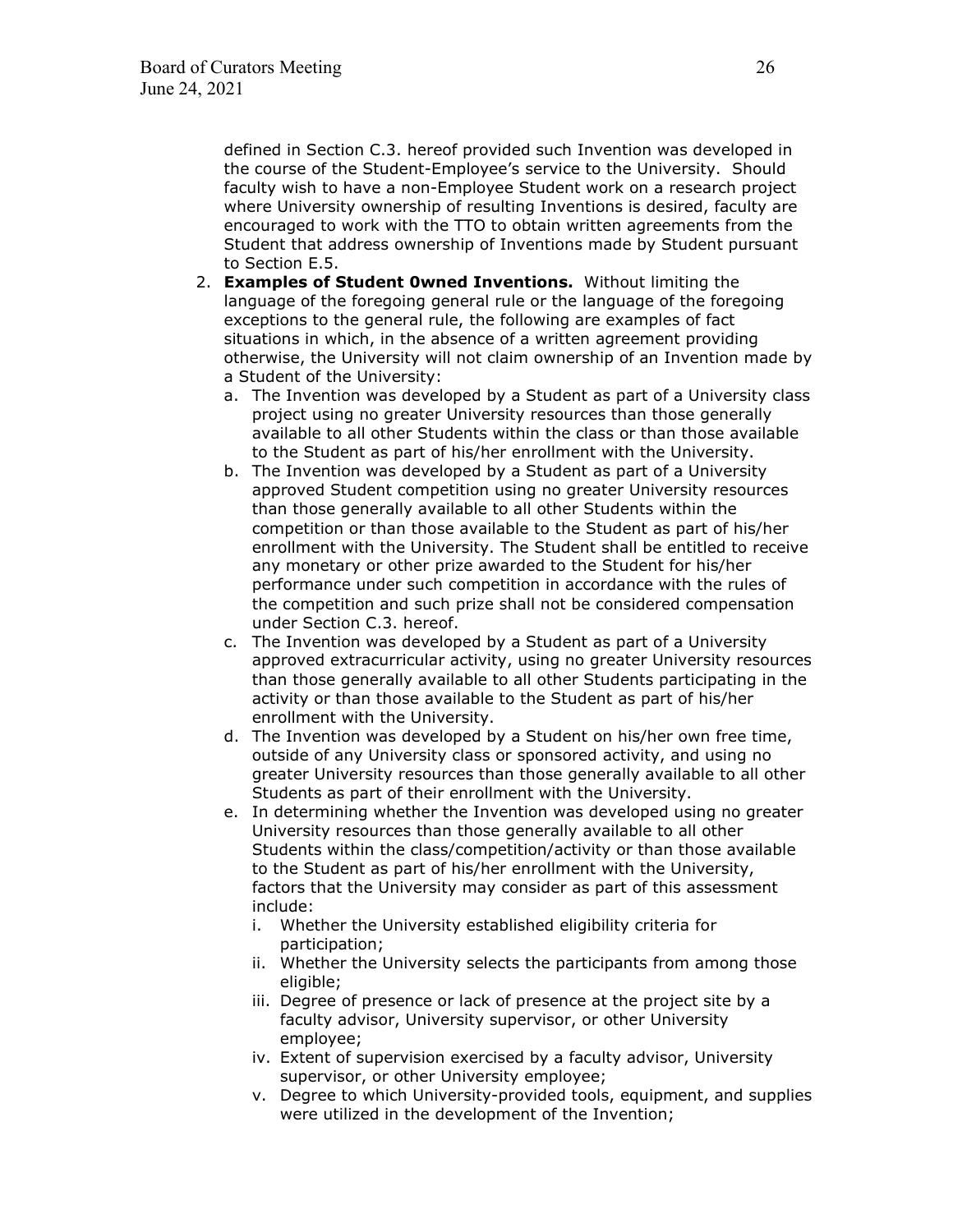- vi. Degree to which University-provided funds were used in the development of the Invention;
- vii. Whether a University faculty member or other Employee is co-Inventor;
- viii.Existence and terms of any signed agreement required as a condition of participation; and
- ix. Any other relevant factors.
- 3. **Examples of University-Owned Inventions**. The following are examples of fact situations in which the University may claim ownership of an Invention made by a Student of the University:
	- a. The Invention was developed as part of a graduate school thesis/dissertation project by a Student-Employee paid under a graduate teaching assistantship. Because the Student is an Employee, this section is not applicable and the ownership standards set forth in Section D.1.b shall apply.
	- b. If a faculty member provides a Student (who is not otherwise an Employee) with a volunteer opportunity to work on a project sponsored by an external sponsor (e.g. a governmental or industry sponsor) and the Student uses greater University resources than those available to other Students enrolled at the University as part of the sponsored project, then the University may assert ownership of the Invention made by such Student in order for the University to fulfill its contractual obligations to the external sponsor.
- 4. **Non-Assertion**. A Student may, but is not obligated to, make a request for non-assertion of University rights in an Invention using the procedures generally set forth in Section D.3.

### 5. **Treatment of Student as an Employee**.

- a. In the event that the University asserts ownership in an Invention made or developed by a Student under the foregoing standards set forth in this Section E and the Student is not otherwise an Employee under Section C.3(a)-(b), then the University and Student shall typically enter into an agreement whereby the Student is treated as an Employee under Section C.3(c), wherein such agreement addresses, among other things, the sharing of Net Proceeds (if any) with the Student (along with other Inventor-Employees) under Section J.
- b. A Student having ownership over an Invention may, with University consent, elect to assign the Student's rights in the Invention to the University. In such a case, the University and Student shall typically enter into an agreement whereby the Student is treated as an Employee under Section C.3(c), wherein such agreement addresses, among other things, the sharing of Net Proceeds (if any) with the Student (along with other Inventor-Employees) under Section J.
- 6. **Student Policy Information**. The Patent Administrator shall implement reasonable procedures designed to make Students aware of Section E, and to provide one or more avenues for Students to receive information regarding the University's interpretation of the Student's rights and obligations with respect to Inventions in which a Student may be an Inventor or co-Inventor
- F. **Visitors: Rights of Other Institutions.** In general, Inventions made or developed by Inventors who are not Employees or Students but are otherwise visiting from another institution or company (e.g., visiting scientists, visiting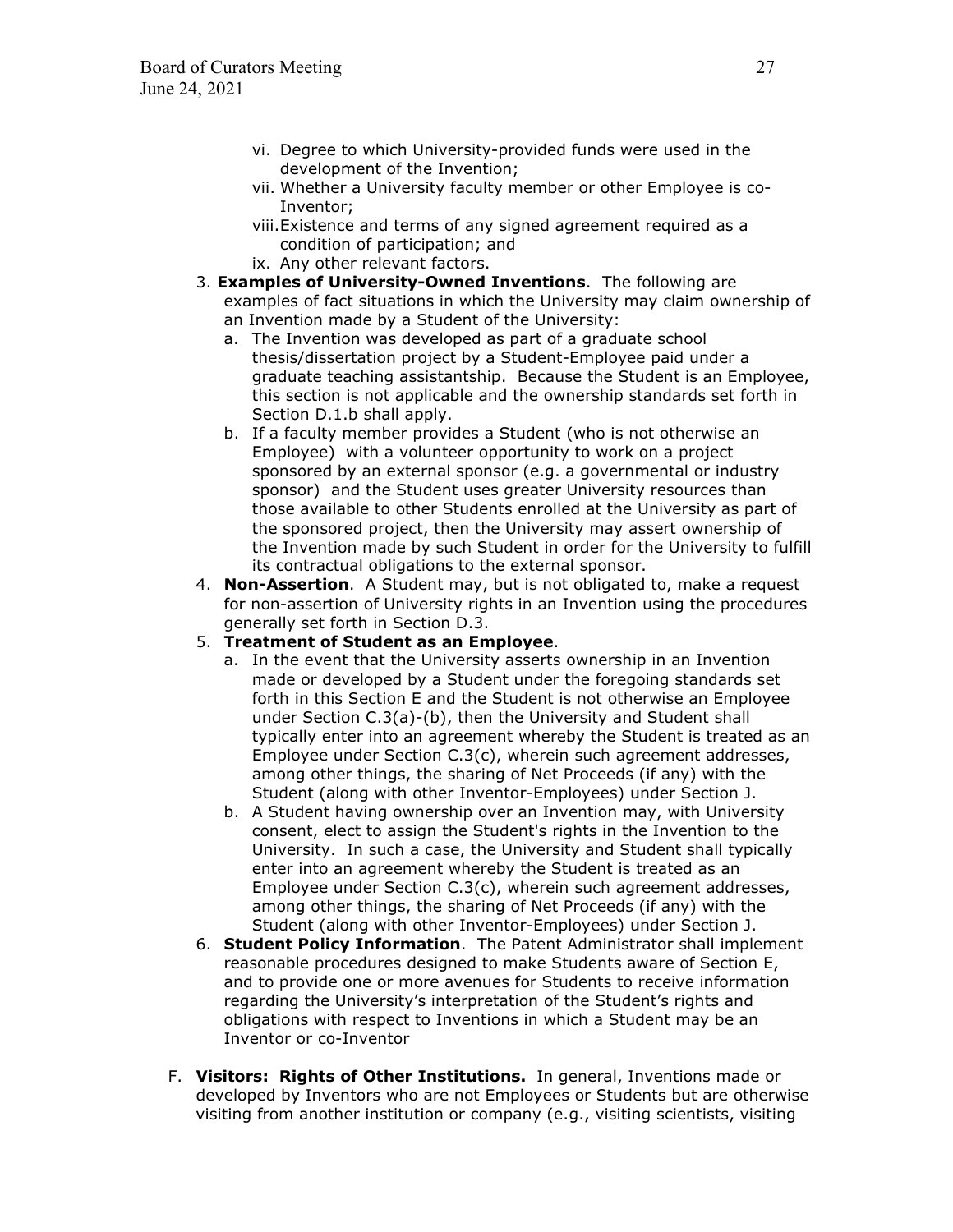scholars) will be treated as having been made or developed by an Employee within the general scope of his/her duties for the University. However, the University recognizes that such Inventors often are subject to intellectual property polices of their home institutions or employers. Accordingly, where it is anticipated that there is a reasonable possibility that a visitor will conceive, reduce to practice or develop an Invention while working at or under the auspices of the University, the TTO should be contacted so an agreement with the visitor's home institution or employer may be executed prior to the start of the visit. In cases in which there are conflicts between the University and the home institution or employer of a non-Employee Inventor visitor, such conflicts will be resolved through good faith negotiations between the University and such home institution or employer.

### G. **The Patent Committee**

### 1. **Appointment**

- a. Notwithstanding other regulations affecting University committees, the President of the University shall appoint a Patent Committee, which shall include representative voting members from each of the campuses. The Patent Administrator or other person designated by the President shall be an *ex officio* member of the Patent Committee and shall provide a secretary to the Patent Committee. The General Counsel or his/her delegate shall also be an *ex officio* member of the Patent Committee. The TTO director(s) shall also be *ex officio* member(s) of the Patent Committee.
- b. The President of the University shall designate the chair of the Patent Committee.
- c. The Patent Committee shall make and keep minutes of all its meetings.

### 2. **Duties**

- a. The Patent Committee shall assist with policy analysis and development relating to these regulations.
- b. The Patent Committee shall assist with drafting amendments to these regulations resulting from technological and legislative changes affecting Inventions, Patents, and/or PVP rights.
- c. The Patent Committee shall review, report and make recommendations on all matters affecting Inventions as may be referred to the Patent Committee by the Patent Administrator (see Section H.2.d.).
- d. The Patent Committee will consider such other matters regarding the Inventor's claims, interest or right to patentable findings, as may be referred to it by the Patent Administrator.

### H. **The Patent Administrator**

- 1. **Appointment of Patent Administrator** The Patent Administrator will be appointed by the President.
- 2. **Duties of Patent Administrator** The duties of the Patent Administrator shall be prescribed by the President or his/her designee from time to time. The duties of the Patent Administrator shall include, but not be limited to, a duty to:
	- a. Assist with policy analysis and development relating to these regulations;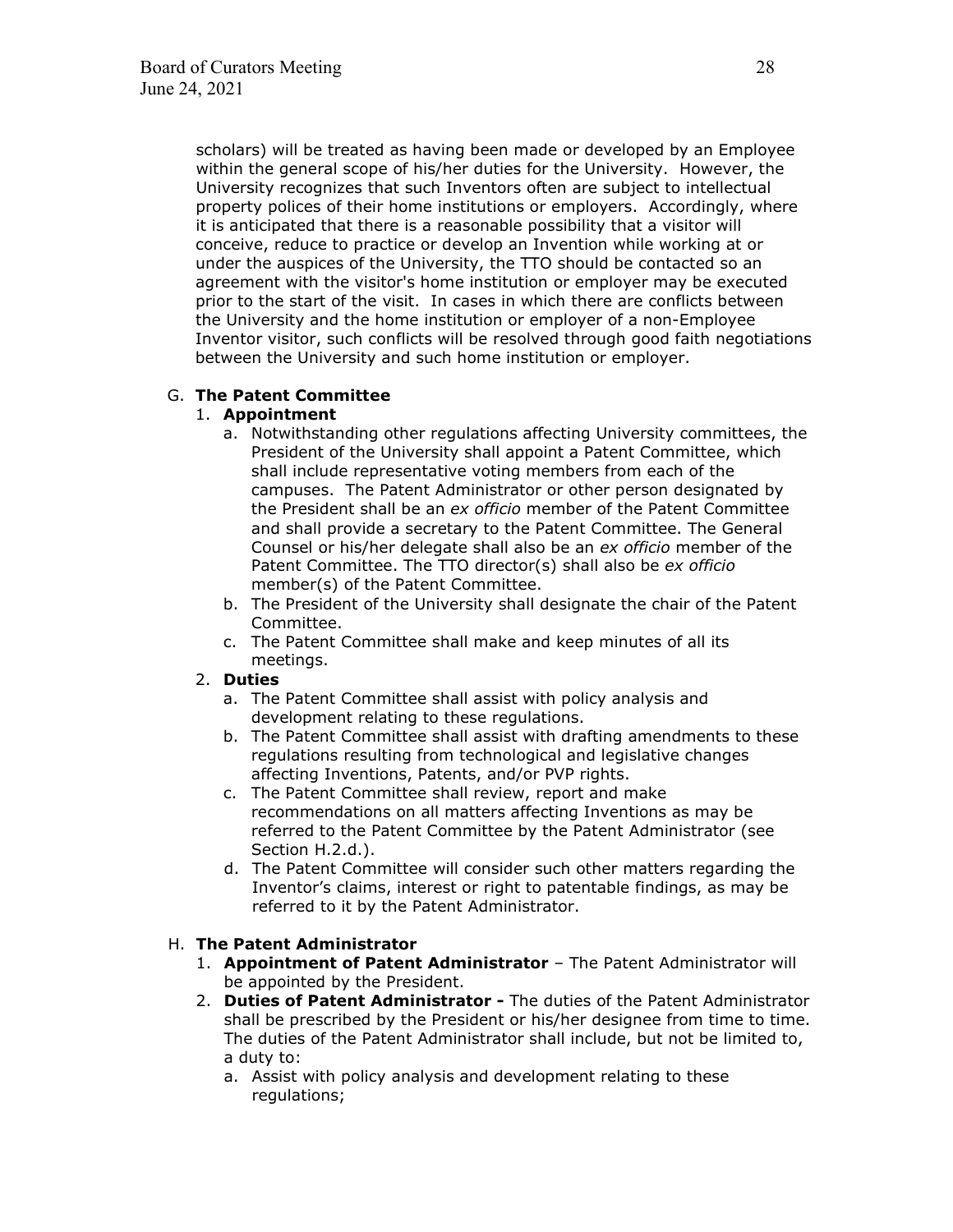- b. Assist with drafting amendments to these regulations resulting from technological and legislative changes affecting Inventions, Patents, and/or PVP rights;
- c. Implement procedures to advise Students of their intellectual property rights in accordance with Section E.6 of these regulations;
- d. Refer matters to the Patent Committee in accordance with these regulations.
	- i. If there is a dispute about Inventorship, the Patent Administrator shall refer such claims to the Patent Committee in accordance with Section C.7.c.
	- ii. If an Inventor shall claim an Invention as his/her own, the Patent Administrator shall refer such claims to the Patent Committee in accordance with Section D.3.d.
	- iii. If an Inventor shall claim that an Invention should be waived/reassigned to the Inventor, the Patent Administrator shall refer such claims to the Patent Committee in accordance with Section D.4.d.
	- iv. If there is a dispute about the distribution of Inventor Share of Net Income, the Patent Administrator shall refer such claims to the Patent Committee in accordance with Section J.3.
	- v. The Patent Administrator may refer other matters to the Patent Committee as he/she deems necessary to protect the interests or rights of the Inventor and the University.

# **I. TTOs.**

The duties of the TTO shall be prescribed by the President or his/her designee from time to time. The duties of the TTO shall include, but not be limited to, receiving Invention Disclosure Forms, determining whether to file or maintain any Patents directed to University-owned Inventions, and making commercialization decisions with respect to such University-owned Inventions.

### **J. Use of Net Proceeds Received By University Relating To Inventions 1. General Rule.**

- a. Net Proceeds received by the University from commercializing a University-owned Invention or the copyright in materials subject to Copyright Policy 100.030 shall be distributed as follows;
	- i. 33.3 percent shall go to the Inventor(s) for Inventions and authors for copyrightable works ("Inventor share");
	- ii. 66.7 percent to the campus from which the Invention originated ("Campus Share").
- b. To the extent required by applicable law, use of the Campus Share is restricted to support scientific research or education. Each campus shall develop a plan for expenditures related to the Campus Share. Such plans will be approved by the Chancellor with input from appropriate faculty representatives with experience in technology transfer, the campus research office, and the TTO.
- c. In the event the Campus Share exceeds \$5 million in any given fiscal year, a separate plan shall be made for the funds in excess of \$5 million and approved by both the Chancellor and the President.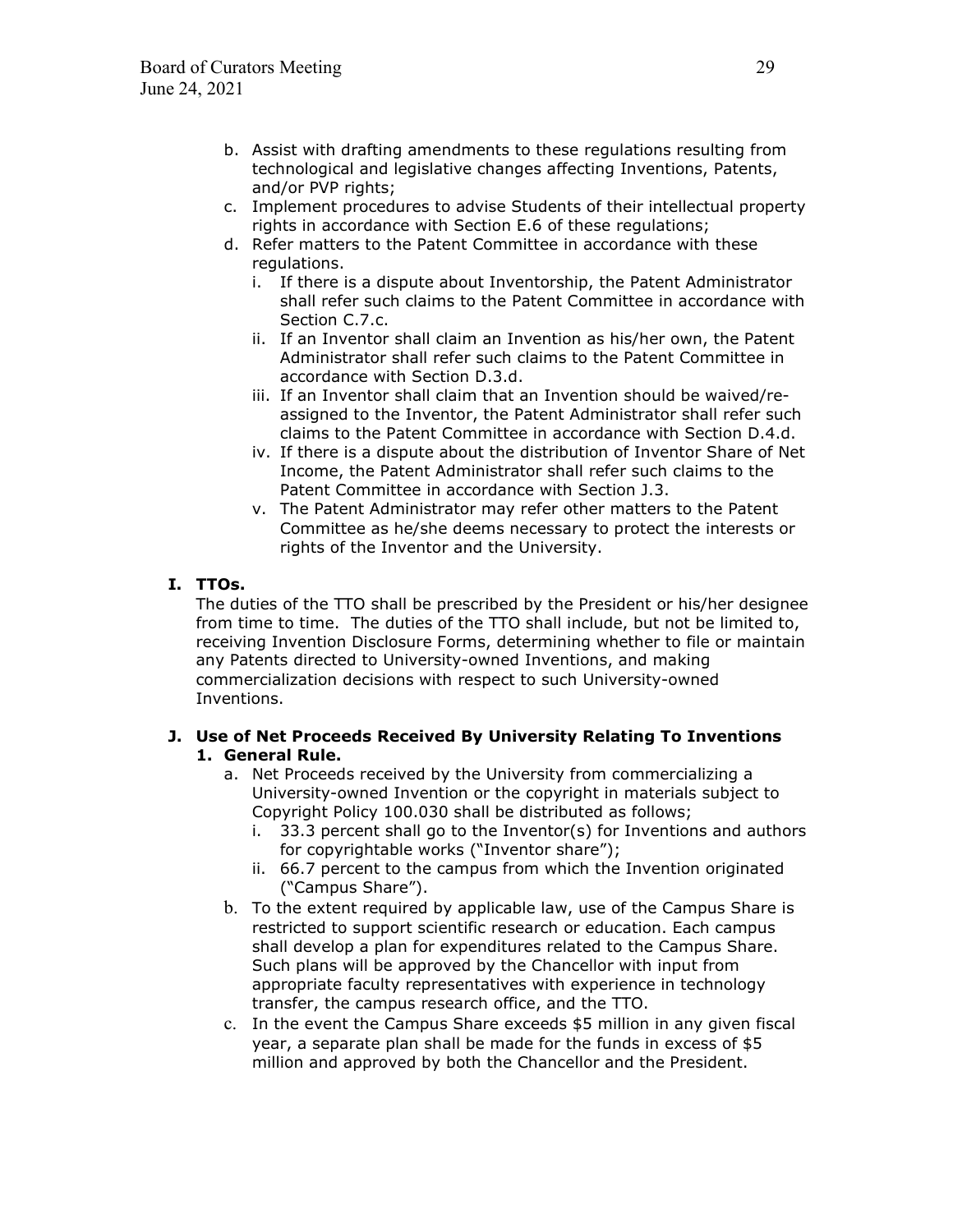For clarity, the distribution protocols outlined do not apply to personally owned Inventions and copyrightable materials but only to those Inventions and copyrightable materials owned by the University.

- 2. **Department of Veteran's Affairs.** In the case of Inventions made jointly by University Employee(s) and individual(s) employed by the United States Department of Veteran's Affairs, with or without compensation, the President or his/her designee may execute a written agreement with the United States Department of Veteran's Affairs which provides for different division, distribution and allocation of Gross Proceeds or Net Proceeds as provided herein.
- 3. **Inventor Revenue Distribution Agreement**. If more than one Inventor is to share in the Inventor Share provided in Section J.1 of these regulations, the Inventors entitled to receive payments should decide among themselves their respective shares and provide the TTO with a written agreement signed by all Inventors. This written agreement may be provided as part of the Invention Disclosure Form or may be a separate written agreement. Such written agreement among the Inventors should be provided promptly to the TTO after receiving a written request from the TTO for such an agreement, at a minimum, and the written agreement should be provided prior to distribution of the Net Proceeds. Any such written agreement will be irrevocable unless it is modified in writing by all Inventors. In the absence of a written agreement, the University may (1) hold the Inventor Share for a reasonable period of time to permit the Inventors to come to an agreement; or (2) after a reasonable period of time, divide the Inventor Share equally among the Inventors. If a written agreement cannot be reached after good faith efforts by the Inventors, an Inventor may request that the matter be referred by the Patent Administrator to the Patent Committee for an equitable recommendation to the President. The Inventor shall be provided a copy of the Patent Committee's recommendation and shall have an opportunity to respond by filing a timely written argument to the President. The President shall make the final non-appealable determination with respect to the distribution of the Inventor Share. The University is not liable for any distribution of Inventor Share made in good faith but that was later found to be in error.
- **4. Assignment of Inventor Share.** An Inventor Share payable to an Inventor cannot be assigned by the Inventor to third parties unaffiliated with the University. Notwithstanding the foregoing, prior to the receipt of Gross Proceeds by the University, an Inventor may elect in writing to (a) forego his/her portion of the Inventor Share such that the University retains the same for general use by the University; (b) forego his/her portion of the Inventor Share and direct the same to a University account related to further research and development of the Invention; or (c) redirect all or a part of his/her portion of the Inventor Share to an Employee or non-Employee Student who made a significant, but noninventive contribution to the development of the Invention and would not otherwise be entitled to share in the Inventor Share. With respect to (c) such redirection may be made as part of the Inventor Revenue Distribution Agreement referenced in Section J.3 of these regulations.

#### **5. Compliance with the Regulations.**

a. This distribution of the Inventor Share to an applicable Inventor shall be contingent upon the Inventor's compliance with these regulations.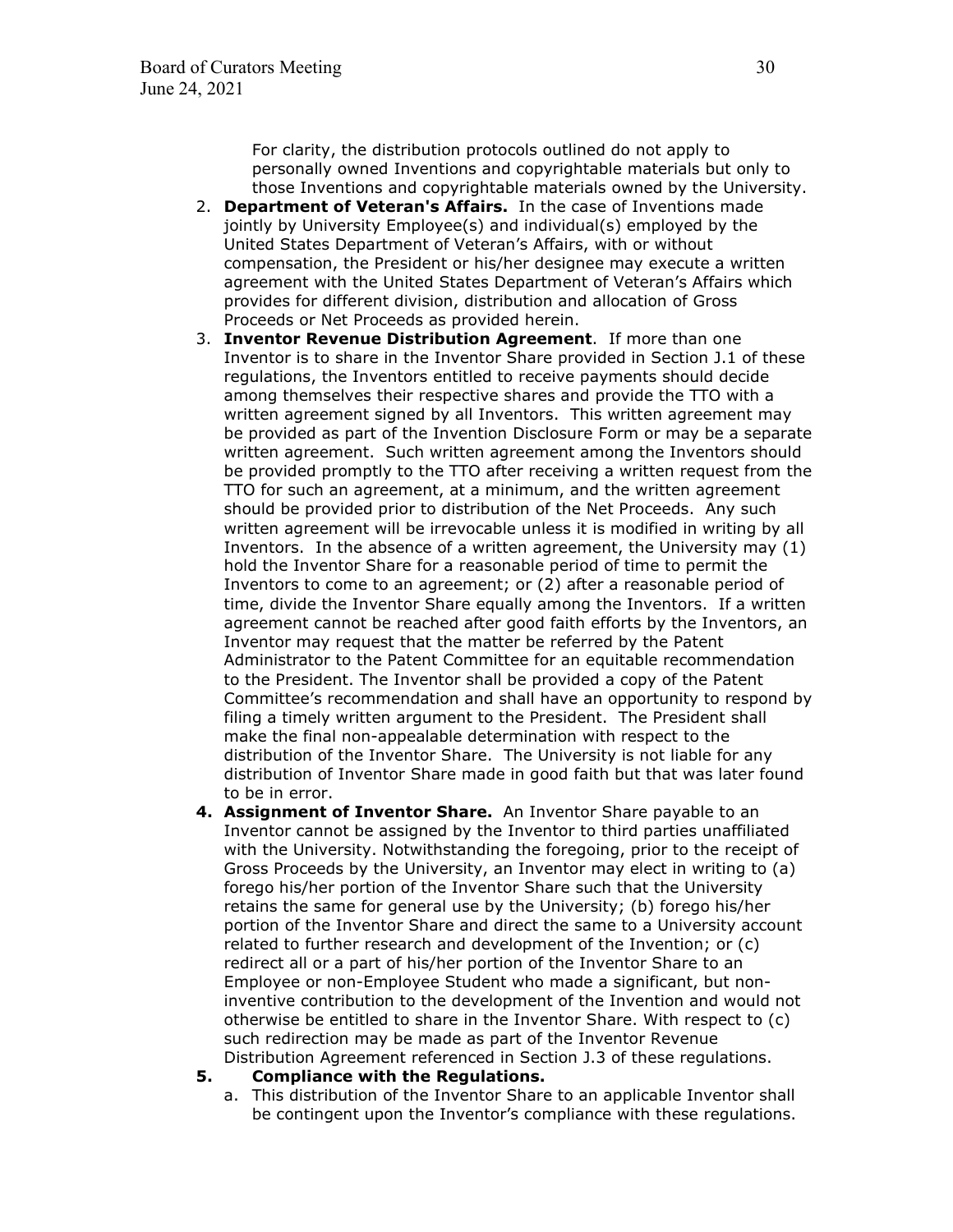For example, in order to qualify for the Inventor Share, an Employee must have executed any confirmatory assignments requested by the University and must reasonably assist the University with the University's efforts to commercialize the Invention (including but not limited to reasonable input on the filing, prosecution, and maintenance of any Patents or PVP certificates related thereto).

b. In the event that an Inventor does not comply with these regulations (for example, the Inventor refuses to sign such a confirmatory assignment and/or does not provide such reasonable assistance to the University), no Inventor Share will be allocated to that Inventor and the Inventor Share shall be allocated to the other Inventors, and the corresponding Campus Share shall be likewise adjusted as if the noncooperating Inventor did not exist.

### **K. Sanctions.**

Conduct by an Employee that violates these regulations shall constitute a breach of the employment contract and may lead to disciplinary action. The Patent Committee may make a determination of a violation of this policy and will report such violation to the Chancellor. After the finding of a violation, the Chancellor of each campus may apply sanctions, including but not limited to, one or more of the following:

- 1. Letter of warning or admonishment,
- 2. Suspension or termination of research compliance committee approvals,
- 3. Suspension or termination of the privilege to submit sponsored activity proposals,
- 4. Suspension or termination of sponsored research activity spending authority,
- 5. Demotion or removal from assigned administrative roles,
- 6. Ineligibility for waivers/re-assignments,
- 7. Ineligibility to receive an Inventor Share,
- 8. Referral to campus Committee on Tenure or other appropriate committee for discipline or dismissal for cause of faculty,
- 9. Suspension or termination of employment (pursuant and subject to CRR 310.060, Procedures in Case of Dismissal for Cause, for those faculty covered by that rule).

### **Collected Rules and Regulations 100.030, Copyright Regulations**

Amended 11-29-07; Amended 6-11-10; Amended 7-23-10, Amended 4-12-13; Amended 6-24-21

The following policy is intended to foster the traditional mission of a University to encourage the creation, preservation, and dissemination of knowledge. This policy is intended to clarify and protect the respective rights of the University, its students, faculty, staff, and other employees, by establishing policies governing the ownership, use, and rights to income of copyrightable materials.

### A. **Coverage of Policy**

1. In conjunction with the University Conflict of Interest Regulations 330.015 and the University Invention and Patent Regulations 100.020 as they may be amended from time to time, this policy governs the rights and responsibilities of University employees, students, and of any other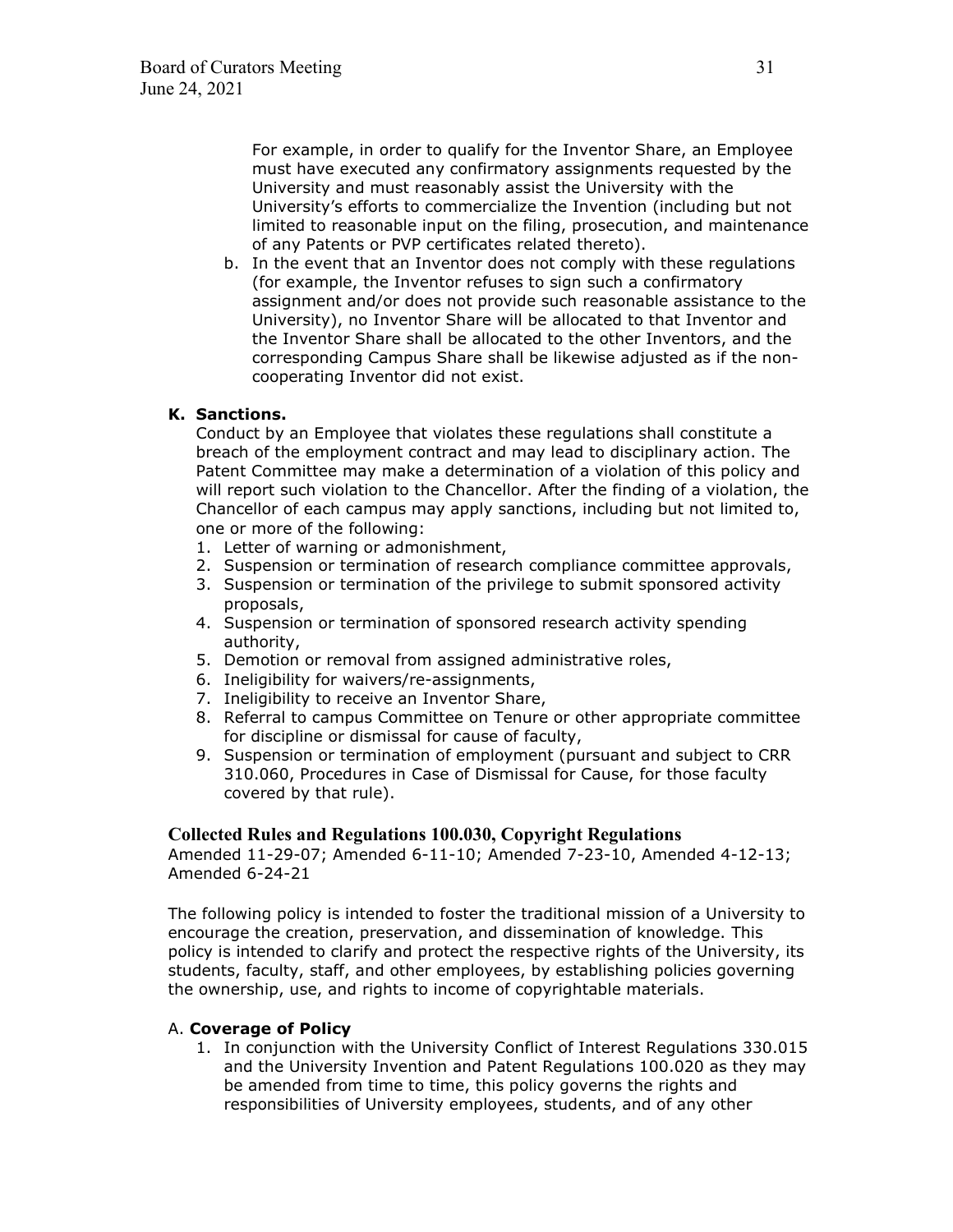persons using University facilities or resources in the creation of original works of authorship subject to protection by copyright law. The faculty will continue to hold copyright for traditionally accepted intellectual property that is developed in their roles as teachers and scholars subject to the provisions of section 2 herein. These include, but are not limited to such materials as books, workbooks, study guides, monographs, articles, and other works including music and performances, whether embodied in print, electronic format, or in other media.

- 2. The University will own the copyright in materials that are:
	- a. commissioned for its use by the University; or
	- b. created by employees if the production of the materials is a specific responsibility of the position for which the employee is hired; or
	- c. sponsored works, which are works resulting from internal grants (work created as a result of an agreement between the University and the creator(s) of the work) and external grants (work created as a result of an agreement between an external sponsor and the University). This provision does not apply to grants to perform research where the production of copyrightable materials is ancillary to the purpose of the grant. Employees continue to own the copyright to scholarly and other publications that present the findings of research, subject to the provisions of subsection 2 herein; or
	- d. created with the use of substantial University resources which are specifically provided to support the production of copyrightable materials.
		- (1) If substantial University resources will be used in the development of educational materials, a written agreement between the author and University setting forth the terms of
			- (a) copyright ownership and

(b) use, revision and maintenance shall precede the use of said resources. Limited secretarial support, uses of the library for which special charges are not normally made, and the staff member's own time except as covered by subsections 2.a. and 2.b. herein shall not be considered substantial University resources.

- (2) In the unusual circumstance in which the said materials were developed with substantial University resources without an agreement the University may, in its discretion, claim copyright ownership and/or a share of royalties.
- 3. Faculty, staff, and other employees must notify the University prior to entering into a contractual agreement in which royalties or other forms of remuneration are involved related to materials as defined in section A.2. The Chancellor on each campus shall designate an individual or unit who is responsible for receipt of said notifications.
- 4. Copyrightable software, except software included in mediated courseware, owned by the University pursuant to section A.2. herein, shall be submitted to the technology transfer office ("TTO") for review and evaluation. The TTO shall have the sole discretion to decide whether to proceed with the copyright registration and/or the commercialization of the work.
- 5. In general, students of the University of Missouri will be entitled to own any copyrightable works made during their enrollment as a student of the University and will generally not be required to assign his or her ownership to the University; provided, however, the foregoing general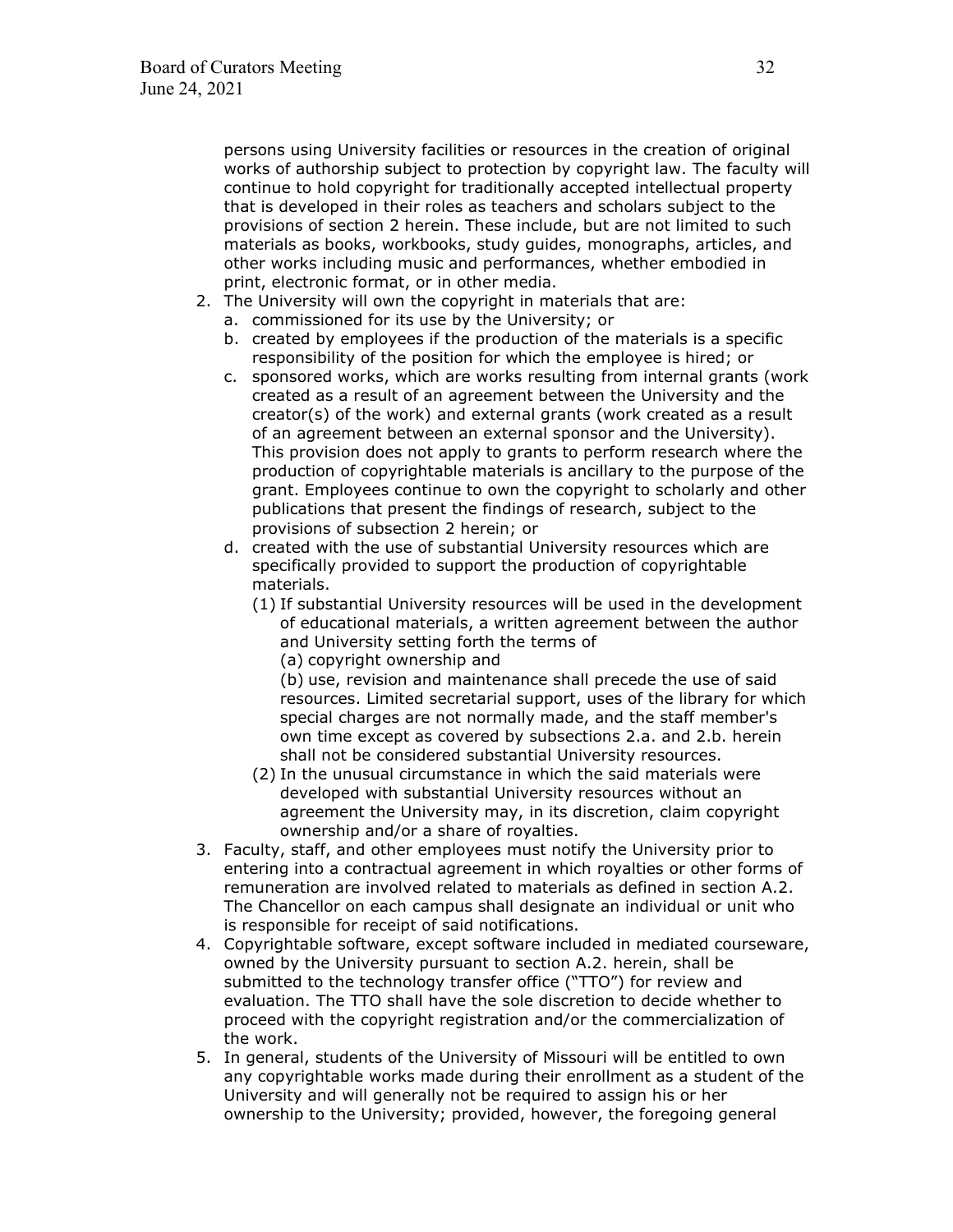rule does not apply and the student will be required to assign his or her ownership interest to the University in any circumstance in which the student is a University employee, provided such copyrightable work was created in the course of the student-employee's service to the University.

Without limiting the language of the foregoing general rule or the language of the foregoing exceptions to the general rule, the following are examples of fact situations in which the University will not claim ownership of copyrightable work made by a student of the University:

- a. The copyrightable work was created by a student as part of a University class project using no greater University resources than those generally available to all other students within the class or than those available to the student as part of his/her enrollment with the University.
- b. The copyrightable work was created by a student as part of a University approved student competition using no greater University resources than those generally available to all other students within the competition or than those available to the student as part of his/her enrollment with the University. The student shall be entitled to receive any monetary or other prize awarded to the student for his/her performance under such competition in accordance with the rules of the competition and such prize shall not be considered compensation whereby such student would be considered an employee solely based upon receipt of such prize.
- c. The copyrightable work was created by a student as part of a University approved extracurricular activity, using no greater University resources than those generally available to all other students participating in the activity or than those available to the student as part of his/her enrollment with the University.
- d. The copyrightable work was created by a student on his/her own free time, outside of any University class or sponsored activity, and using no greater University resources than those generally available to all other students as part of their enrollment with the University.
- e. The student is a full-time student receiving compensation for services rendered to the University which services are unrelated to research or investigation and are unrelated to the creation of computer software.
- 6. The Chancellor on each campus shall designate an individual or unit who is responsible for implementing reasonable procedures designed to make students aware of Section 100.030A.5 and to provide one or more avenues for students to receive information regarding the University's interpretation of the student's rights and obligations with respect to the creation of copyrightable works.
- 7. Notwithstanding anything herein to the contrary, to the extent any University employee whose primary appointment is non-academic creates or contributes to any copyrightable software, including any source or object code, documentation, or other copyrightable work that is part of or associated with such software, and such employee's work is within the scope of his or her employment with the University or otherwise constitutes "work made for hire" of the University in accordance with applicable law, all ownership and other rights of such employee associated with such copyrightable software shall belong to the University, without restriction, and such employee shall not be deemed the author of or have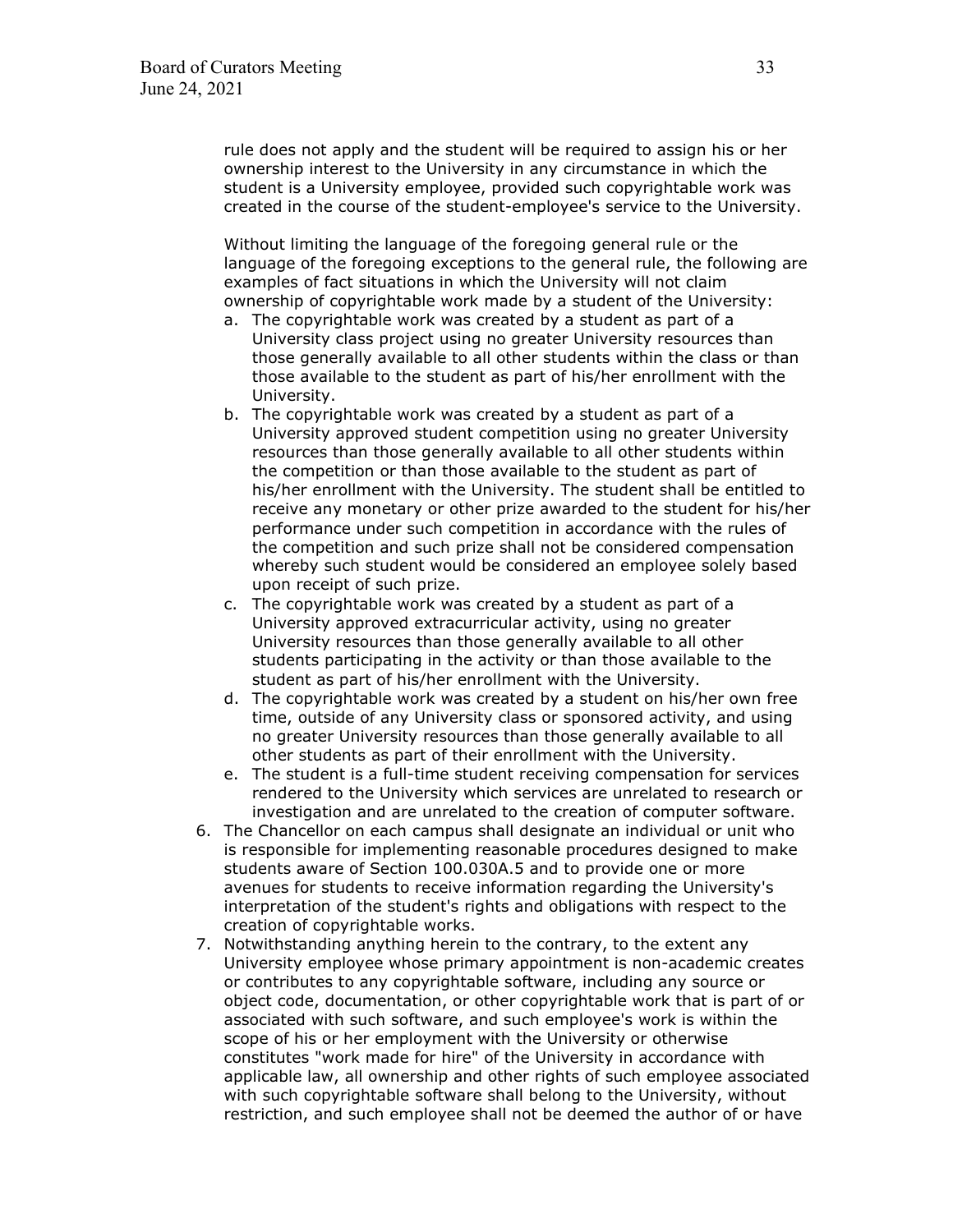any further ownership or rights in or with respect to such copyrightable software pursuant to any other provision in this policy or otherwise. This paragraph shall not apply to any rights of any employee whose primary appointment is academic (as generally defined in University Regulation 310.020.A) or any student (unless such student is a University employee and such copyrightable software was created in the course of the studentemployee's service to the University, as described above), which shall be governed by the remainder of this policy, in accordance with its terms, and applicable law.

### B. **Interpretation and Administration of Policy**

- 1. The Patent and Copyright Committee as described in section 100.020 E. will be advisory in interpretation and future revisions of this policy. The final decision on interpretation and application of this policy shall be made by the Chancellor's designee.
- 2. No interpretation or application of this policy shall serve as a precedent in later cases.
- 3. Written agreements developed pursuant to section A.2.d. for holders of academic appointments shall first be approved by the chair, then the dean, and finally the Chancellor's designee.
- 4. Written agreements developed pursuant to section A.2.d. for holders of nonacademic appointments shall first be approved by the director of the unit, then the appropriate vice-chancellor, and finally the Chancellor's designee.

### C. **Ownership and Use of University Name**

- 1. This policy should strengthen and protect the reputation and academic standing of the University and its faculty, staff, and students. Unless otherwise agreed pursuant to Section A, when the name of the University is associated with any intellectual property, other than the identification of the creator as a faculty, staff, or student of the University, the ownership shall be vested in The Curators of the University of Missouri, a public corporation, and shall display the following symbol and notice: © Copyright (year) by The Curators of the University of Missouri, a public corporation. If the registration of the copyright is deemed appropriate by the author(s) and department/area(s), the application for registration with the United States Copyright Office shall be processed through the TTO or other Chancellor designee.
- 2. Faculty, staff, other employees, students, department/areas, and schools of the University may not use the name of the University to imply University sponsorship of creative materials when there is no University sponsorship or approval and may not license or otherwise commercially exploit a course, course content or courseware whose copyright is held by the University without the approval of the appropriate dean, or on campuses with no schools or colleges, the Provost and chief academic officer as well as other signatories as indicated by the Board of Curators.

### D. **Policy on Use of Materials**

1. If any of the conditions described in section A.2. are applicable and conditions of A.4. are not applicable, then subject to the following exceptions delineated in subsections D.2. - D.4., the use of materials by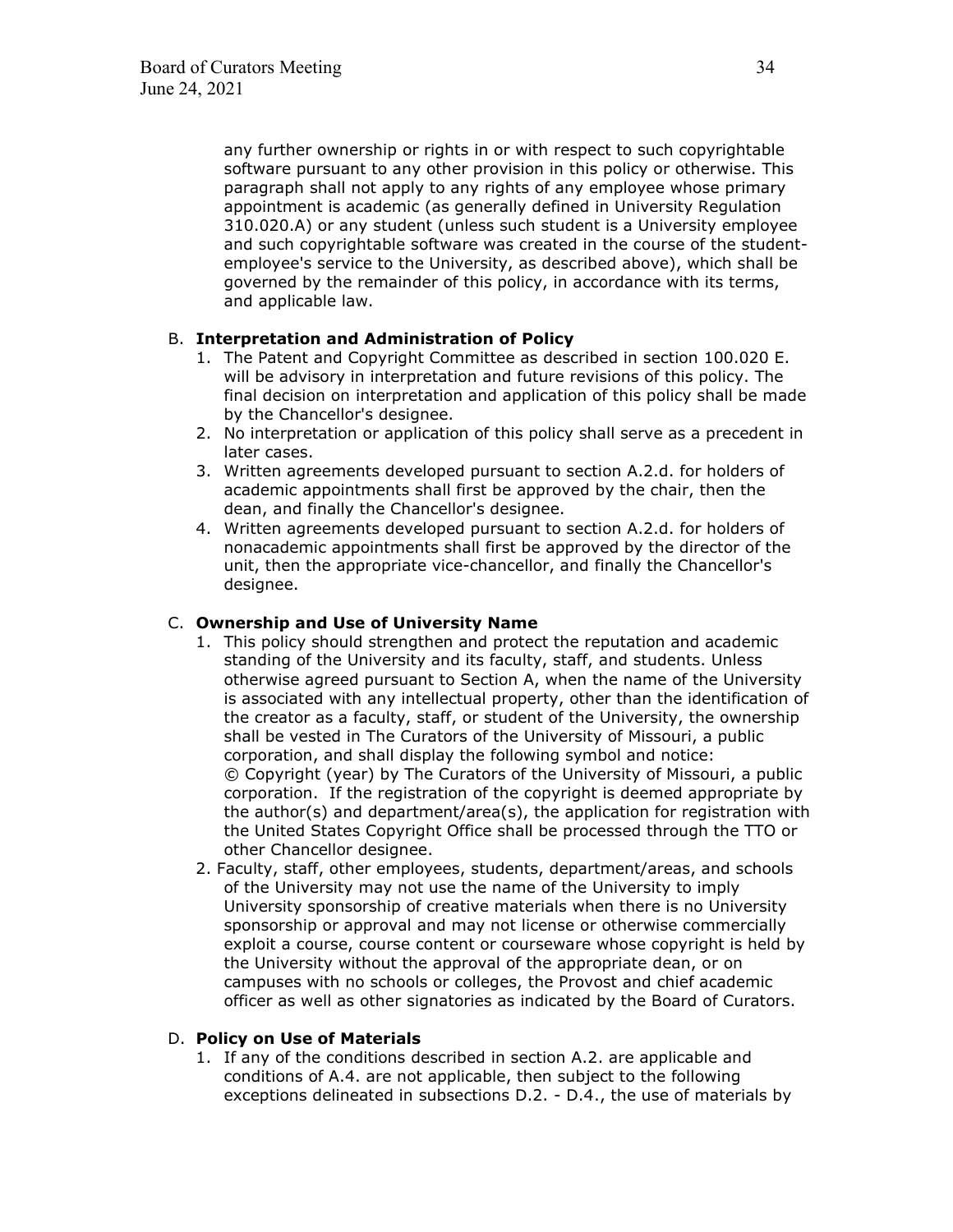any unit of the University of Missouri requires approval only of the unit primarily responsible for the said materials.

- 2. As long as the author or producer of copyright materials remains a member of the staff of the University:
	- a. The author's approval shall be required for each instance of use of the materials internal to the University other than the uses for which the materials were developed, except as allowed in the agreement between the author and the University reached pursuant to Section A.
	- b. The author may require revision of the materials prior to any instance of internal University use other than the use for which the materials were developed. If the University does not accept the required revision, the author may ask that the materials be withdrawn from use. The University may assign its respective rights in such copyright to the author, subject to a written agreement between the University and the author relating to further internal or external use of materials and division of income from any subsequent use of the materials.
- 3. In the event that the author should cease employment with the University, the University shall retain the right to make internal use of the copyrighted materials without the author or producer's consent. In such event, the author shall retain a non-exclusive license to use the work for her/his own non-commercial, educational purposes only, but shall not have the right to distribute, sell, or sublicense the work to a third party.
- 4. Licensing or sale of copyrighted materials for external use shall be preceded by a written agreement between the University and author or producer specifying the conditions of use, and including provisions protecting the right of the author or producer to revise the materials periodically, or to withdraw them from use in the event revision is not made.

### E. **Payments to the Author or Producer for Production and Use of Materials Described in A.2. Herein**

- 1. The University acknowledges that the ownership of intellectual property and the sharing of economic returns on such property are related. Therefore, when the University solely holds the intellectual property rights pursuant to section A.2., the revenues will be shared among the creators and used for the common good to support the mission of the University.
- 2. Payment by the University to the author or producer of intellectual property for its production normally will take place through the reduction of the author's or producer's normal work load. However, staff members on nine-month academic appointments may receive summer grants and salaries for the production.
- 3. Payment by the University to the author or producer of intellectual property for its internal use and revision:
	- a. The author or producer of University-sponsored intellectual property materials shall not receive compensation, other than regular compensation from the University, for the normal internal use of these materials, except when such compensation is negotiated at the time of initial commission.
	- b. If the use of materials by units of the University other than the unit to which the author or producer belongs involves an extension of the normal duties of the author or producer in supervising use or managing revisions, and if appropriate release time cannot be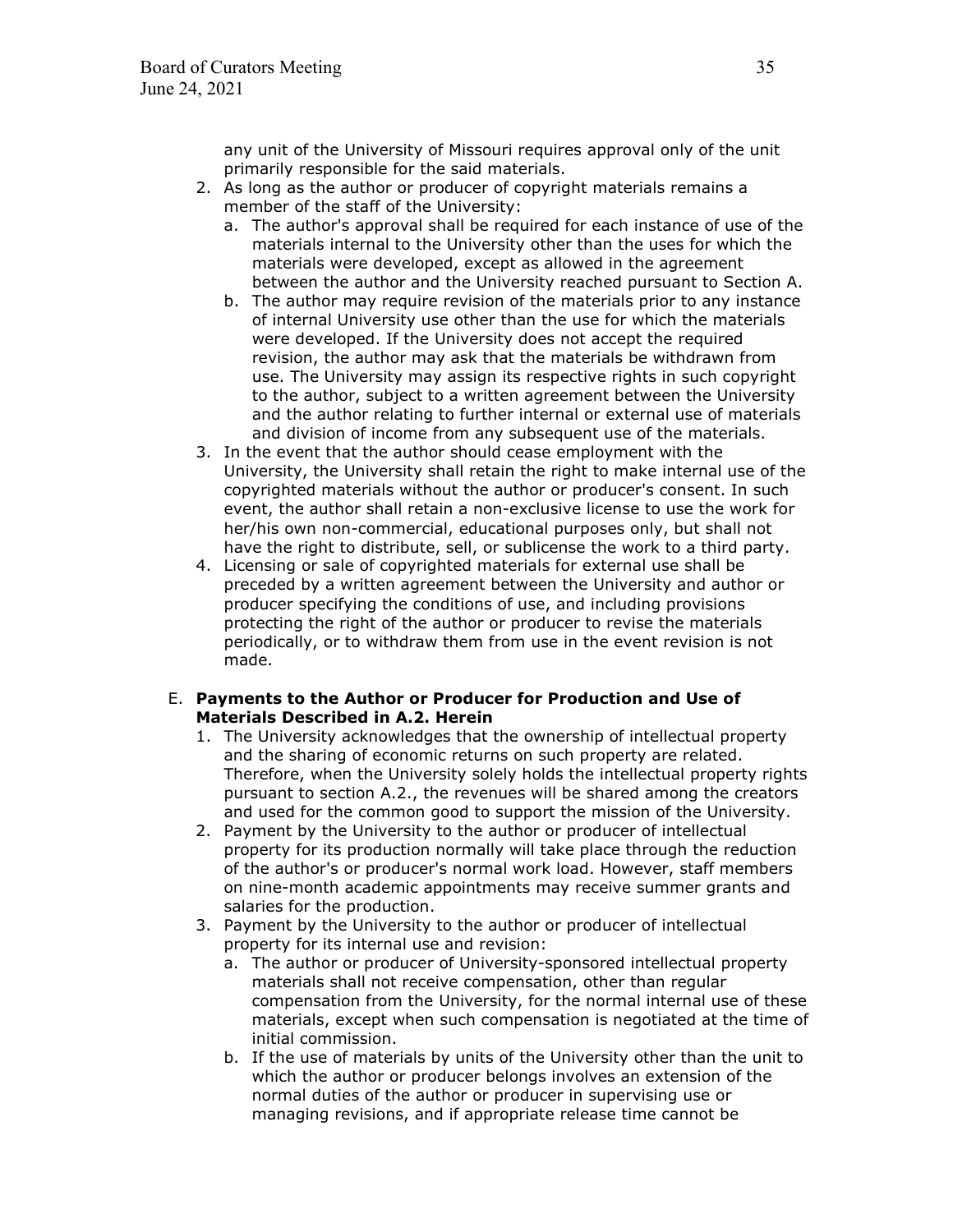budgeted as part of the regular assigned instructional duties of the author or producer, the appropriate instruction unit of the University may recommend payment to the author or producer for revisions according to University policy on extra compensation.

4. The University with the assistance of those designated by the Chancellor in sections A.3., A.4. and B.3. and B.4. will provide appropriate services to license works covered by this policy.

Except as set forth in subsection A.7, such revenues from copyrightable materials shall be treated in a manner consistent section 100.020 Section J with authors and their respective Campus being treated the same as Inventors. For copyrightable materials, Net Proceeds as set forth in CRR100.020.C.8, shall include an additional deduction of out-of-pocket production, distribution, related costs. The University may enter into agreements for dividing the Net Proceeds on some other basis, if special circumstances attend the production, use, or licensing of these materials.

5. The University may administer funds provided by non-University agencies (such as the Federal Government) under contract or grant to pay for staff time, services, or materials intended to produce copyrightable intellectual property. In such cases, the University may enter into agreements with such agencies recognizing their rights, in whole or part, to the ownership of the materials produced and to the net income from their use. In negotiating agreements with non-University agencies for the production, it shall be the policy of the University that the author or producer of the materials is entitled to a reasonable share of the income from use, if any, and to reasonable participation in determining the conditions of use. The University shall inform staff members applying for support from non-University agencies for the production of intellectual property materials as to the rights reserved to such agencies under the agreements required between these agencies and the University.

### F. **Protection and Liability**

- 1. Protection -- In the event of unauthorized use of University-owned materials described in section A.2., if the University decides not to act, the author or producer may initiate action and the University shall assign to her/him such rights as are necessary for her/him to pursue redress. If such action is started by the University, acting alone or in concert with the author or producer, all costs of such action (including attorney's fees) shall be borne by the University. All proceeds shall be shared consistent with section E.4. or if there is an agreement as provided in accordance with that agreement.
- 2. Liability -- Before any use is made of University-owned materials described in section A.2., all authors, producers, and contributors shall warrant that they are the sole owners of their respective contributions and that the work does not infringe any copyright, violate any property rights, or contain any libelous unlawful material.

The motion carried unanimously (8-0) by voice vote with no abstentions.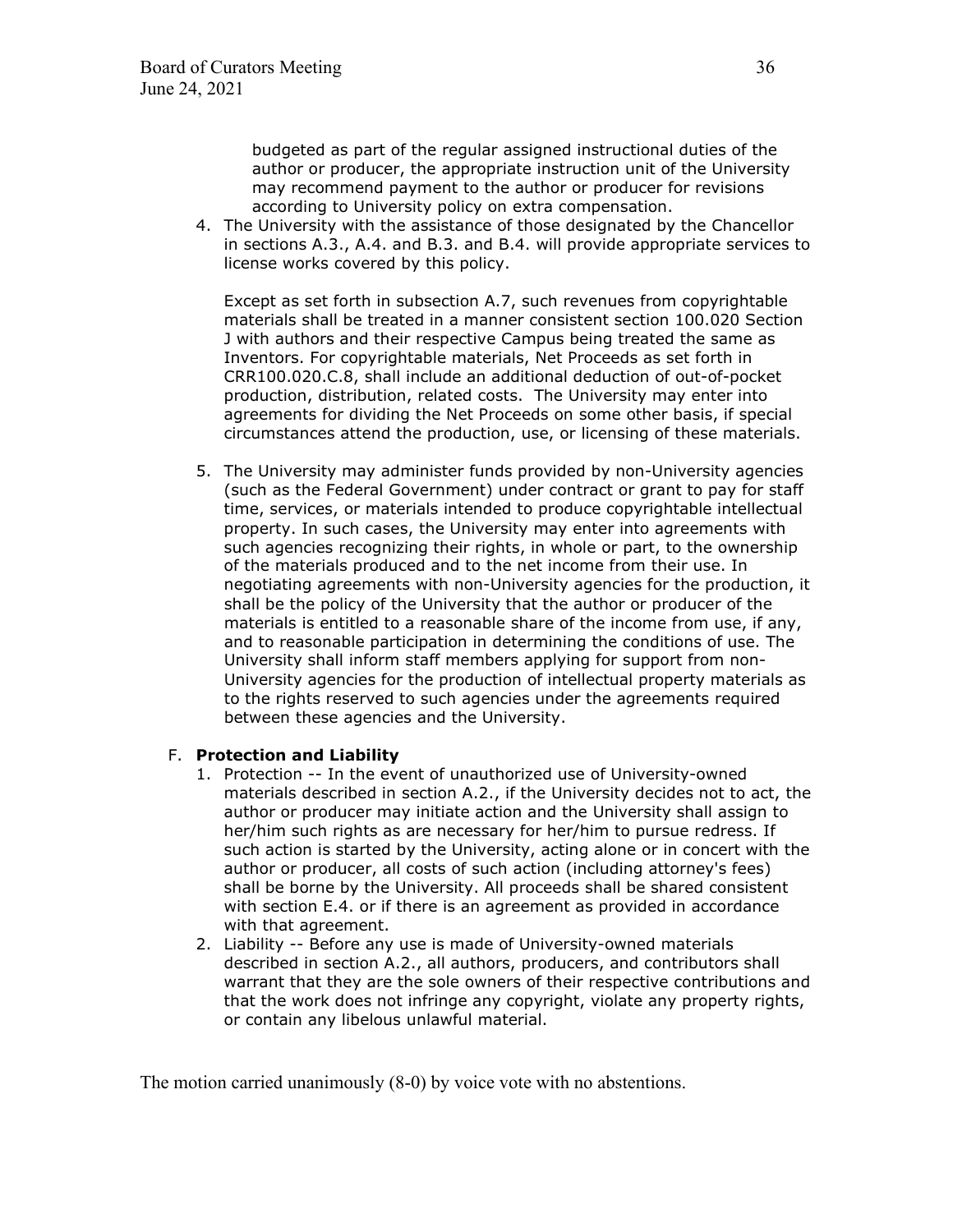Project Approval, Power Plant – Replace Turbine 6 with Turbine 10, MU – presented by Ryan Rapp (information file)

It was recommended by President Choi, recommended by the Finance Committee, moved by Curator Hoberock and seconded by Curator Graham, that the following action be approved:

> the project approval for the Power Plant-Replace Turbine 6 with Turbine 10, MU

| Funding of the project budget is from: |             |
|----------------------------------------|-------------|
| MU Energy Management Capital Reserves  | \$8,000,000 |
| Total Funding                          | \$8,000,000 |

The motion carried unanimously (8-0) by voice vote with no abstentions.

Project Approval, Middlebush Farm – NextGen Center of Excellence for Influenza Research, MU – presented by Vice President Rapp (information on file)

It was recommended by President Choi, recommended by the Finance Committee, moved by Curator Hoberock and seconded by Curator Graham, that the following action be approved:

> the project approval for the Middlebush Farm-NextGen Center of Excellence for Influenza Research, MU

| Funding of the project budget is from: |             |
|----------------------------------------|-------------|
| Reserves                               | \$6,552,000 |
| Total Funding                          | \$6,552,000 |

The motion carried unanimously (8-0) by voice vote with no abstentions.

# **Academic, Student Affairs, Research and Economic Development Committee**

Curator Graves provided time for discussion of committee business.

New Degree Program Proposal, Bachelor of Science in Environmental Science, Missouri S&T – presented by Senior Associate Vice President Graham, Kate Drowne and David Duvernell (information on file)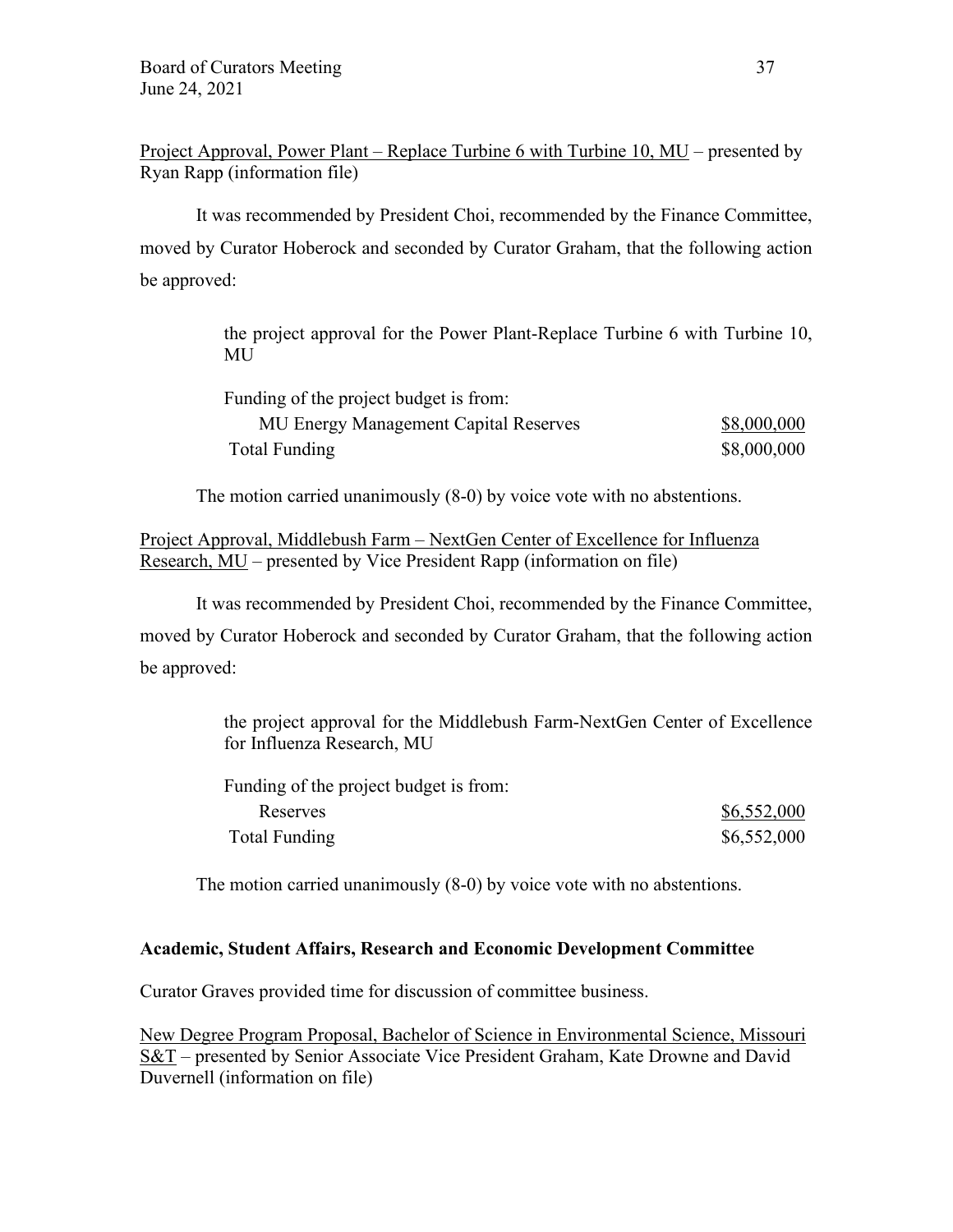It was recommended by Sr. Associate Vice President Steve Graham, endorsed by President of the University of Missouri Mun Choi, recommended by the Academic, Student Affairs and Research & Economic Development Committee, moved by Curator Graves, seconded by Curator Brncic that the following action be approved:

that the Missouri University of Science and Technology be authorized to submit the attached proposal (as on file with the minutes of this meeting) for a Bachelor of Science in Environmental Science to the Coordinating Board for Higher Education for approval.

The motion carried unanimously (8-0) by voice vote with no abstentions.

New Degree Program Proposal, Bachelor of Science in Data Science and Analysis, UMSL – presented by Senior Associate Vice President Graham, Jim Craig and Andy Kersten (information on file)

It was recommended by Sr. Associate Vice President Steve Graham, endorsed by President of the University of Missouri Mun Choi, recommended by the Academic, Student Affairs and Research & Economic Development Committee, moved by Curator Graves, seconded by Curator Brncic that the following action be approved:

that the University of Missouri – St. Louis be authorized to submit the attached proposal (and as on file with the minutes of this meeting) for a Bachelor of Science in Data Science and Analysis to the Coordinating Board for Higher Education for approval.

The motion carried unanimously (8-0) by voice vote with no abstentions.

New Degree Program Proposal, Bachelor of Arts in Media, Art and Design, UMKC – presented by Senior Associate Vice President Graham, Kati Toivanen and Caitlin Horsmon (information on file)

It was recommended by Sr. Associate Vice President Steve Graham, endorsed by President of the University of Missouri Mun Choi, recommended by the Academic, Student Affairs and Research & Economic Development Committee, moved by Curator Graves, seconded by Curator Graham, that the following action be approved: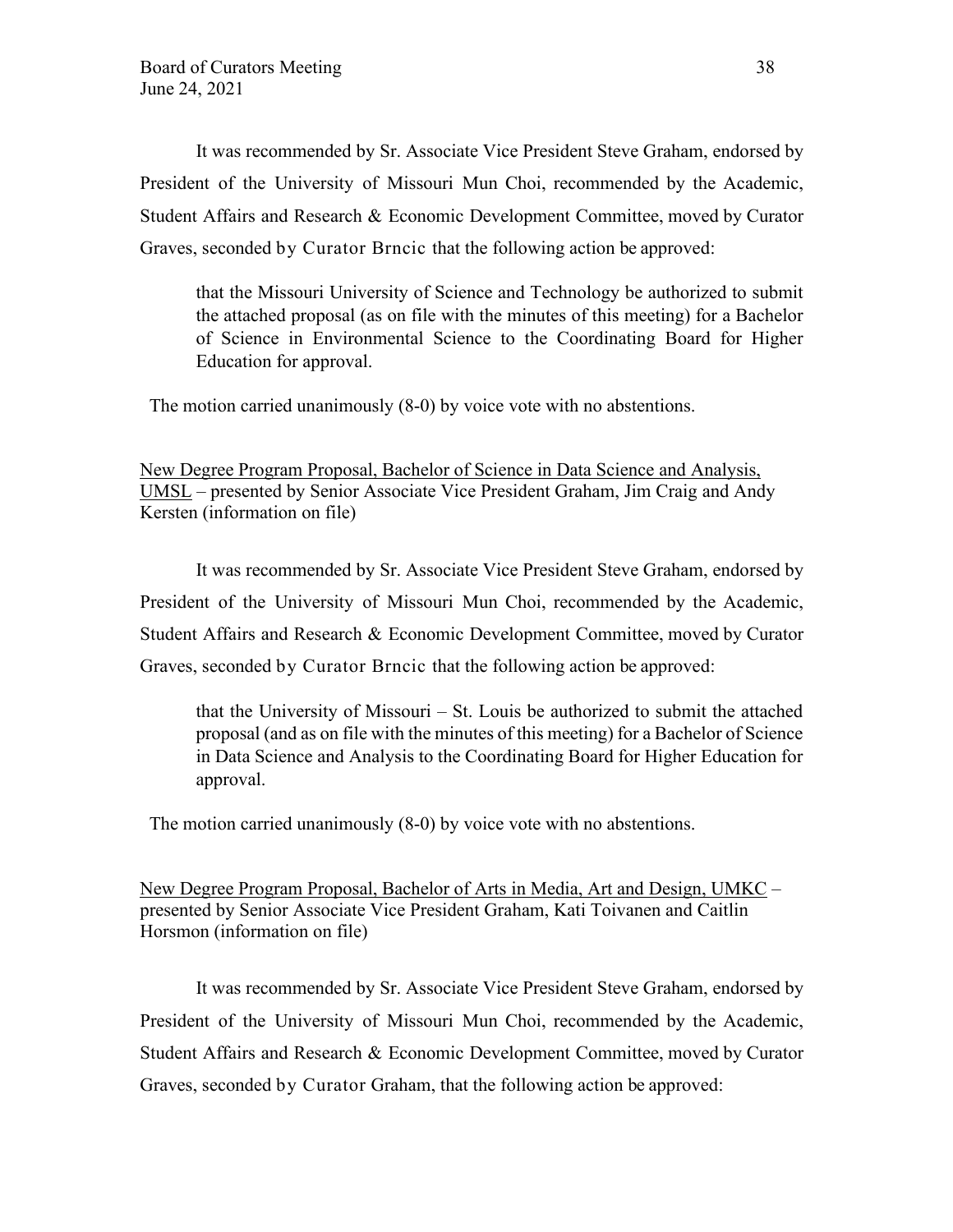that the University of Missouri – Kansas City be authorized to submit the attached proposal (as on file with the minutes of this meeting) for a Bachelor of Arts in Media, Art, and Design to the Coordinating Board for Higher Education for approval.

The motion carried unanimously (8-0) by voice vote with no abstentions.

Amendment to Collected Rules and Regulations 300.040, Faculty Bylaws of the University of Missouri – St. Louis – presented by Senior Associate Vice President Graham (information on file)

It was recommended by Sr. Associate Vice President Steve Graham, endorsed by President of the University of Missouri Mun Choi, recommended by the Academic, Student Affairs and Research & Economic Development Committee, moved by Curator Graves, seconded by Curator Graham that the following action be approved:

that Collected Rules and Regulations, Section 300.040, Faculty Bylaws of the University of Missouri – St. Louis, be revised as below (and as on file with the minutes of this meeting).

### **300.040 Faculty Bylaws of the University of Missouri - St. Louis**

Bd. Min 3-19-71; Amended 10-12-73; 2-18-77; 12-15-78; 6-18-82; 2-11-83; 6-24-83; 5- 4-84; 5-3-85; 7-29-88; 3-10-89; 6-22-90; 5-3-91; 1-29-92; 5-8-92, 5-6-93; 3-29-94; 3-24- 95; 4-25-96; 5-29-97; 10-16-98; 5-27-99; 3-23-00; 9-28-01; 12-01-05; 12-15-06; 06-06- 08, 12-10-10; 11-21-13; 4-10-15; 6-26-15; 10-7-16; 6-21-18; 9-24-20; 6-24-21.

A. **PURPOSE OF GOVERNING PRACTICES -** The purpose of these Bylaws is to establish a body that represents the voice of the Faculty and to establish an effective vehicle for the needs and concerns of the Faculty to be presented for discussion and debate. These Bylaws assume that Faculty may participate in academic decision processes. The right of the Faculty to organize and to carry out the responsibilities and functions delegated to them by the Board of Curators (Board) is recognized in Section 10.030.D.2 of the Collected Rules and Regulations of the University of Missouri.

# B. **FACULTY**

1. **Membership** - The Faculty of the University of Missouri-St. Louis shall consist of the President, the Chancellor, tenured and tenure-track faculty, and all full-time, ranked, non-tenure track (NTT) faculty with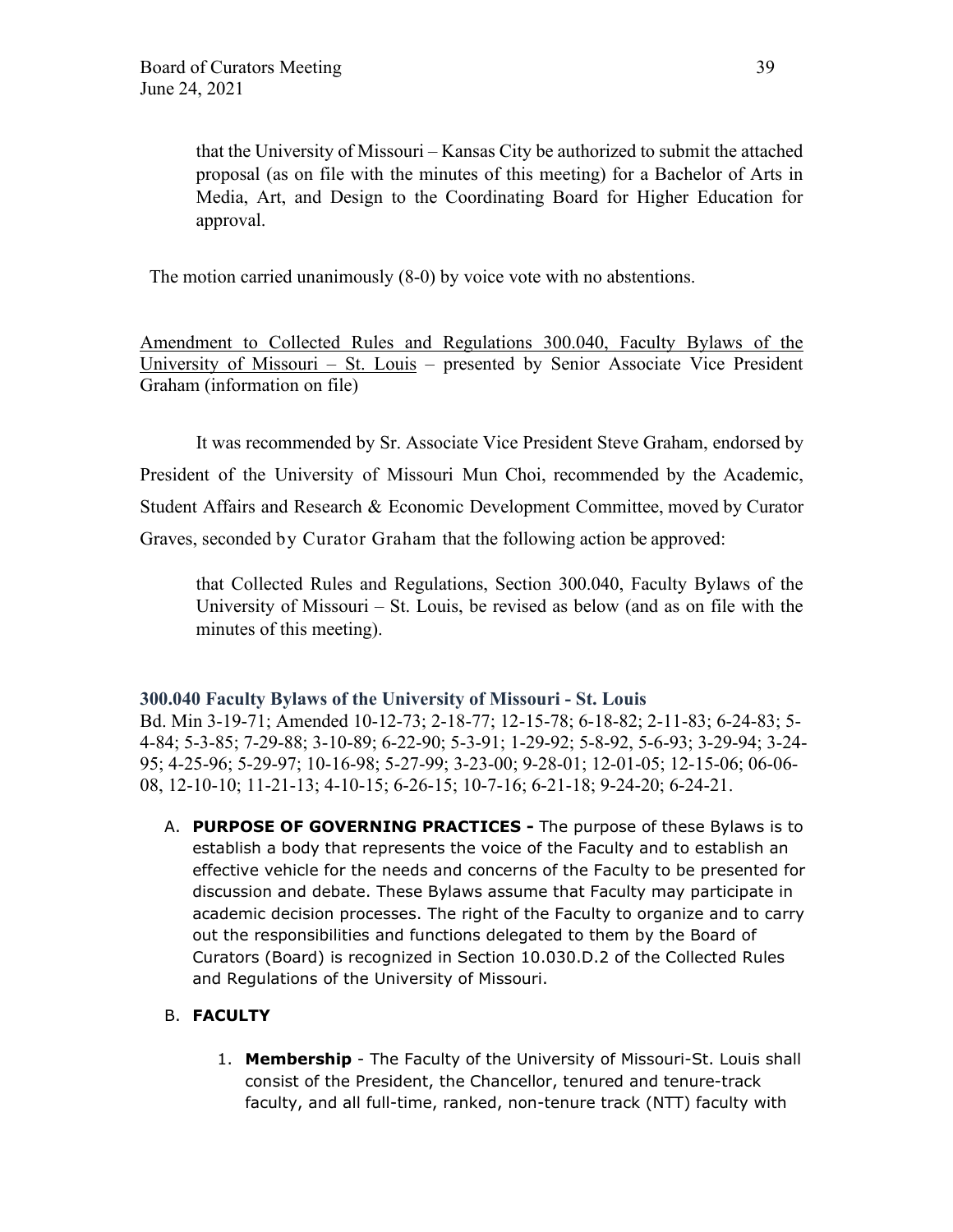professorial designation, and others elected by the Faculty. Elected members so designated by the Faculty shall be non-voting members of the Faculty. Campus-wide faculty votes on issues specific to tenure or tenured/tenure track (T/TT) faculty will be restricted to T/TT faculty.

# 2. **Faculty Rights -**

- a. **Academic Rights** Each faculty member has the right to freedom of inquiry, discourse, teaching, research and publication, as well as the responsibilities correlative with this right.
- b. **Civil Rights** The constitutional rights of the Faculty members shall be preserved.
- c. **Employment Rights** Faculty members shall have rights consistent with their continuous appointment or term appointment (during the term), except for cause, retirement or financial exigencies.
- d. **Notification for Appointment or Changes Thereto** Faculty members shall be notified of their appointments and workload, or any changes thereto, as much in advance of the beginning of institutional responsibilities as possible (as stated in the Board's Rules and Regulations).
- e. **Right to be Kept Informed** The Faculty shall be kept informed of actions and activities of committees and executive officers, and of other occurrences that pertain to the University of Missouri-St. Louis. When possible, such information shall be made available to the Faculty before being made available to the general public.
- 3. **Responsibilities** The Faculty of the University of Missouri-St. Louis shall bear primary responsibility for recommending and implementing educational policy, particularly in areas of curriculum, degree requirements, methods of instruction, research, requirements for admission, student affairs, and faculty status. The Faculty may also make recommendations to the Chancellor and other persons or offices concerning general policy matters affecting the University.
- 4. **Authority** The faculty's authority, as delegated by the Board of Curators, is of three types: primary and direct, in which the Faculty has essential decision-making authority; shared, in which the Faculty participates with others; and advisory, in which the Faculty counsels with the person or offices with ultimate decision-making authority. (On those matters requiring multi-campus coordination, the Faculty shall act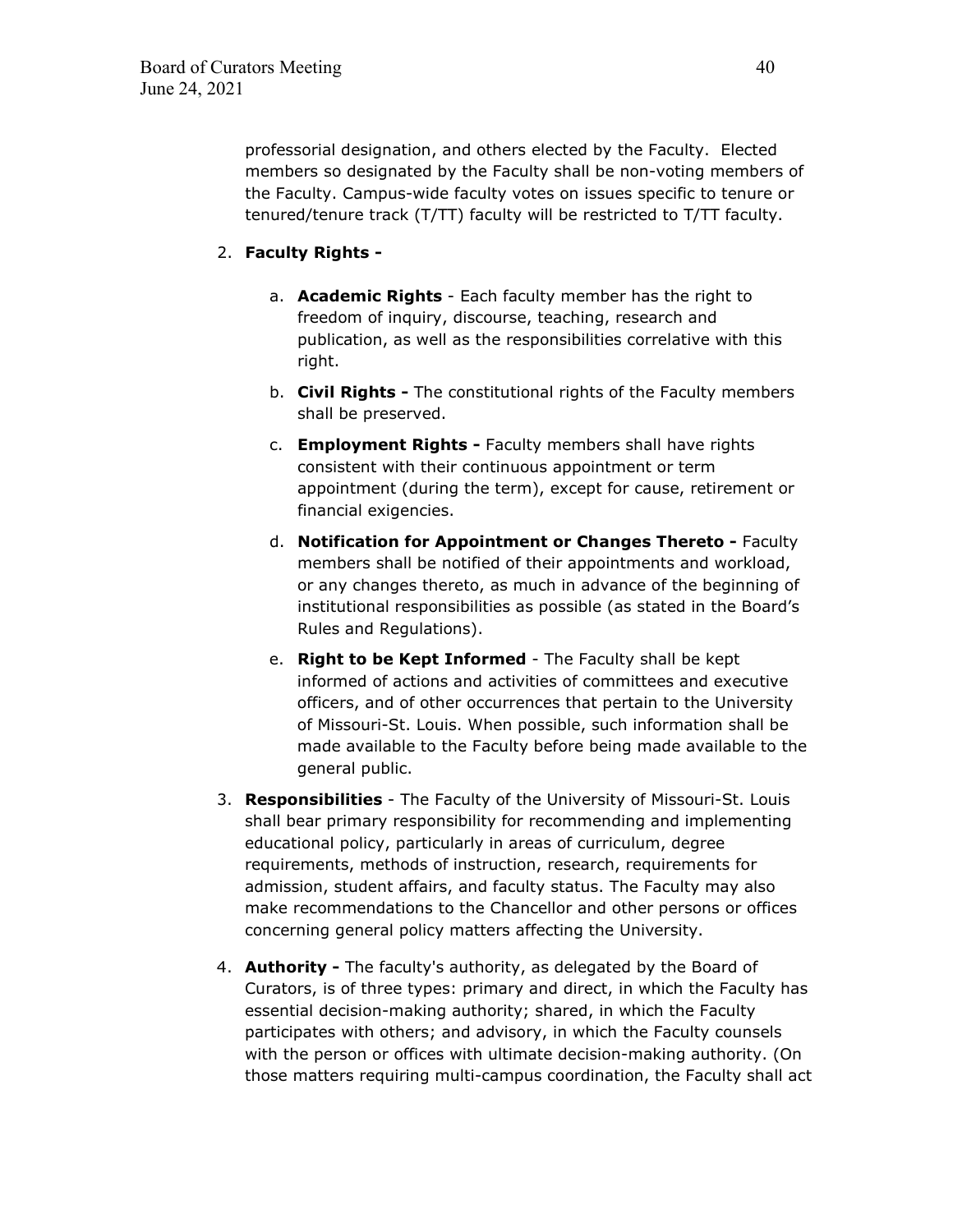through its appropriate bodies, UM System [300.040.B.5.](https://www.umsystem.edu/ums/rules/collected_rules/faculty/ch300/300.040_faculty_bylaws_umsl))

a. **Primary and Direct Authority -** The UMSL faculty has essential decision-making authority in matters directly affecting the educational program of UMSL, including but not limited to:

(1) Articulation and maintenance of standards of academic performance--this includes but is not limited to guidelines for appropriate research, service, and scholarships; requirements for graduation; and related matters.

(2) Development and approval of courses of instruction and curricula.

(3) Development and approval of procedures governing educational support programs on the UMSL campus.

(4) Formulation of criteria determining professional standing of faculty--including but not limited to such matters as tenure, promotion, termination, guidelines for responsibility, faculty standing with regard to graduate faculty membership and doctoral dissertation supervision.

(5) Determination of an appropriate faculty committee structure.

- (6) Determination of minimum admission requirements.
- (7) Selection of awardees for academic scholarships.
- b. **Shared Authority** The UMSL faculty has shared authority by which it participates cooperatively with other persons or offices in matters such as:

(1) Development and articulation of students' rights and responsibilities.

- (2) Determination of an appropriate academic calendar.
- (3) Selection of awardees for honorary degrees.

(4) Application of criteria affecting professional standing of faculty, such as required professional licensure.

- c. **Advisory Authority** The UMSL faculty has advisory authority and responsibility with other persons or offices in matters such as:
	- (1) Budget and resource allocation.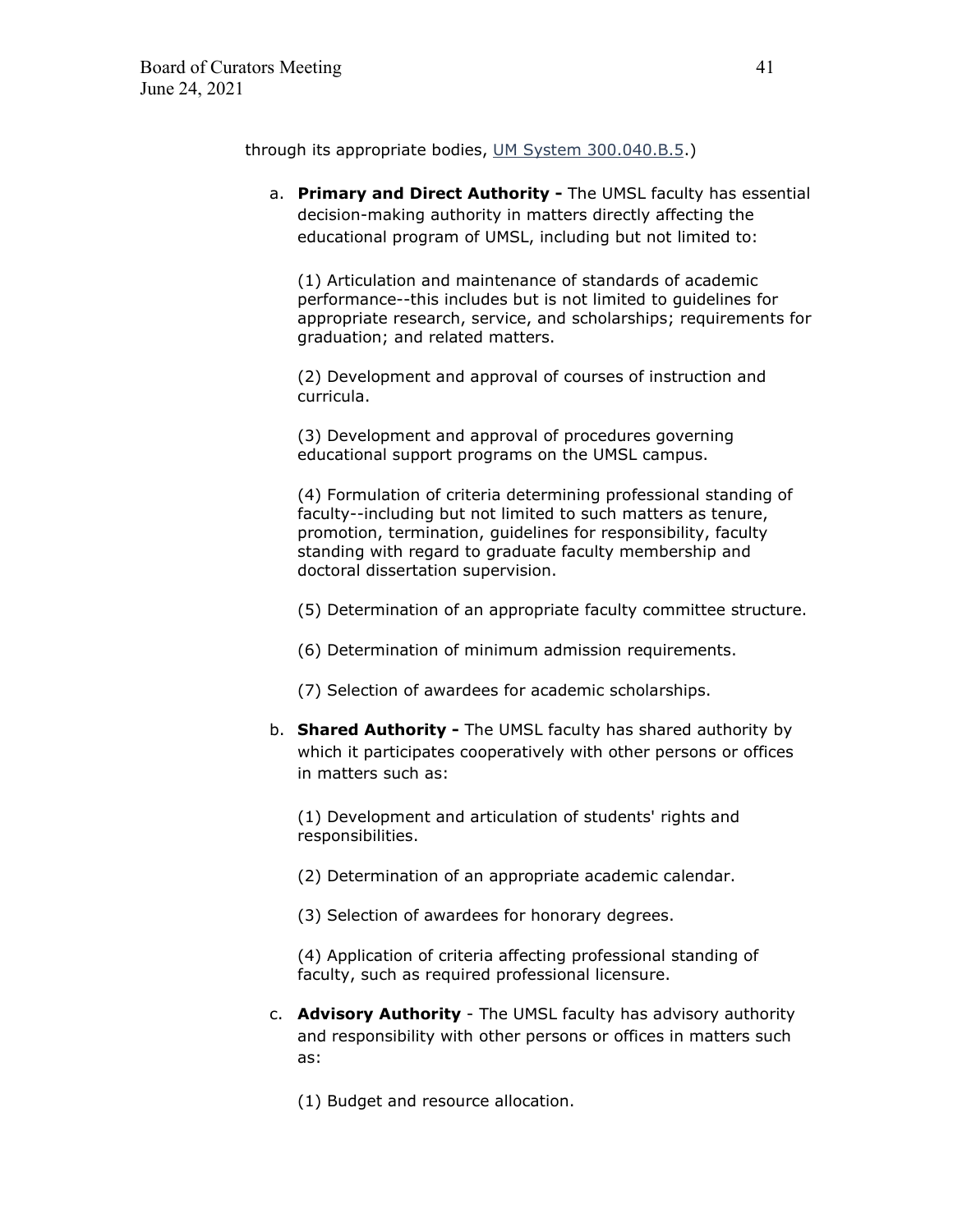(2) Planning, including capital expenditures and physical facilities.

(3) Selection of departmental, divisional, campus, and university-level administrators.

(4) Determination of the campus standing committee structure.

(5) Development and implementation of general business procedures that facilitate academic program excellence.

(6) Use of facilities for program activities.

(7) Application of criteria affecting promotion, tenure and termination.

(8) Structure of academic departments and units.

- d. **Faculty Delegation of Authority** The Faculty, recognizing that handling matters through meetings of the Faculty is cumbersome, that attendance at such meetings varies, and that it is often difficult to have complete discussion of issues at such meetings, may delegate its authority to separate schools, colleges, or such other parallel units as may be created from time to time, and to the Faculty Senate within the University of Missouri-St. Louis. The actions of the Senate, in those areas in which they have delegated authority, shall be deemed final unless challenged within 10 days. Such challenge shall require a petition signed by at least twenty-five (25) faculty members from at least two parallel units calling for a review by the Faculty of a particular Senate action.
- 5. **Meetings** The Faculty of the University of Missouri-St. Louis shall meet at least twice each year and at such additional times as the President, Chancellor, or the Faculty itself may determine. Upon written request of at least twenty-five (25) members of the Faculty, the Chancellor shall call a meeting within two weeks.
	- a. The President, or in the President's absence, the Chancellor, or in the Chancellor's absence, a member of the Faculty designated by the Chancellor shall preside at each faculty meeting.
	- b. A quorum shall consist of at least ten (10) percent of the voting members of the Faculty representing at least two parallel units when business described in the published agenda is being considered. When other items of business not described in the published agenda are being considered, a quorum shall consist of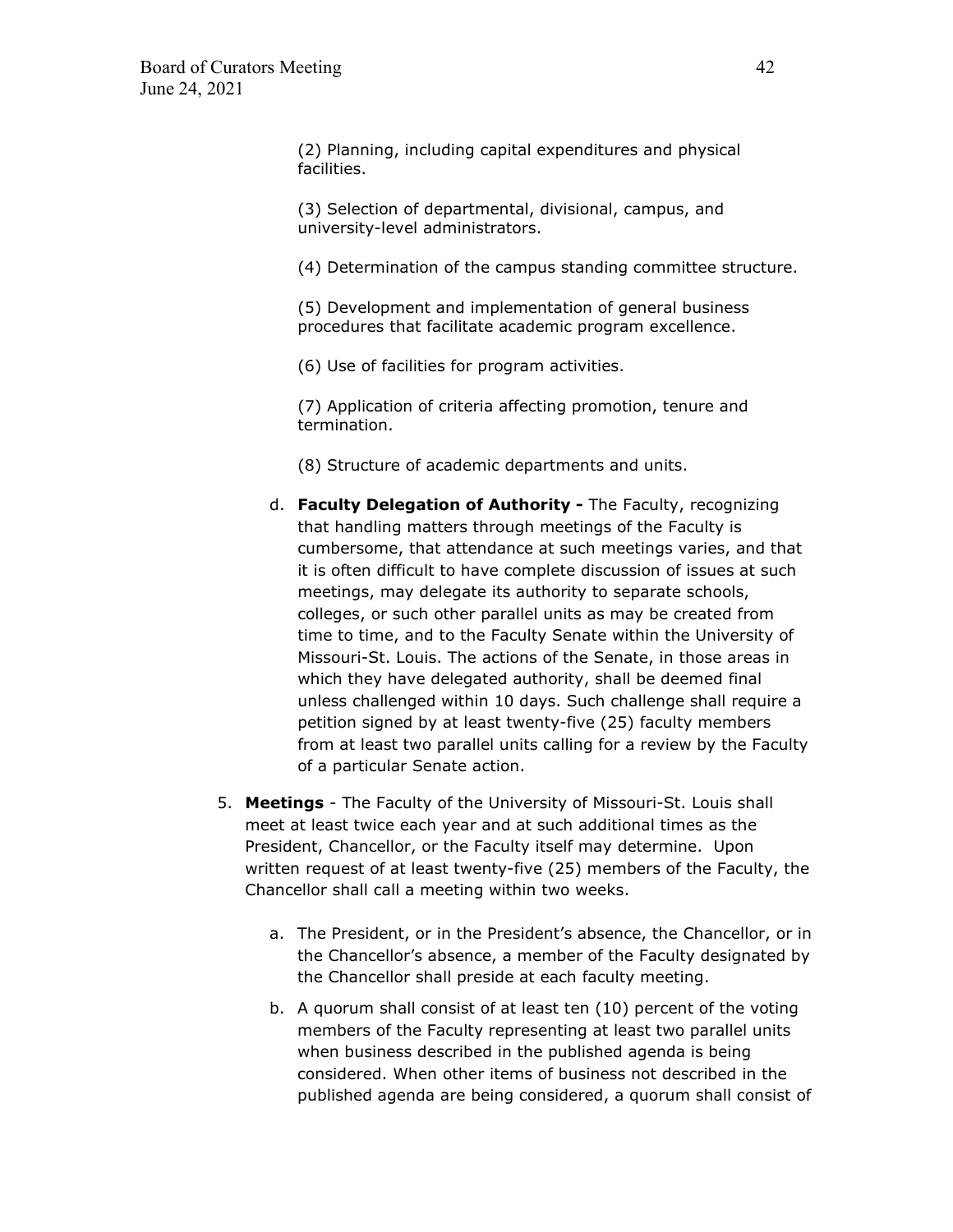at least fifty (50) percent of the voting members representing at least two parallel units.

- c. Notice of all meetings of the Faculty shall be sent to each member of the Faculty at least five school days prior to the meeting. Such notice includes the agenda for the meeting.
- d. Proceedings in Faculty meetings shall be in accordance with the rules set forth in the most recent edition of Robert's Rules of Order except where otherwise provided for in these Bylaws or the regulations of the University of Missouri-St. Louis.
- e. Official minutes shall be kept and made available to each member of the Faculty within a week of the meeting.
- 6. **The Intercampus Faculty Cabinet** Three campus representatives will serve on the Intercampus Faculty Cabinet. Two of the three shall be elected by the University of Missouri-St. Louis Faculty to serve three-year staggered terms so that no more than one of the two elected members will be replaced or reelected in any year. The Senate Chairperson shall serve as the third member of the Intercampus Faculty Cabinet.

# 7. **Campus Standing Committees** -

- a. **Grievance Resolution Panel (GRP)** The Panel shall perform the responsibilities prescribed by the Collected Rules and Regulations of the University of Missouri (370.010.C.1), "Academic Grievance Procedure." The role of the GRP is to address grievances brought by faculty members. The panel should consist of a senior administrator appointed by the Chancellor and two tenured faculty members, and two alternate faculty members. The faculty members will be chosen by the Faculty Senate after consultation with the Chancellor or the Chancellor's designee. Members shall serve two-year staggered renewable terms.
- b. **Degree Revocation Committee** In accordance with 220.025, this committee shall have jurisdiction to consider any case in which revocation of a degree, diploma and/or certificate is proposed. The Committee shall be called the Campus Degree Revocation Committee. Four (4) members of the Campus Degree Revocation Committee and an alternate to serve in the event one of the four (4) members cannot serve, shall be appointed annually by the Chancellor after consultation with the Faculty Council or Faculty Senate. Each of the members of the Committee and the alternate shall be a faculty member on continuous appointment at the rank of Professor or Associate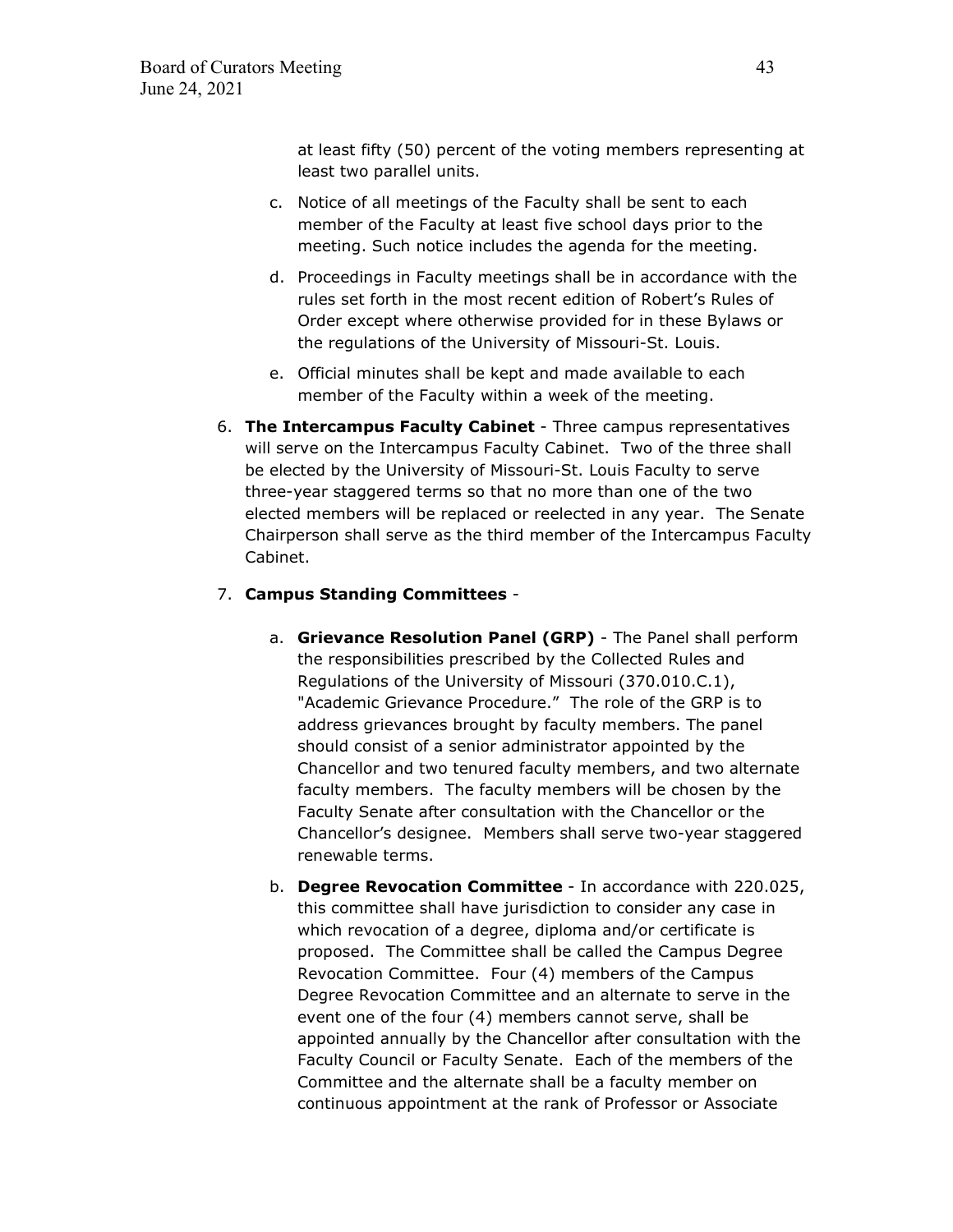Professor. In the event that the Chancellor approves the initiation of the procedures for revocation of a degree, diploma and/or certificate, the Chancellor shall appoint a fifth member of the Campus Degree Revocation Committee, who shall also be a faculty member at one of the campuses of the University of Missouri System on continuous appointment at the rank of Associate Professor or Professor and who shall be from the same discipline or a related discipline as the department faculty who recommended the award of the degree, diploma and/or certificate, but who shall not be a faculty member in such department. The Campus Degree Revocation Committee shall elect a Chair from among its five (5) members.

# C. **STUDENT BODY**

- 1. **Membership** The student body of the University of Missouri-St. Louis shall consist of all persons who are officially enrolled as regular full-time or part-time students in the University of Missouri-St. Louis.
- 2. **Responsibilities** The student body shall have the responsibility to participate in the recommending and implementing of educational policy, particularly in the areas of academic and student affairs. The student body may, through its official representatives, make recommendation to the Vice Provost for Student Affairs or the Chancellor concerning general policy matters affecting the University of Missouri-St. Louis.

# D. **STAFF**

- 1. **Membership -** Non-academic staff members participate in shared governance through The UMSL Staff Association, whose membership includes all benefits eligible administrative, service and support staff of the University of Missouri-St. Louis.
- 2. **Responsibilities** The staff of the University of Missouri-St. Louis, through its official representatives, shall have the responsibility of considering methods and means by which employment conditions may be improved and the operating efficiency of the University of Missouri-St. Louis increased; receiving and considering matters concerning working conditions; making such recommendations that it deems appropriate, and communicating problems of mutual concern to the University of Missouri-St. Louis administration.
- E. **FACULTY SENATE OF THE UNIVERSITY OF MISSOURI-ST. LOUIS** (Hereinafter referred to as Senate)
	- 1. **Responsibilities** The Faculty Senate is the legislative and policymaking body of the Faculty. It carries out the responsibilities of the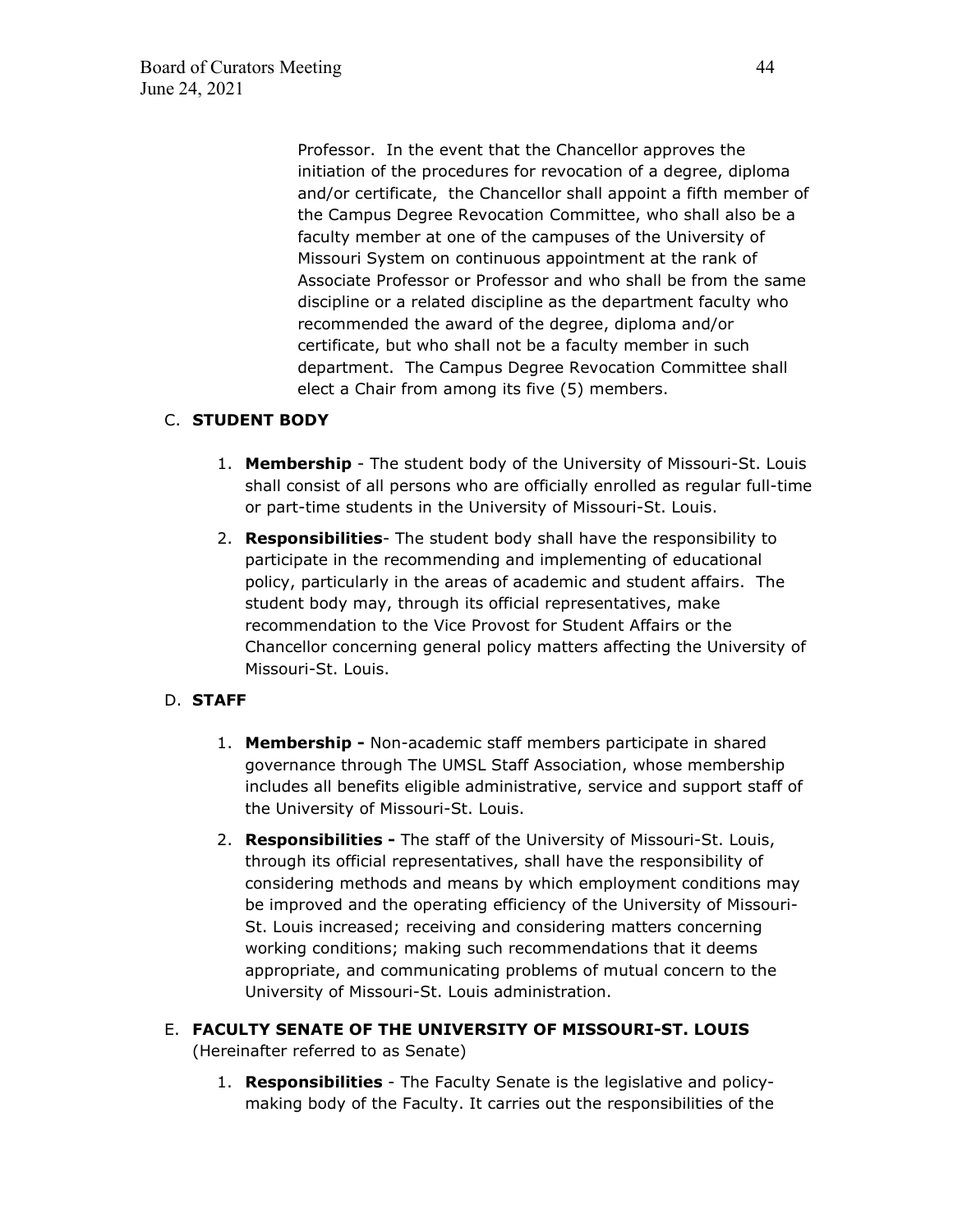Faculty (see Section 300.040 B.3) not reserved by the Faculty as a body or specifically delegated to the University Assembly (Section 300.040 E). The Senate, as a representative faculty voice, shall advise the chancellor and the UMSL faculty on questions of UMSL policy submitted by either to the Senate. It may also initiate recommendations concerning changes in UMSL policy for consideration and appropriate action by the chancellor or UMSL faculty.

### 2. **Delegation of Authority**

- a. Since the authority of the Senate is delegated to it by the Faculty, it is subject to over-rule by the Faculty.
- b. All authority delegated by the Senate to committees or individuals is subject to revocation by the Senate.
- 3. **Committees of the Senate** In their deliberations the committees shall, when appropriate, consult with the Chancellor or other administrative officers; with representatives of the separate schools, colleges, and other parallel units which may be created from time to time; with departments and concerned faculty; and with students and student organizations. Committee recommendations shall be made to the Senate or to the appropriate administrative officer.

The Senate shall establish the following standing committees:

- a. **Committee on Committees** The Committee on Committees shall be responsible for nominating for election all faculty members of the committees of the Senate and the University Assembly. The chair of the Committee shall be a faculty Senator.
- b. **Steering Committee of the Faculty Senate and University Assembly** (hereinafter referred to as the Steering Committee) - The Steering Committee shall consist of the Senate Chairperson, who shall serve as Chairperson of the Steering Committee, the Chancellor, the Secretary of the Senate, and three elected Senators. Chairs of Senate and Assembly Committees will be asked to attend Steering Committee meetings when their committees have items for the agenda of the next Senate or Assembly meeting. It shall be the responsibility of the Steering Committee:

(1) To call regular and special meetings of the Senate and Assembly and to prepare the agenda prior to each meeting. (2) To coordinate the work and activities of the Senate and Assembly and of Senate and Assembly committees. (3) To meet regularly and frequently with the Chancellor to discuss matters of policy concerning the University of Missouri-St. Louis.

(4) As an agency of the Senate and Assembly, to maintain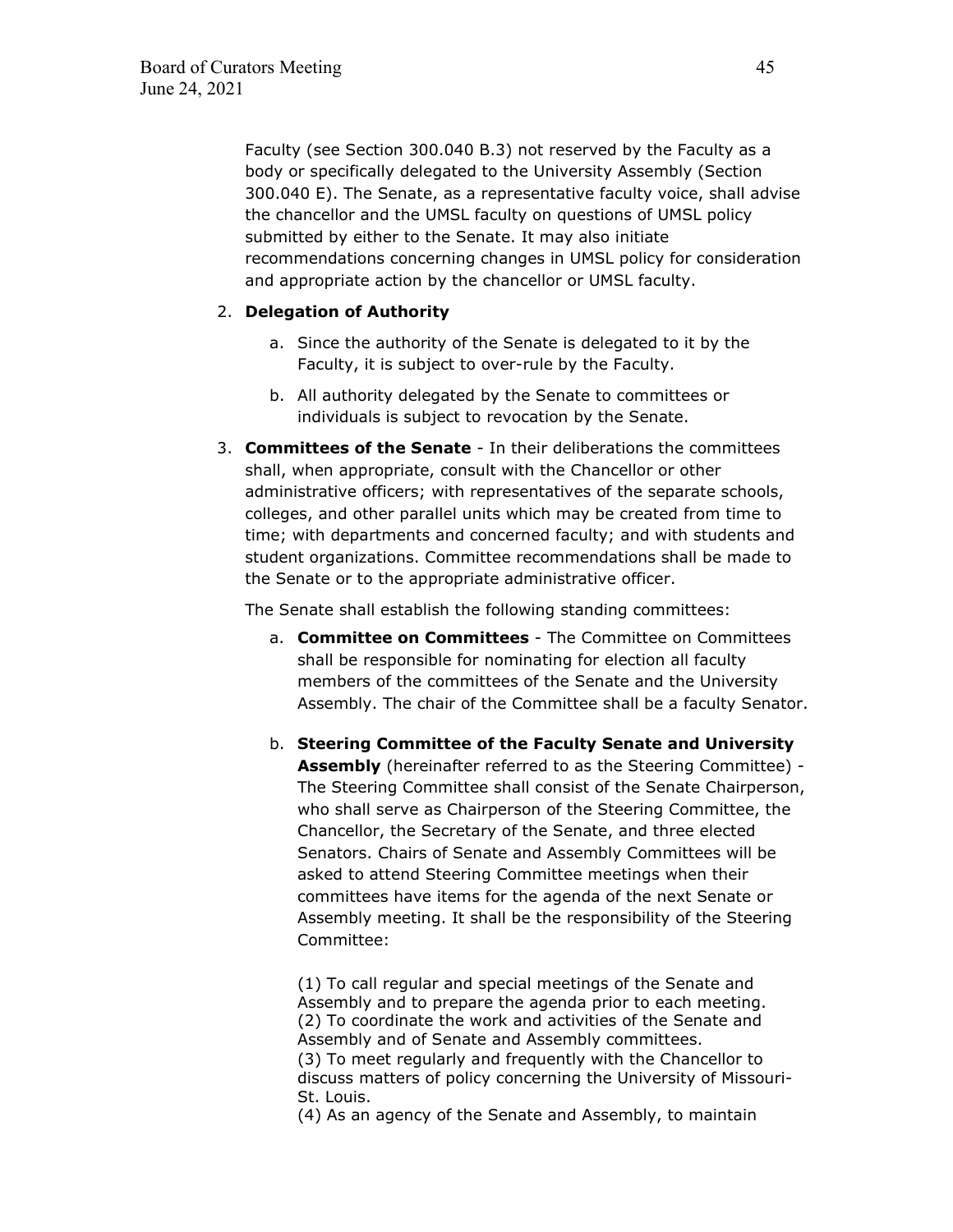avenues of communication with the Faculty and student body of the University of Missouri-St. Louis, with campus administrative officers and the governing board of the University. (5) To establish all guidelines for elections for membership in the Senate and Assembly and to supervise said elections.

c. **Committee on Curriculum and Instruction** - The Committee shall have general responsibility for recommending to the Senate policies and procedures in the area of curriculum and instruction. It shall also recommend policies regarding graduation requirements, special honors programs, and academic publications such as catalogs and schedules of courses.

(1) The Committee also shall regularly recommend to the Senate the calendar of the University. It shall recommend policies relating to schedules of classes and final examination schedules. Departures from calendars and examination schedules will be recommended by this Committee.

(2) New degrees and degree programs proposed by the separate schools, colleges, and such other parallel units as may be created from time to time, shall be submitted by the appropriate dean or equivalent to the Committee for recommendation to the Senate.

(3) Curricular additions and changes will be sent by the appropriate dean or equivalent to the Committee to be examined for overlap and duplication. In the absence of overlap and/or duplication, such proposals will be reported to the Senate.

### d. **Committee on Appointments, Tenure, and Promotion** –

The Committee shall consist of full professors holding a tenure appointment. There shall be one member on the Committee elected from each of the parallel units. There shall also be two members elected at large from the campus. The Committee shall elect a chairperson from among its members.

(1) Initial academic appointments to the University of Missouri-St. Louis recommended as tenure appointments shall be submitted by the Department or Division concerned through the Dean or equivalent of the appropriate school, college, or other parallel unit. The Dean or equivalent shall forward the Department's or Division's recommendations with the Dean's or equivalent's own recommendations for approval or disapproval. After consideration, the Committee on Appointments, Tenure, and Promotion shall submit its recommendations to the Chancellor.

(2) Tenure recommendations for Faculty holding term appointments, and recommendations for promotion above the rank of assistant professor, shall be made in accordance with the procedure outlined above.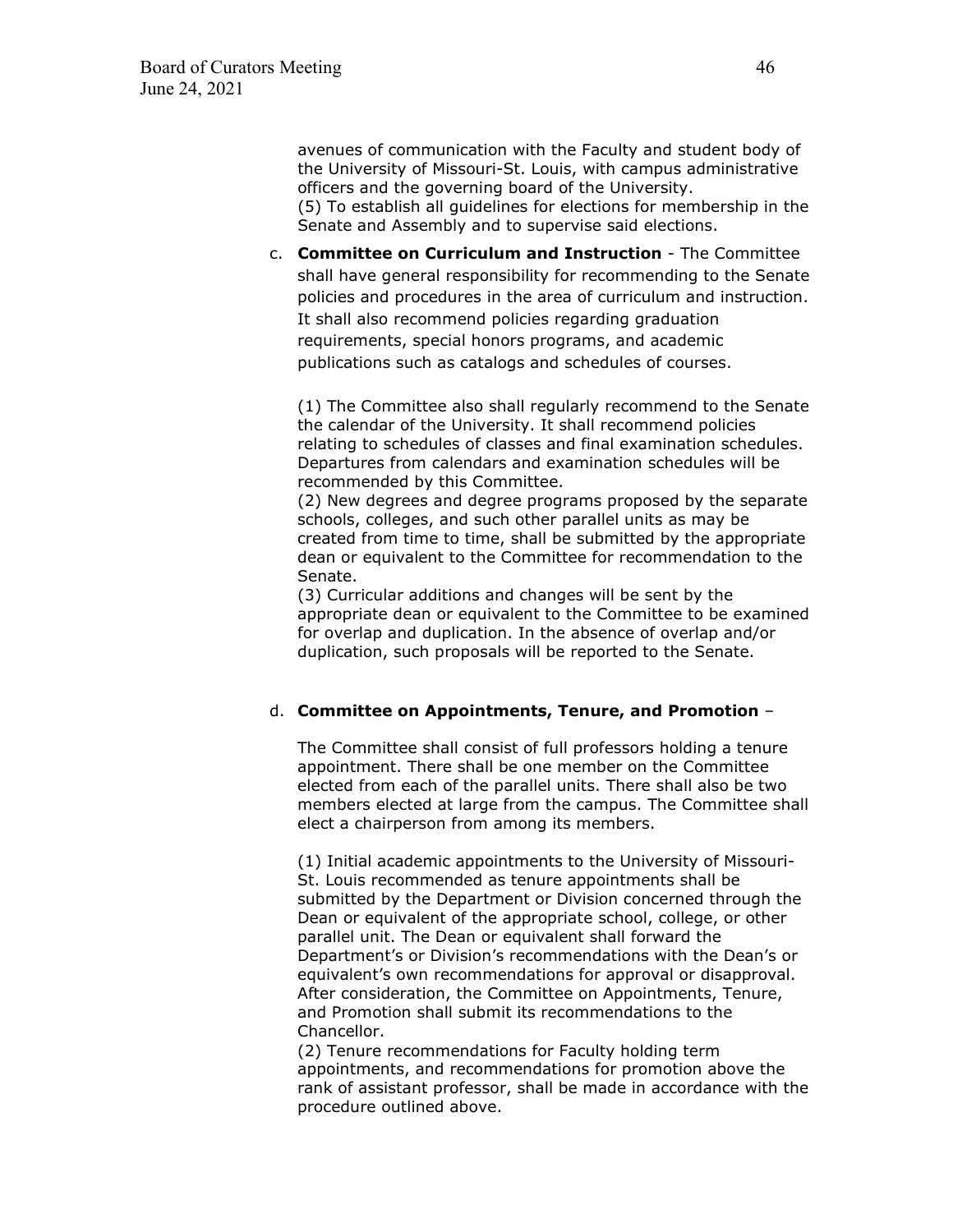(3) It shall be the responsibility of this Committee together with the appropriate administrative officers, to establish, develop, and maintain in all areas of the University the highest standards of faculty quality.

# e. **Committee on Promotion of Non-Tenure Track Faculty** – The Committee shall consist of eligible faculty holding the rank of Teaching Professor, Clinical Professor, Extension Professor, or Research Professor and at least one full professor. There shall be one member on the Committee elected from each of the parallel units. There shall also be two faculty members elected at large from the campus. The Committee shall elect a chairperson from among its members.

(1) The Dean or equivalent shall forward the Department's or Division's recommendations with the Dean's (or equivalent) own recommendation for approval or disapproval of promotion to the Committee. After consideration, the Committee shall submit its recommendation to the Chancellor.

(2) Promotion recommendations will be made in accordance with procedures determined by the Committee, consistent with the *Collected Rules and Regulations of the University of Missouri*. (3) The committee shall use standards created by the academic units and shall not create additional campus-wide standards. (4) It shall be the responsibility of this Committee, together with the appropriate administrative officers, to establish, develop, and maintain in all areas of the University the highest standards of faculty quality.

f. **Committee on Research** - The Committee shall consist of two panels, one meeting in the fall semester and the other meeting in the spring semester.

(1) The Fall and Spring panels shall meet in the fall to elect a committee chairperson for each panel, to clarify program objectives, to coordinate deadlines, and to set guidelines for research proposals and awards. Thereafter, the panels shall meet during their semester of service to advise and make recommendations on:

(a) Competitions for internal grant funds, including financial support during the summer and during research leaves, support for research assistants, grants for equipment and supplies, and funds for travel to research locations, and (b) Nominations for campus, University, and external research awards that are available campus-wide.

(2) Each panel shall also meet after completing its work in order to review procedures and develop recommendations for the following year's committee to consider.

(3) The committee chairperson shall vote only as a member of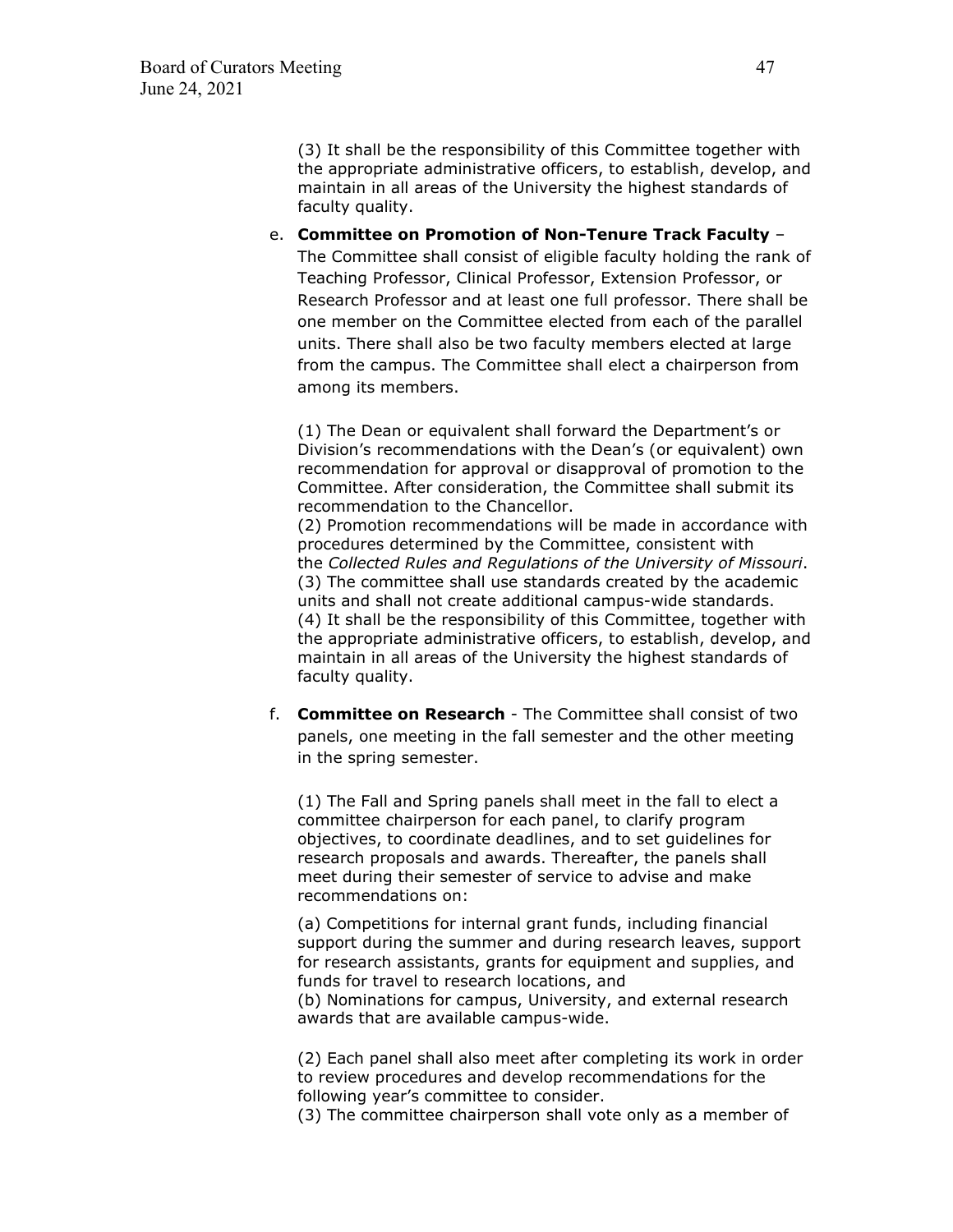the panel to which he/she has been elected.

(4) Panel members are ineligible to receive funding and awards under the jurisdiction of the panel on which they serve during the period of their service on the panel. The committee chairperson is ineligible to receive funding and awards under the Committee's jurisdiction during the entire year of his/her service as chairperson.

- g. **Committee on Research and Libraries** The Research and Libraries Committee shall be responsible for recommending and reviewing issues and policy in the areas of research, research administration, and libraries, including library budgetary issues. It shall advise the Vice Chancellor for Research and the Dean of Libraries, serve as a liaison between the libraries and the university research community via the Senate, and consider any matter referred by the Senate, the Dean of Libraries, the Vice Chancellor for Research, or any member of the campus community.
- h. **Committee on Faculty Teaching and Service Awards** The Committee shall formulate and publish guidelines for campuswide teaching and service awards; solicit nominations for these awards as well as University and external teaching and service awards; and recommend candidates to the Chancellor. Members of the Committee are ineligible to receive awards under the Committee's jurisdiction during the entire period of their service on the Committee.

#### i. **Committee on Academic Advisory and Assessment** –

The Committee shall have the general responsibility for making recommendations to the Provost on academic issues affecting the University, including general policies and procedures governing the evaluation of academic instruction and advising, and assessment of educational outcomes and other related academic and educational assessment matters. The Committee shall also regularly review and advise on policies and procedures in this area and recommend changes when appropriate.

# j. **Committee on Bylaws and Rules for the Faculty Senate and University Assembly** - The Committee shall: (1) Receive all proposals for changes to the Bylaws and the Collected Rules and Regulations, review proposed changes to the Bylaws and the Collected Rules and Regulations, and initiate the process of Bylaws changes as smoothly and infrequently as possible.

(2) Recommend interpretation of the Bylaws and Collected Rules and Regulations upon the written request of the Senate Chairperson, and report its conclusions to the Senate.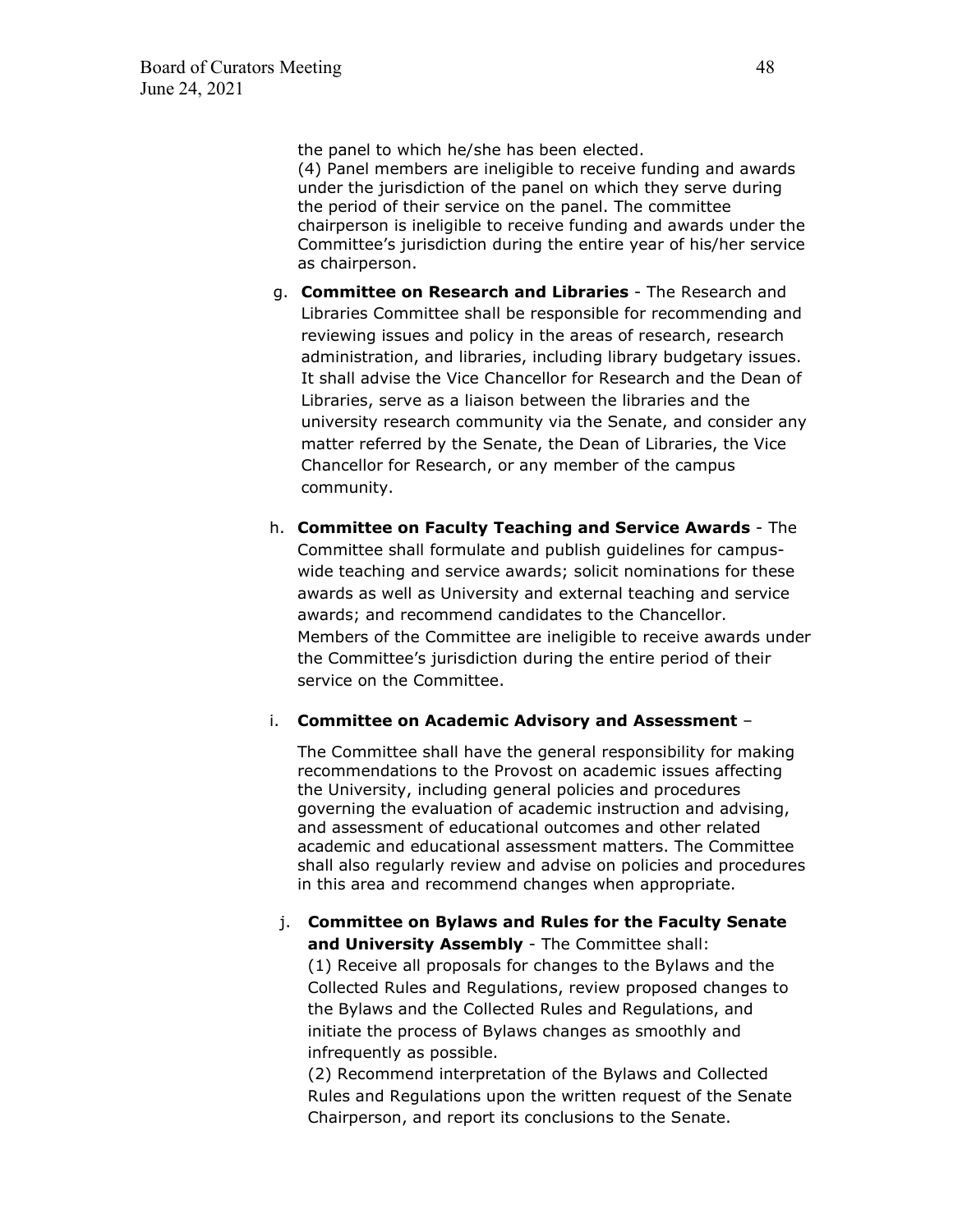(3) Compile and maintain a current set of Senate and Assembly Operating Rules, consider changes in Operating Rules, and report recommendations regarding Operating Rules to the Senate.

- k. **Committee on Research Misconduct** The Committee shall perform the responsibilities prescribed by the Collected Rules and Regulations of the University of Missouri (420.010), "Research Misconduct."
- l. **Committee on Issues of Tenure Removal** The Committee shall conduct hearings in removal cases or in disputed cases involving tenure rights and status as provided for in the Academic Tenure Regulations of the University of Missouri. This committee is referred to as the Campus Faculty Committee on Tenure in the Academic Tenure Regulations (310.050). Grievances by faculty members shall be handled through the Academic Grievances Procedure.
- m. **Oversight Committee** The Committee shall perform the responsibilities prescribed by the Collected Rules and Regulations of the University of Missouri (370.010.C.11), "Academic Grievance Procedure." The role of the Oversight Committee is to monitor the grievance process as neutral observers and provide feedback on the process to the Faculty Senate, the Faculty, and the Provost's and Chancellor's offices.
- n. **Ad hoc Committees** As the need arises, the Senate shall establish or recommend to the Chancellor establishment of ad hoc committees. Ad hoc Senate Committees shall be established through Senate approval of nominees selected by the Senate Committee on

Committees or by nomination from the floor of the Senate. The faculty composition for each ad hoc committee shall be determined by the Senate.

- o. **University-Wide and Statewide Committees** Reports from University-wide and statewide committees may be presented to the Senate. Whenever possible, representatives of the University of Missouri-St. Louis serving on University-wide and/or statewide committees should advise the Senate Steering Committee if a report to the Senate is necessary.
- F. **UNIVERSITY ASSEMBLY OF THE UNIVERSITY OF MISSOURI-ST. LOUIS** (Hereinafter referred to as Assembly)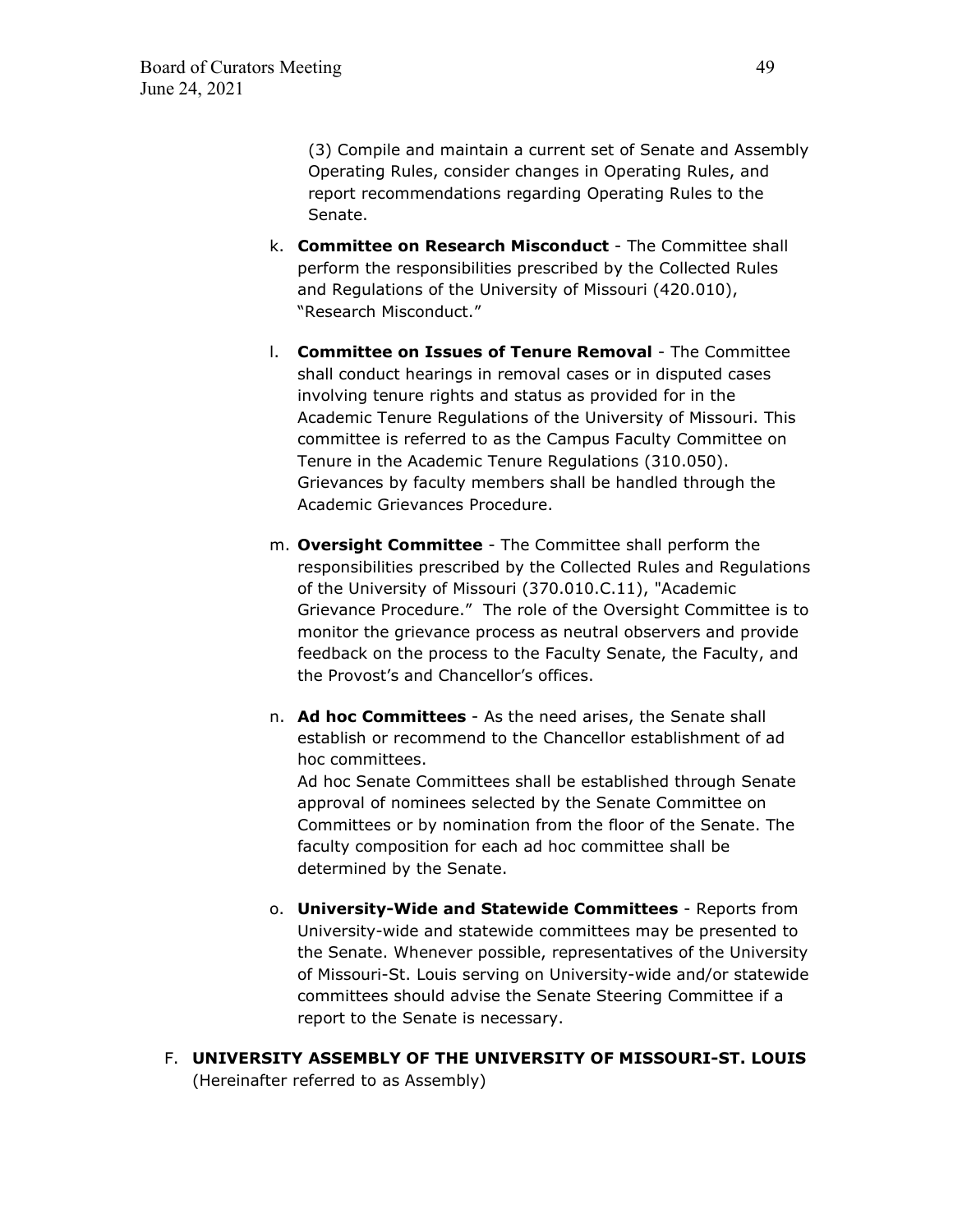- **1. Membership** The voting members of the Assembly shall consist of the elected members of the Faculty Senate; the UM System President; the Chancellor; and such others as are designated by the Senate in the Faculty Senate Operating Rules.
- **2. Responsibilities** The Assembly provides a forum for many of the major stakeholders of the University, including administrators, faculty, staff and students, to work together. The Assembly may exercise those responsibilities of the Faculty (see Section 300.040 B.3) that are delegated by the Faculty as a body.
- 3. **Meetings and Officers** The Assembly shall meet regularly every other month during the academic year or in special meetings as called by the Steering Committee of the Senate and the Assembly (hereinafter referred to as the Steering Committee). The Steering Committee shall call a special meeting of the Assembly on request of the Chancellor or of any five members of the Assembly. Proceedings in Assembly meetings shall be in accordance with the rules set forth in the most recent edition of Robert's Rules of Order. A quorum shall consist of a majority of elected representatives.
	- a. The elected officers of the Assembly shall be the same as those for the Senate.
	- b. The Chairperson, or in the Chairperson's absence a voting member of the Assembly designated by the Chairperson, shall be the presiding officer at each meeting of the Assembly.
- 4. **Committees of the Assembly** All members of the eligible faculty, Administration, and Staff shall be eligible to serve on Assembly committees. Students who satisfy the eligibility requirements for service on the Assembly shall also be eligible to serve on Assembly committees. The standing committees of the Assembly shall be elected each year at the second organizational meeting of the Senate. The Assembly shall establish the following standing committees:
	- a. **Administrator Evaluation** The Committee shall annually conduct an evaluation of administrators on the UM-St. Louis campus.
	- b. **Budget and Planning Committee** This Committee makes recommendations to the Faculty Senate, the Chancellor and the Vice-Chancellor for Administration and Finance on matters concerning the long-range vision of the campus; plans to fulfill this vision; and budgetary matters as a consequence of the vision. This includes, but is not limited to, significant matters of a budgetary nature, and policies and priorities for strategic action plans. The Committee studies the Campus budget, keeps informed of its preparation and status, and consults with and advises the Chancellor on significant matters pertaining to budgetary affairs.
	- c. **Committee on Recruitment, Admissions, Retention, and Student Financial Aid** - The Committee shall:

(1) Monitor processes associated with recruitment, admissions, retention, and student financial aid and facilitate reporting to the Assembly.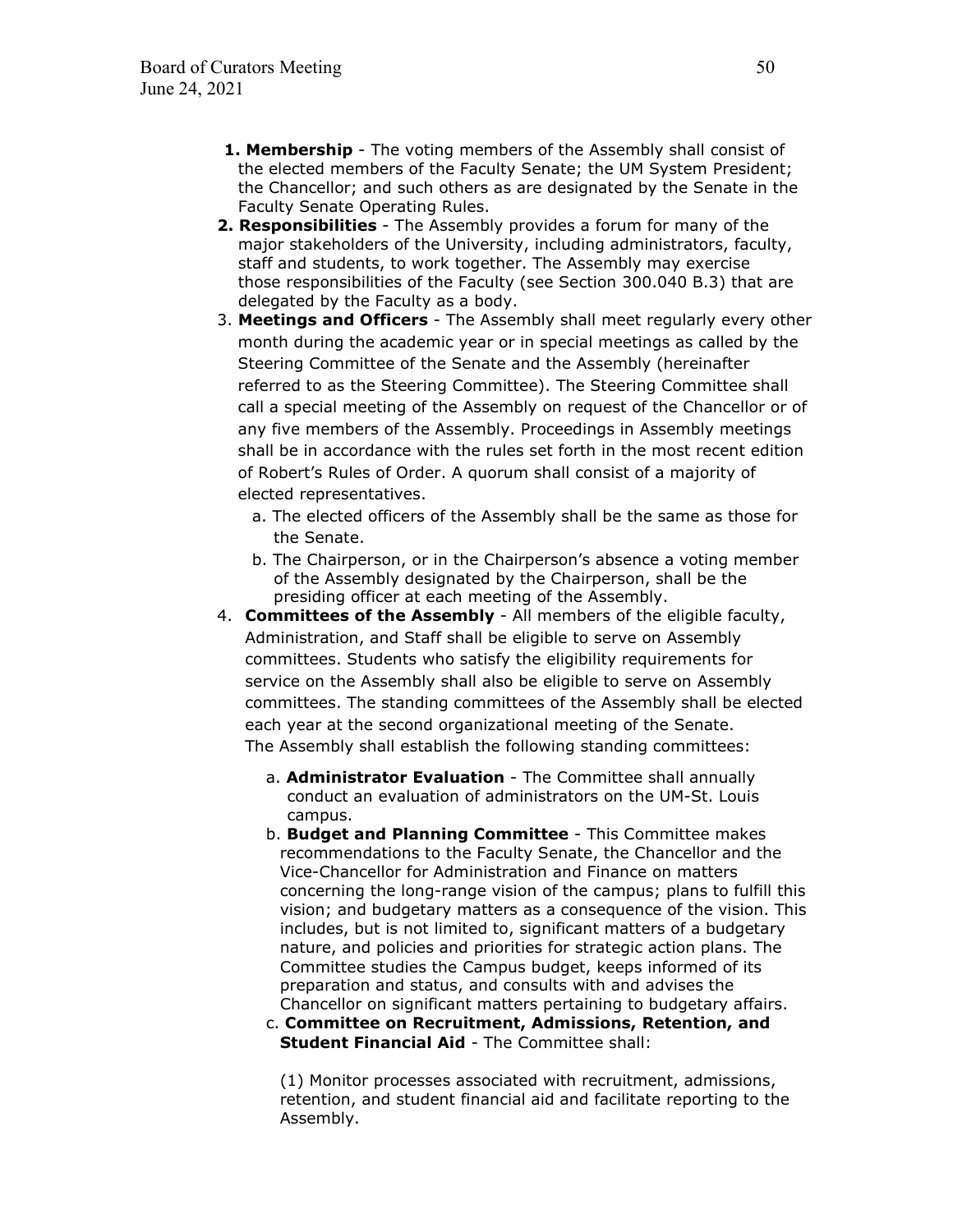(2) Recommend policies and procedures to the Assembly, the Dean of Enrollment, the Director of Student Retention Services, and the Director of Student Financial Aid regarding recruitment, admissions, retention, and student financial aid.

(3) Facilitate discussion with administrators and students on policies and procedures regarding scholarships, advisement and appeals.

d. **Committee on Student Affairs** - The Committee on Student Affairs shall be responsible for recommending and reviewing policy in the areas of non-academic regulations and student services, such as student organizations and student publications, advising administration on policies related to students, and recommending approval of new student organizations. The responsibilities of the committee may be exercised by subcommittees established in any of the above areas. Faculty and staff members with administrative responsibilities in these areas shall be members of the subcommittees dealing in those areas.

e. **Committee on Physical Facilities, Space, and General Services** - The Committee shall have the general responsibility for recommending to the Assembly policies and procedures in the areas of campus facilities and general services. It shall act in an advisory and fact-finding capacity for the planning of physical facilities, review and report priority matters relating to maintenance, construction, and support services to the Assembly, and review and process complaints and suggestions regarding physical facilities and services.

The Committee shall be responsible for formulating long-range space recommendations including the type and amount of space needed, and priorities. Proposals for a long-term or campus-wide nature will be brought to the Assembly for discussion, debate, and ultimate recommendation to the Chancellor.

Allocation of existing unused space will be recommended to the Chancellor by the Committee and reported to the Assembly.

f. **Committee on Information Technology** – The Committee shall be responsible for general policy issues regarding campus information technology.

g. **Ad hoc Committees** - As the need arises, the Assembly shall establish or recommend to the Chancellor establishment of ad hoc committees. Ad hoc Assembly committees shall be established through Assembly approval of nominees selected by the Senate/Assembly Committee on Committees or by nomination from the floor of the Assembly. The composition for each ad hoc committee shall be determined by the University Assembly.

### G. **AMENDMENTS**

1. Proposed changes to these Bylaws shall be submitted to, or initiated by, the Bylaws and Rules Committee, which will follow the relevant procedures outlined above (D.2.l) and then provide them in written form to the Senate or Assembly as appropriate. The appropriate body shall then recommend passage or rejection of the proposed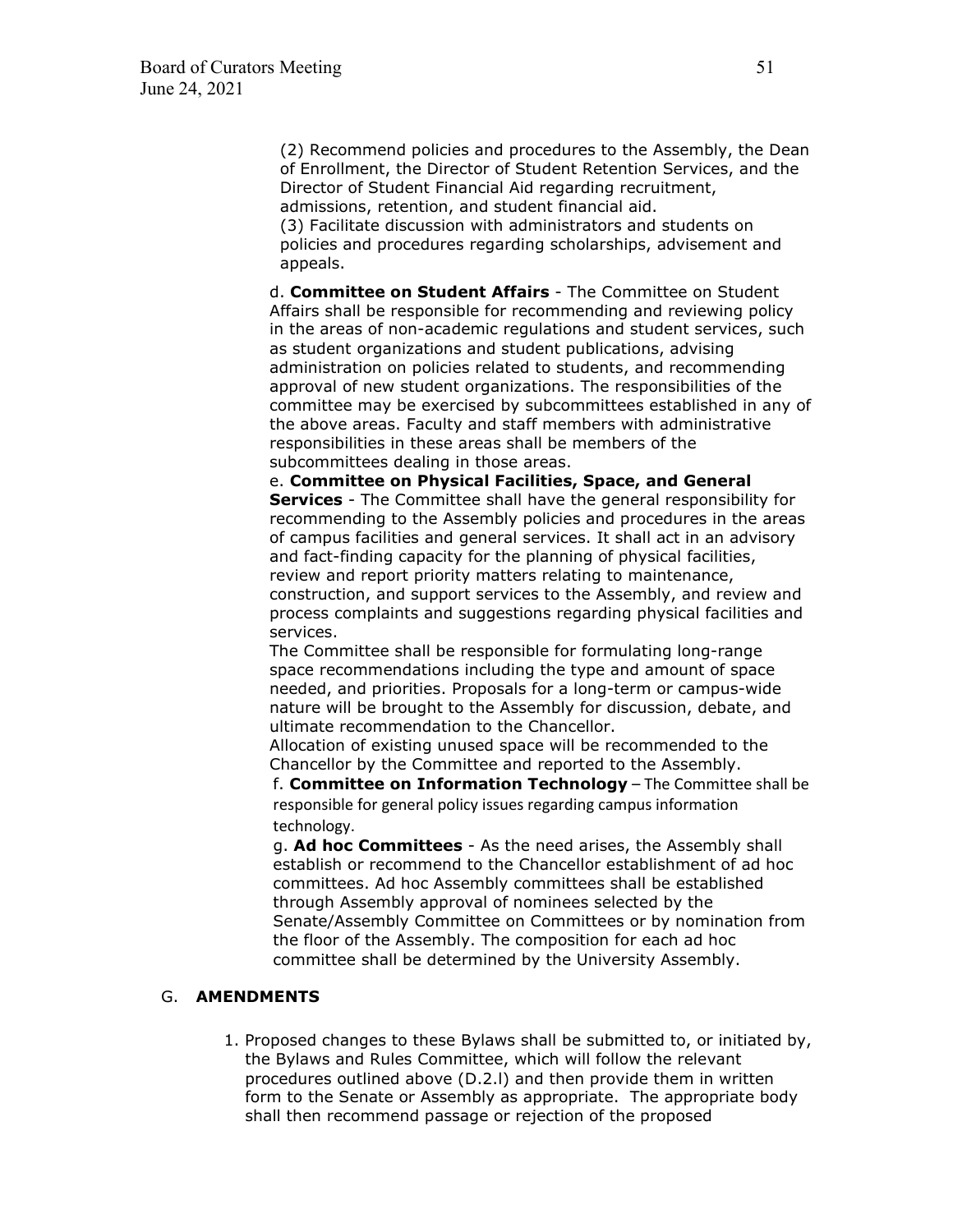amendment(s) by majority vote. Upon passage of an amendment by the Senate or Assembly, the Chancellor shall submit the proposed change to the Faculty of the University of Missouri-St. Louis for a vote at the Spring Faculty Meeting. Bylaw changes recommended by the Senate or Assembly shall be adopted by a majority of votes cast by the Faculty. Any amendments or modifications shall be presented by the Chancellor through the President to the Board of Curators for its approval before becoming effective.

- 2. Senate Operating Rules may be amended by majority vote of the Senate.
- 3. Assembly Operating Rules may be amended by majority vote of the Assembly.

The motion carried unanimously (8-0) by voice vote with no abstentions.

# **Audit, Compliance and Ethics Committee**

Curator Layman provided time for discussion of committee business.

Internal Audit, Compliance and Ethics Annual Report, UM – presented by Chief Audit and Compliance Officer Piranio (information and slides on file for this information item)

Fiscal Year 2022 Risk Assessment and Proposed Internal Audit and Compliance Plans, UM – presented by Chief Audit and Compliance Officer Piranio (information and slides on file)

 It was recommended by Vice President Rapp, endorsed by President Choi, recommended by the Audit, Compliance and Ethics Committee, moved by Curator Layman, seconded by Curator Williams, that the attached Fiscal Year 2022 Risk Assessment and Proposed Internal Audit and Compliance Plans (as on file with the minutes of this meeting) be approved.

The motion carried unanimously (8-0) by voice vote with no abstentions.

The Audit, Compliance and Ethics Committee had one other action item that was a vote for an executive session of the committee.

# **Health Affairs Committee Chair Report**

Curator Wenneker provided an overview of committee business.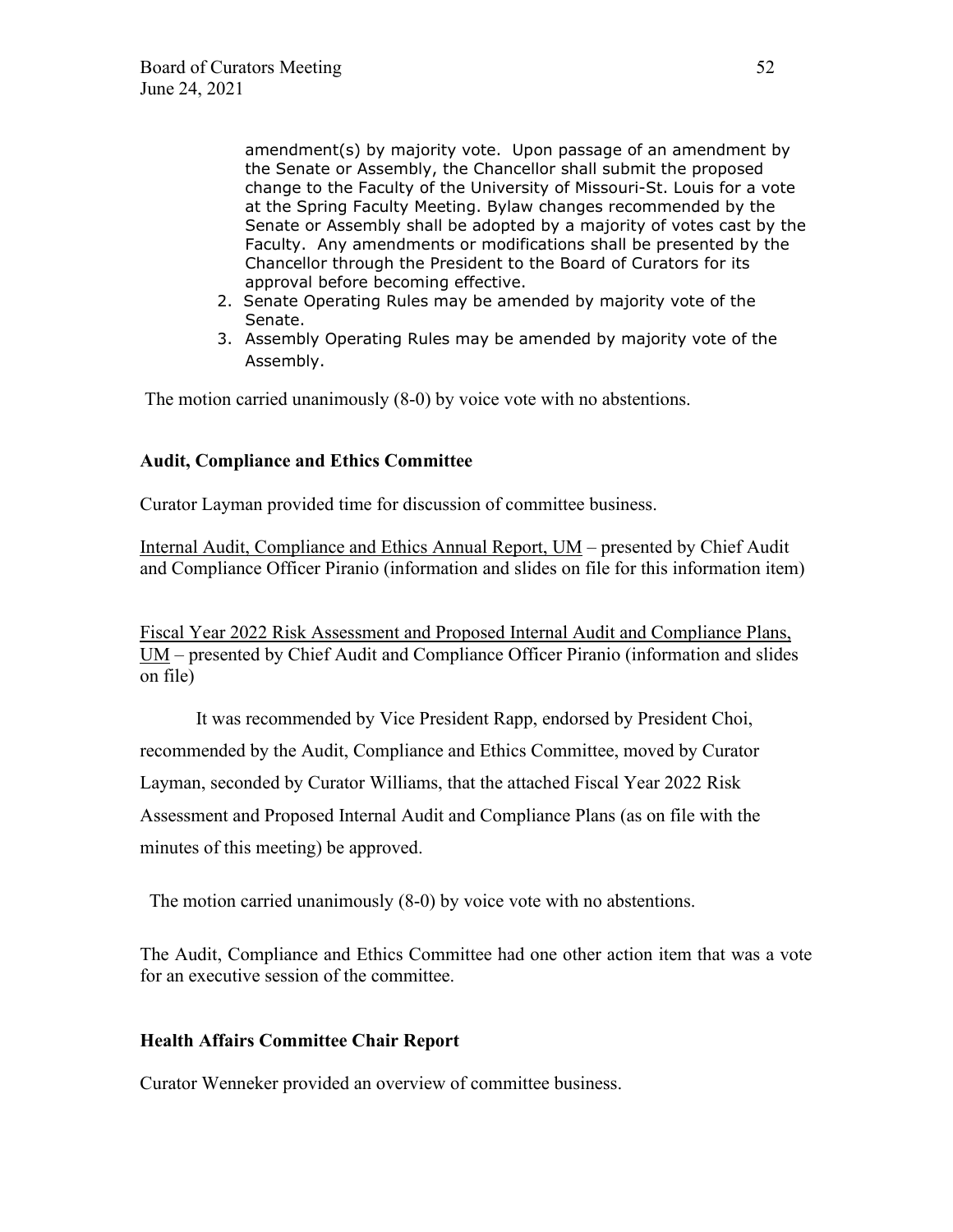Executive Vice Chancellor Report – presented by Richard Barohn, MD (slides on file for this information item)

Quarterly Financial Report, MU Health - (slides on file for this information item)

Quarterly Compliance Report, MU Health – (slides on file for this information item)

School of Medicine Report – (slides on file for this information item)

MU Health Care Report – (slides on file for this information item)

Quality and Safety Report – (slides on file for this information item)

The minutes for the April 13, 2021 Health Affairs Committee meeting were approved at the June 17, 2021 committee meeting.

# **Governance, Compensation and Human Resources Committee**

Curator Williams provided time for discussion of committee business.

Annual Benefits Report, UM – presented by Vice President Fischer (information and slides on file for this information item)

The Governance, Compensation and Human Resources Committee had one action item that was a vote for an executive session of the committee.

# **General Business**

Strategic Theme Discussion – Delegation of Authority and Effective Decision Making – Presented by Steve Owens and Ryan Rapp (slides and handout on file)

A presentation and discussion were held centered around the following:

- Delegation of authority and effective decision making
- Academic freedom
- Use of consultants and task forces

Thomas Jefferson Statue Contextualization – (information on file)

Chief of Staff, Christine Holt presented background of the task force and their charge. The Curators had a discussion regarding the information.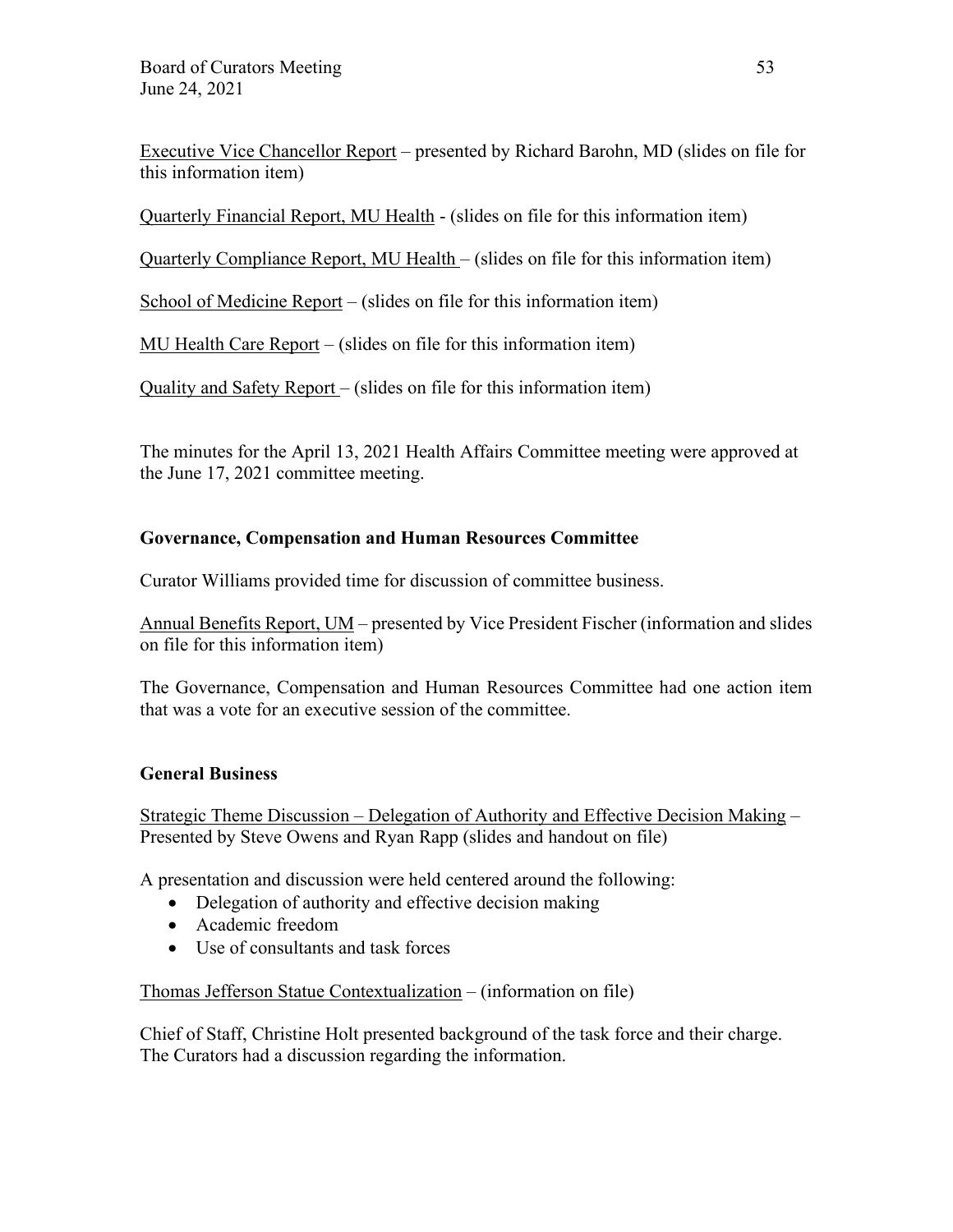Board of Curators Meeting 54 June 24, 2021

 It was moved by Curator Hoberock, seconded by Curator Brncic, that the following resolution be approved: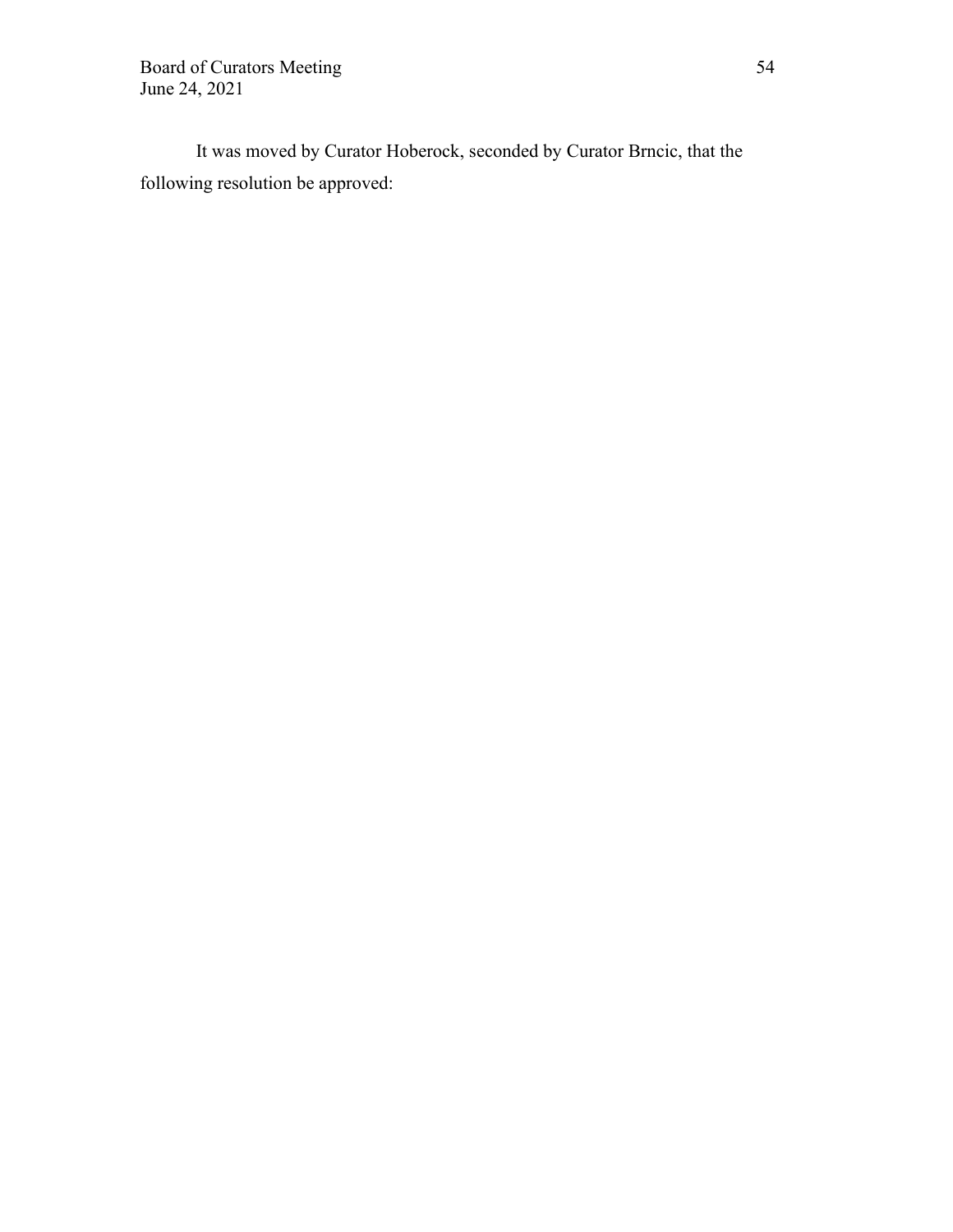# **RESOLUTION**

**WHEREAS,** the Board of Curators has the constitutional and statutory authority to govern the University; and

**WHEREAS,** the Board often delegates authority to other persons and groups to make decisions or provide advice, but it has not delegated its authority over university monuments and exterior spaces; and

**WHEREAS,** in July of 2020, a taskforce was formed to, among other things, provide advice in contextualizing the Thomas Jefferson statue located on Francis Quadrangle at the University of Missouri-Columbia (MU); and

**WHEREAS,** the Board believes that providing additional historical context to the statue aligns with and supports our mission to educate; and

**WHEREAS,** the task force reported that "[f]rom the first meeting, it became apparent that the charge to the taskforce was formidable, given the diversity of opinions held by the taskforce members and the number of histories that members thought needed to be acknowledged to fulfill the taskforce's charge"; and

**WHEREAS,** the taskforce's report and recommendation demonstrate the challenge of contextualizing Jefferson or the statue in a succinct, complete and objective manner with unanimous support from the taskforce itself; and

**WHEREAS,** the Board agrees with the taskforce that Jefferson is "a complex historical figure" and concludes, after careful consideration, that it is not possible to provide appropriate context for Jefferson's personal accomplishments and shortcomings within the limitations of a wayward sign; and

**WHEREAS,** the Board agrees with the taskforce that a "QR code will allow further exploration of the details of all facets of Thomas Jefferson's life by those who wish to pursue further information" and further believes this digital contextualization will help students, alumni, and visitors alike to appreciate the complexity of our great nation's history; and

**WHEREAS,** an academic institution of higher learning has a core mission for advancing research and scholarly pursuits, the Board encourages historians to rigorously research and contextualize Thomas Jefferson and other historical figures through publications that will continue to add to our knowledge and understanding.

**NOW, THEREFORE, BE IT RESOLVED,** that the University of Missouri Board of Curators adopts the recommendation of the taskforce to establish a QR code near the Jefferson statue that will afford a balanced and enriching experience enabling all who visit the statue to develop their own informed perspectives;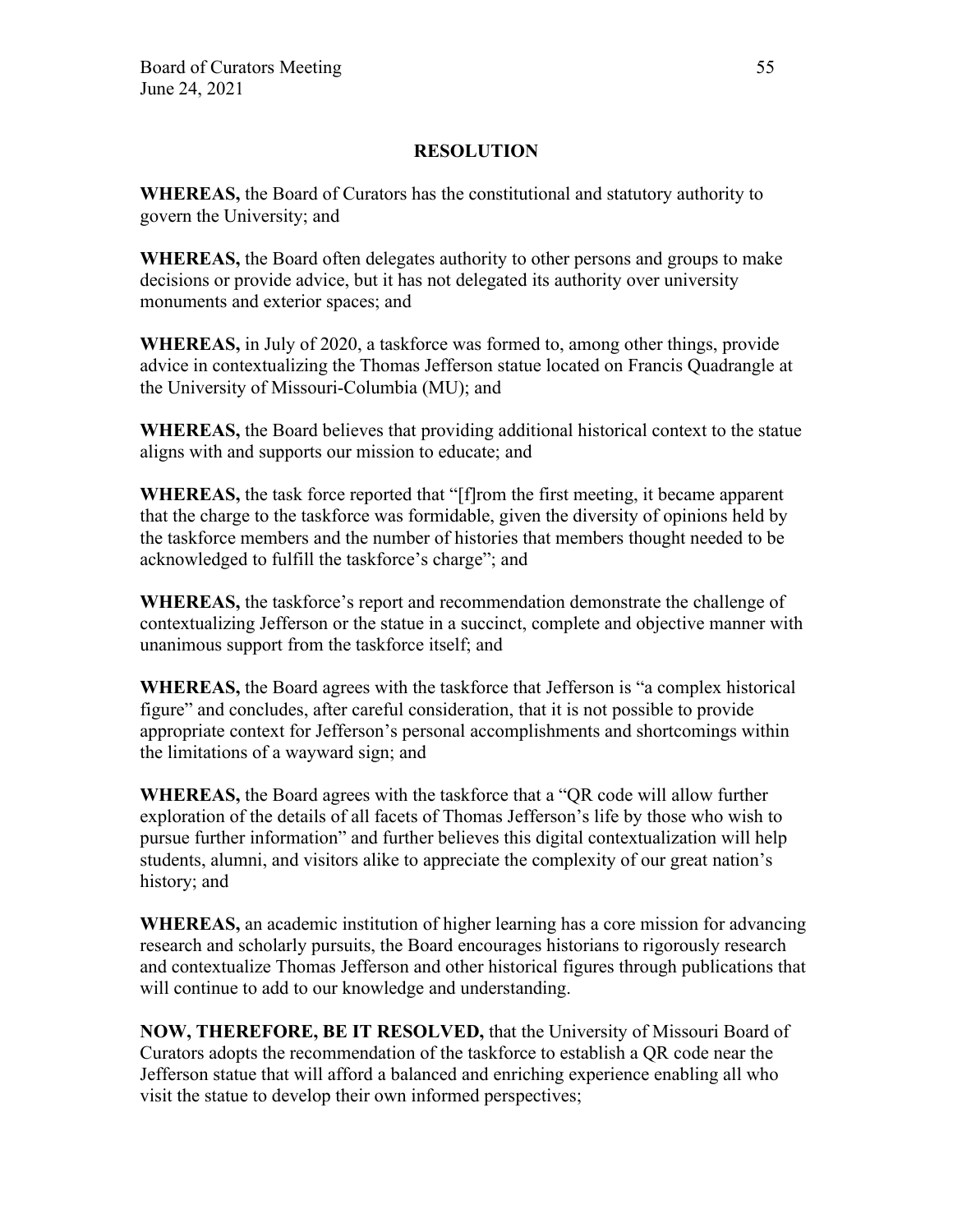**BE IT FURTHER RESOLVED,** that the Board releases the taskforce from its duties with gratitude and appreciation for the time, effort and sincere commitment of each of its individual members.

Roll call vote of the Board:

Curator Brncic voted yes. Curator Chatman voted no. Curator Graham voted yes. Curator Graves voted no. Curator Hoberock voted yes. Curator Layman voted no. Curator Wenneker voted no. Curator Williams voted yes.

The motion did not pass with four votes in favor and four voted opposed.

 After further discussion, it was then moved by Curator Chatman, seconded by Curator Graves, that the following resolution be approved:

# **RESOLUTION**

**WHEREAS,** the Board of Curators has the constitutional and statutory authority to govern the University; and

**WHEREAS,** the Board often delegates authority to other persons and groups to make decisions or provide advice, but it has not delegated its authority over university monuments and exterior spaces; and

**WHEREAS,** in July of 2020, a taskforce was formed to, among other things, provide advice in contextualizing the Thomas Jefferson statue located on Francis Quadrangle at the University of Missouri-Columbia (MU); and

**WHEREAS,** according to the taskforce, "[f]rom the first meeting, it became apparent that the charge to the taskforce was formidable, given the diversity of opinions held by the taskforce members and the number of histories that members thought needed to be acknowledged to fulfill the taskforce's charge"; and

**WHEREAS,** the taskforce discussion and experience, and the recommendation itself, demonstrate the challenge of succinctly contextualizing Jefferson and the statue; and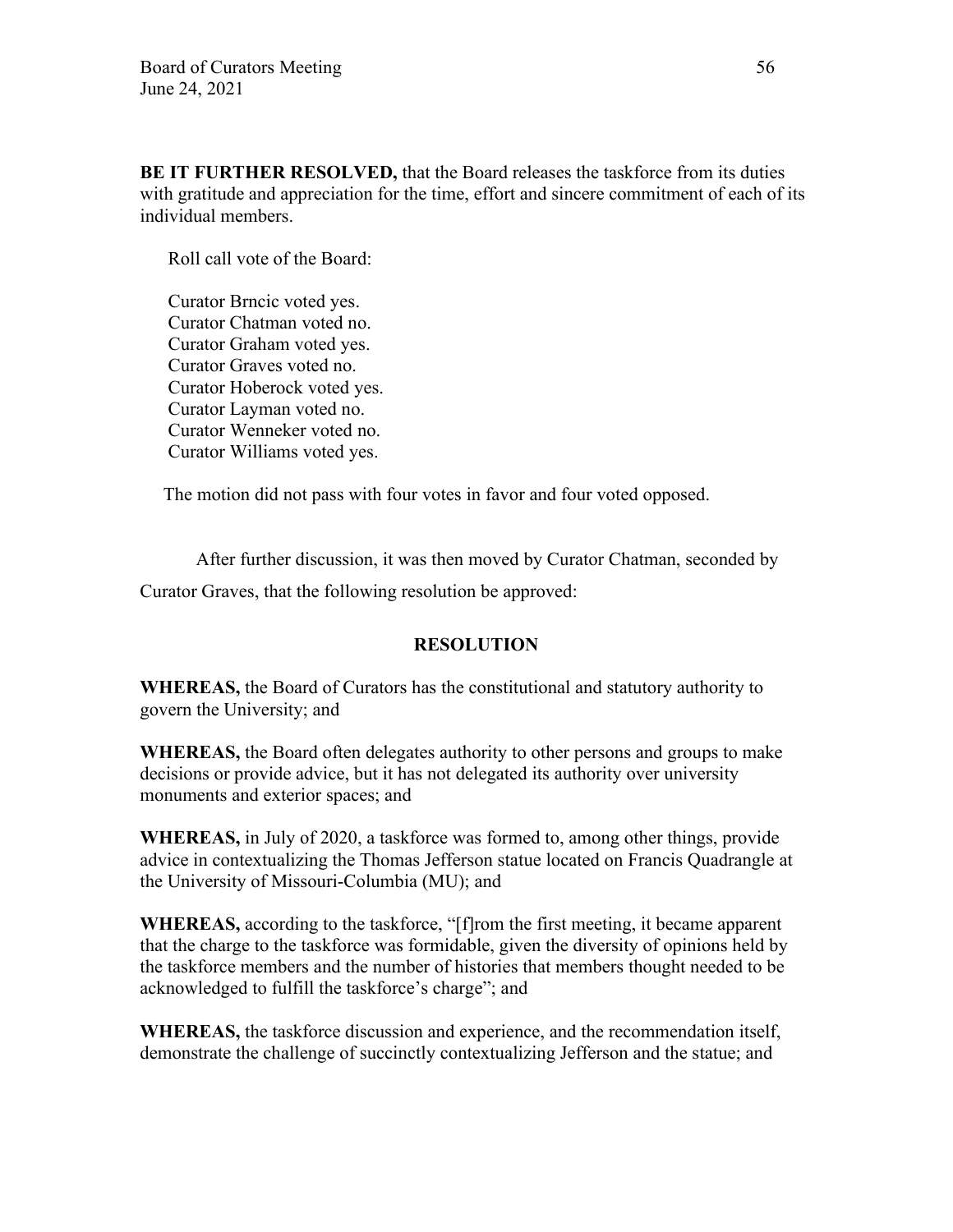**WHEREAS,** the Board agrees with the taskforce that Jefferson is "a complex historical figure", however after careful consideration, further concludes that to adequately and in proper context refer to Jefferson's accomplishments and shortcomings within the confines of a wayside sign would be unattainable.

**WHEREAS,** an academic institution of higher learning has a core mission for advancing research and scholarly pursuits, the Board encourages historians to rigorously research and contextualize Thomas Jefferson and other historical figures that will add to our knowledge.

**NOW, THEREFORE, BE IT RESOLVED,** that the University of Missouri Board of Curators does not adopt the recommendation of the committee; and

**BE IT FURTHER RESOLVED,** that the Board releases the committee from its duties with gratitude and appreciation for the time, effort and sincere commitment of its individual members.

Roll call vote of the Board:

 Curator Brncic voted no. Curator Chatman voted yes. Curator Graham voted yes. Curator Graves voted yes. Curator Hoberock voted yes. Curator Layman voted yes. Curator Wenneker voted yes. Curator Williams voted yes.

The motion carried with seven in favor and one opposed.

# MU History Committee Proposal (information on file)

 It was moved by Curator Hoberock, seconded by Curator Wenneker, that the following resolution be approved:

# **RESOLUTION**

**WHEREAS,** the Board of Curators has the constitutional and statutory authority to govern the University; and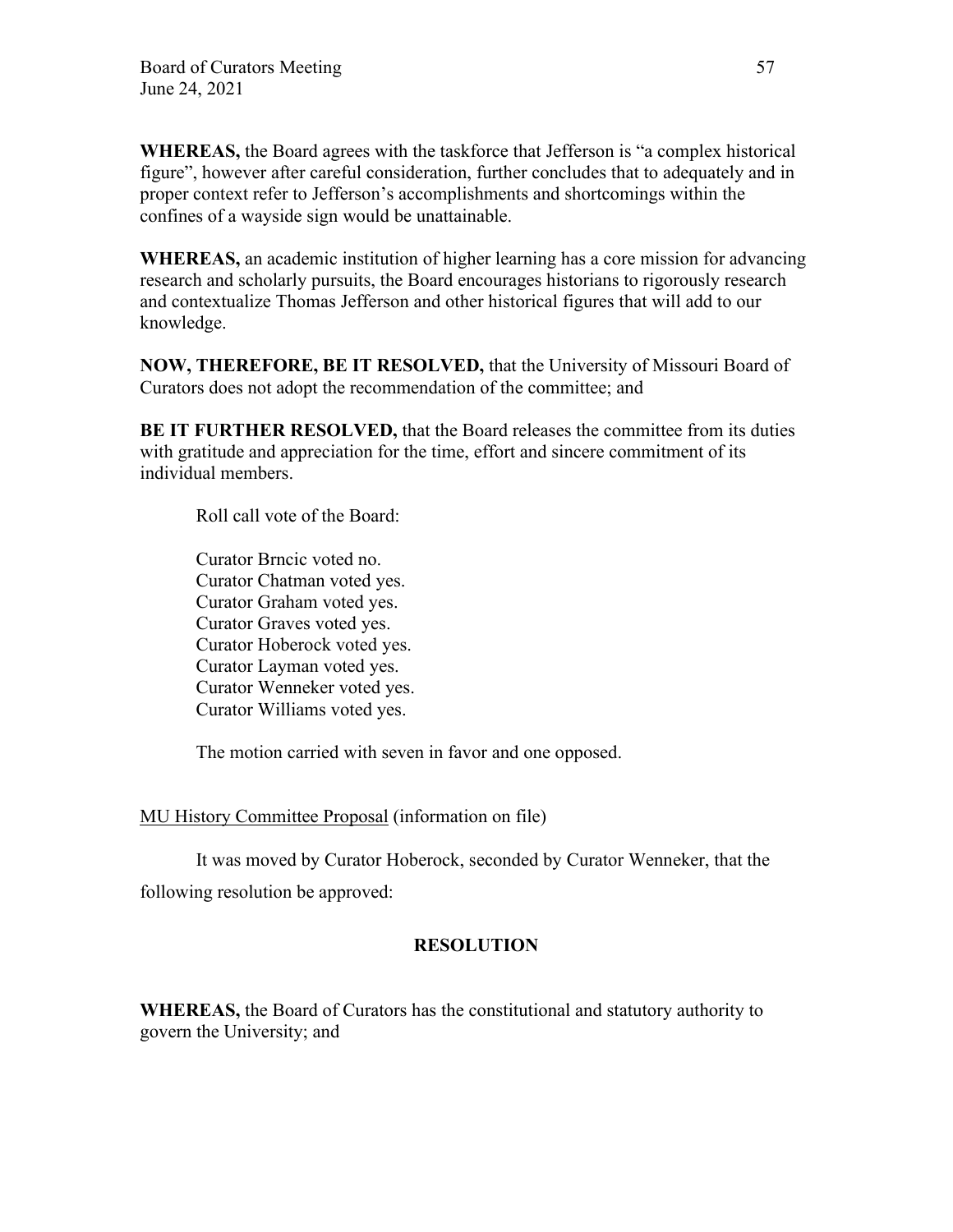**WHEREAS,** the Board often delegates authority to other persons and groups to make decisions or provide advice, but it has not delegated its authority over university monuments and exterior spaces; and

**WHEREAS,** a committee has proposed the "MU Legacy Walk", which "will be both a physical walk on the University of Missouri campus and a corresponding online walk, or digital app", and

**WHEREAS,** according to the committee, the purpose of the Legacy Walk "is to acknowledge the role enslaved people had in the founding and building of the University of Missouri-Columbia"; and

**WHEREAS,** as part of the proposed Legacy Walk, important historical figures would be recognized including Henry Kirklin, Lloyd Gaines, Lucille Bluford, Gus Ridgel, Mike Middleton, Marian O'Fallon Oldham, and Arvarh Strickland; and

**WHEREAS,** as part of the proposal, the fountain located between the Student Center and Strickland Hall would be designated as a place of reflection upon the contributions of those who contributed to the founding of the university.

**NOW, THEREFORE, BE IT RESOLVED,** that the University of Missouri Board of Curators finds that:

Important contributions were made by enslaved people in the founding and building of the University. Many other persons and groups also played roles which have gone unrecognized.

The proposal includes specific recognition of 15 people. While all 15 are important figures in the history of the university, Henry Kirklin, Lloyd Gaines, Lucille Bluford, Gus Ridgel, Mike Middleton, Marian O'Fallon Oldham, and Arvarh Strickland have been recognized in significant ways by the University through the naming of buildings, interior spaces, and academic and cultural centers after them; and

Designating the fountain between the MU Student Center and Strickland Hall as a place of reflection about the people who contributed to the establishment of the university is appropriate. A fountain of unity will acknowledge these contributions and represents the inclusive excellence we strive for going forward and that is built into the values of MU and all four universities within the UM System.

**BE IT FURTHER RESOVED,** that with the exception of the fountain, the Board of Curators does not adopt the committee's proposal; and

**BE IT FURTHER RESOVED,** that the Board releases the committee from its duties with thanks and appreciation for the time, effort and sincere commitment of its individual members.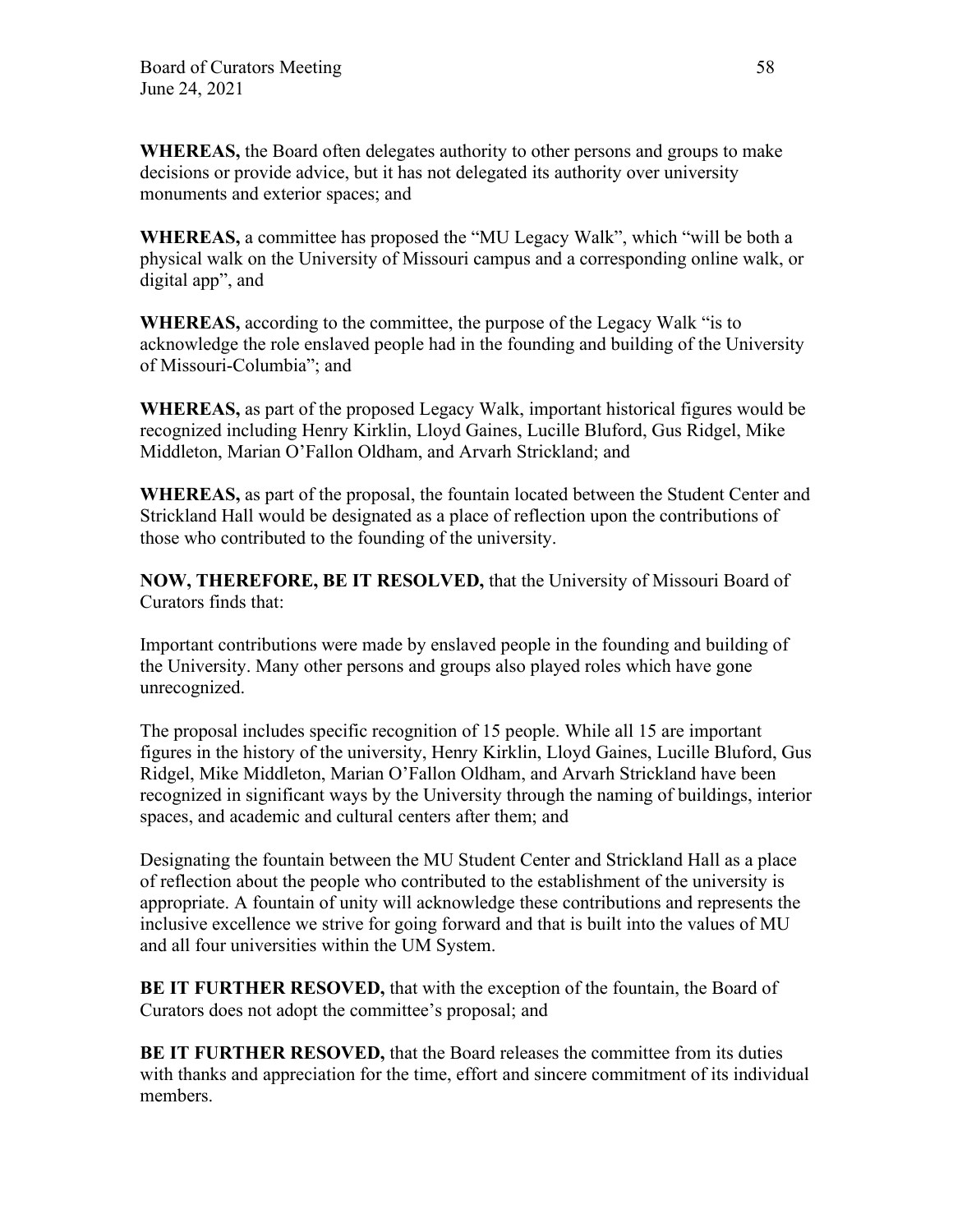Roll call vote of the Board:

Curator Brncic voted no. Curator Chatman voted yes. Curator Graham voted yes. Curator Graves voted yes. Curator Hoberock voted yes. Curator Layman voted yes. Curator Wenneker voted yes. Curator Williams voted no.

The motion carried with six in favor and two opposed.

### Good and Welfare of the Board

Draft September 2, 2021 Board of Curators meeting agenda – no discussion (on file)

The public session of the Board of Curators meeting recessed at 2:30 P.M. on June 24, 2021.

# **Board of Curators Meeting – Executive Session**

A meeting of the University of Missouri Board of Curators was convened in executive session at 3:00 P.M., on Thursday, June 24, 2021, in South 304 of the Memorial Student Union on the University of Missouri-Columbia campus, Columbia, Missouri, pursuant to public notice given of said meeting. Curator Darryl M. Chatman, Chair of the Board of Curators, presided over the meeting.

Present The Honorable Julia G. Brncic The Honorable Darryl M. Chatman The Honorable Maurice B. Graham The Honorable Todd P. Graves The Honorable Greg E. Hoberock The Honorable Jeffrey L. Layman The Honorable Robin R. Wenneker The Honorable Michael A. Williams

Also Present

Dr. Mun Y. Choi, President, University of Missouri Mr. Stephen J. Owens, General Counsel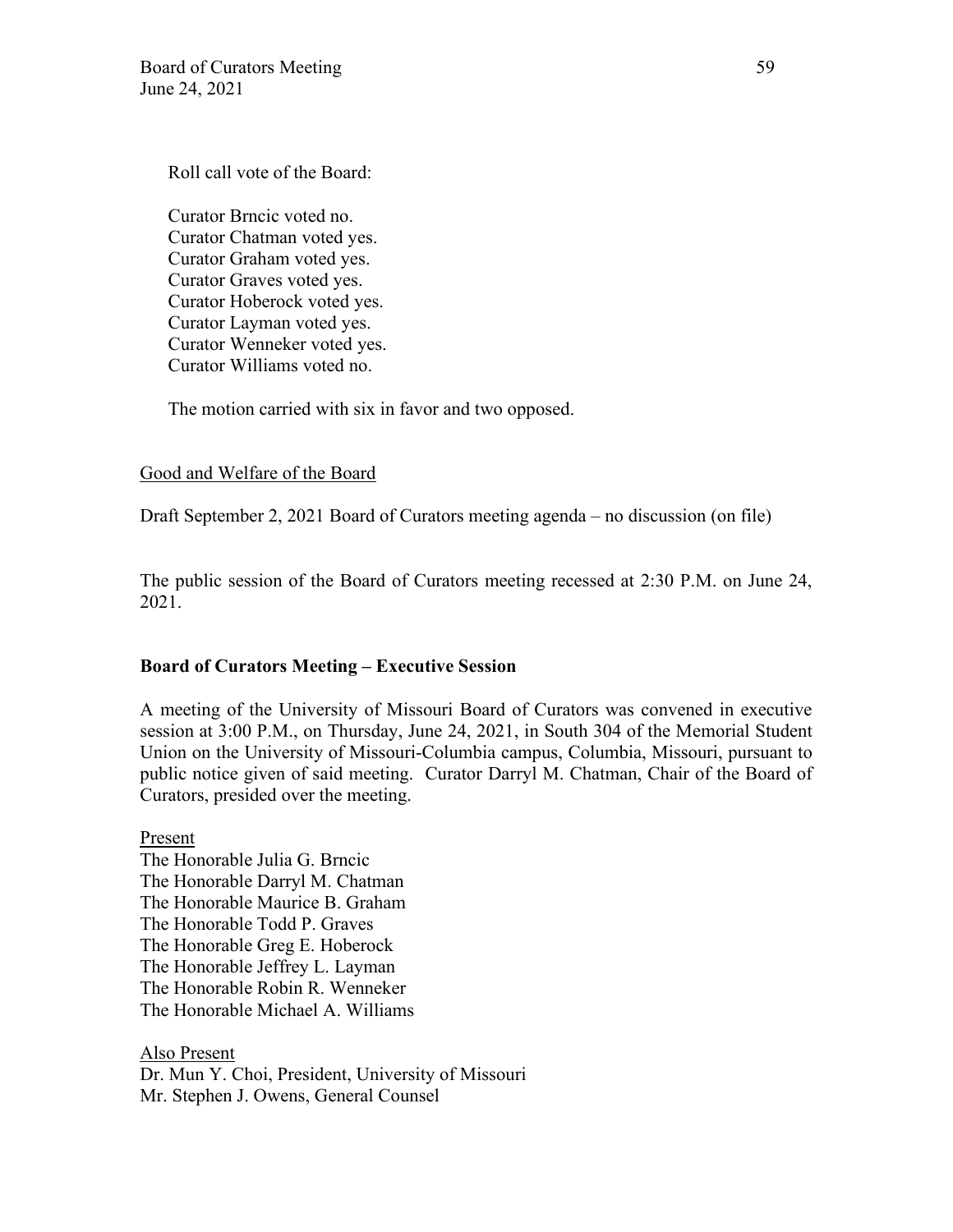- Ms. Cindy Harmon, Secretary of the Board of Curators
- Mr. Remington Williams, Student Representative to the Board of Curators
- Ms. Kamrhan Farwell, Chief Marketing and Communications Officer
- Ms. Marsha Fischer, Vice President for Human Resources and Chief Human Resources **Officer**
- Ms. Christine Holt, Chief of Staff, UM System
- Mr. Ryan D. Rapp, Vice President for Finance and Chief Financial Officer

#### **Audit, Compliance and Ethics Committee – Executive Session**

Chief Audit and Compliance Officer Piranio and Vice President for Information Technology Chancellor joined the meeting.

Information Security Risk Assessment – presented by Chief Audit and Compliance Officer Piranio and Vice President for Information Technology Chancellor

No action taken by the Board.

Ms. Piranio and Ms. Chancellor excused themselves from the meeting.

# **Governance, Compensation and Human Resources Committee – Executive Session**

It was recommended by the Governance, Compensation and Human Resources Committee, moved by Curator Williams and seconded by Curator Hoberock, that based on the review of the performance of Chief Audit and Compliance Officer, Michelle Piranio for the period July 1, 2020 through June 30, 2021, the Board of Curators approves that the base salary of Michelle Piranio be increased by **4%**, effective September 1, 2021.

Roll call vote of Board of Curators:

Curator Brncic voted yes. Curator Chatman voted yes. Curator Graham voted yes. Curator Graves voted yes. Curator Hoberock voted yes. Curator Layman voted yes. Curator Wenneker voted yes. Curator Williams voted yes.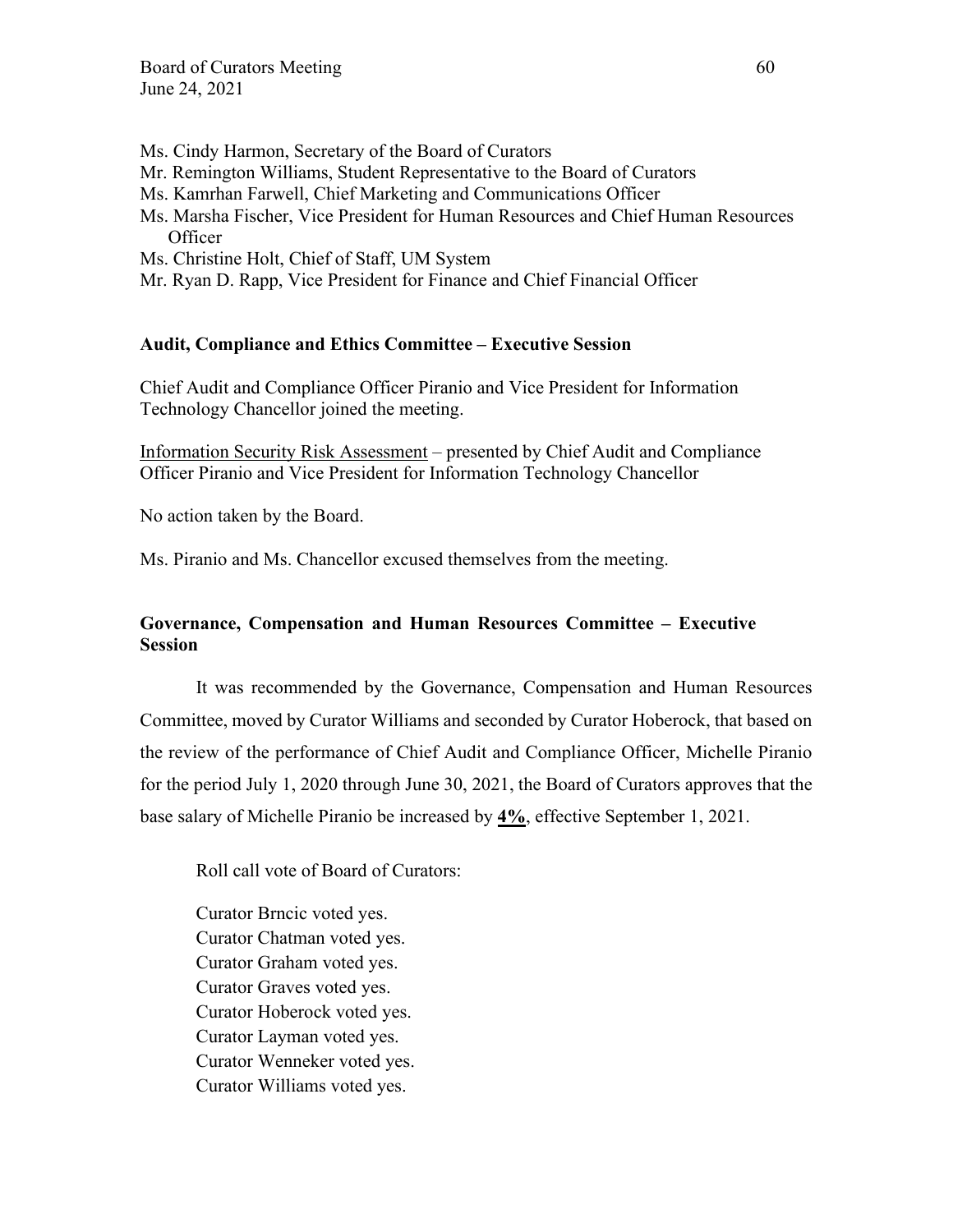The motion carried.

## **General Business**

Approval, Long Form Employment Contract, Eli Drinkwitz – presented by General Counsel Owens (information on file)

It was recommended by Jim Sterk, endorsed by President Choi, moved by Curator Layman and seconded by Curator Graham, that the following recommendation be approved:

The Board approves the Contract for Employment with Eli Drinkwitz for the position of Head Men's Football Coach for the University of Missouri-Columbia under the same or substantially similar terms as provided to the Board of Curators at the June 24, 2021 Board of Curators meeting (and as on file with the minutes of this meeting). The contract is subject to approval of General Counsel as to legal form.

Roll call vote of Board of Curators:

Curator Brncic voted yes. Curator Chatman voted yes. Curator Graham voted yes. Curator Graves voted yes. Curator Hoberock voted yes. Curator Layman voted yes. Curator Wenneker voted yes. Curator Williams voted yes.

The motion carried.

Dr. Richard Barohn, Mr. Jonathan Curtright and Ms. Kay Davis joined the meeting.

Property Sale and Lease, MU – presented by Mr. Curtright

Information only item. No action taken by the Board.

Report on real estate matters – presented by Mr. Curtright

Information only item. No action taken by the Board.